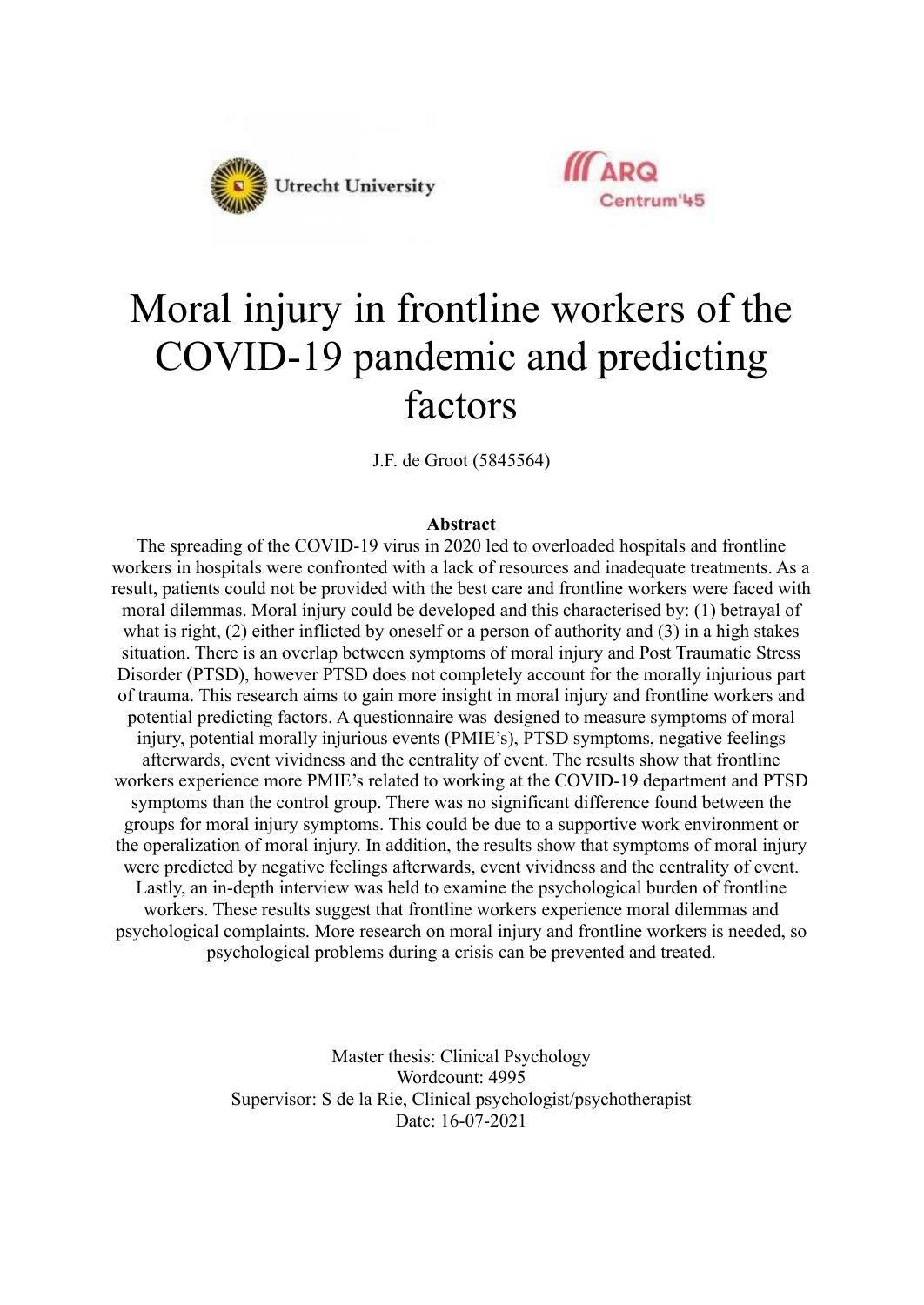# **Index**

| Introduction                     | $\overline{2}$ |
|----------------------------------|----------------|
| Method                           | 6              |
| Participants                     | 6              |
| Operationalization               | 6              |
| Design                           | 8              |
| Procedure                        | 8              |
| Software                         | 9              |
| Data analysis                    | 9              |
| Results                          | 10             |
| Discussion                       | 13             |
| Literature                       | 16             |
| Appendix A - Information letter  | 19             |
| Appendix B - Consent statement   | 21             |
| Appendix C - MIEEC questionnaire | 23             |
| Appendix D - MR MI questionnaire | 30             |
| Appendix E - CES-R questionnaire | 35             |
| Appendix F - PCL-5 questionnaire | 37             |
| Appendix G - MIAS questionnaire  | 38             |
| Appendix H - Debriefing          | 39             |
| Appendix I - In-depth interview  | 40             |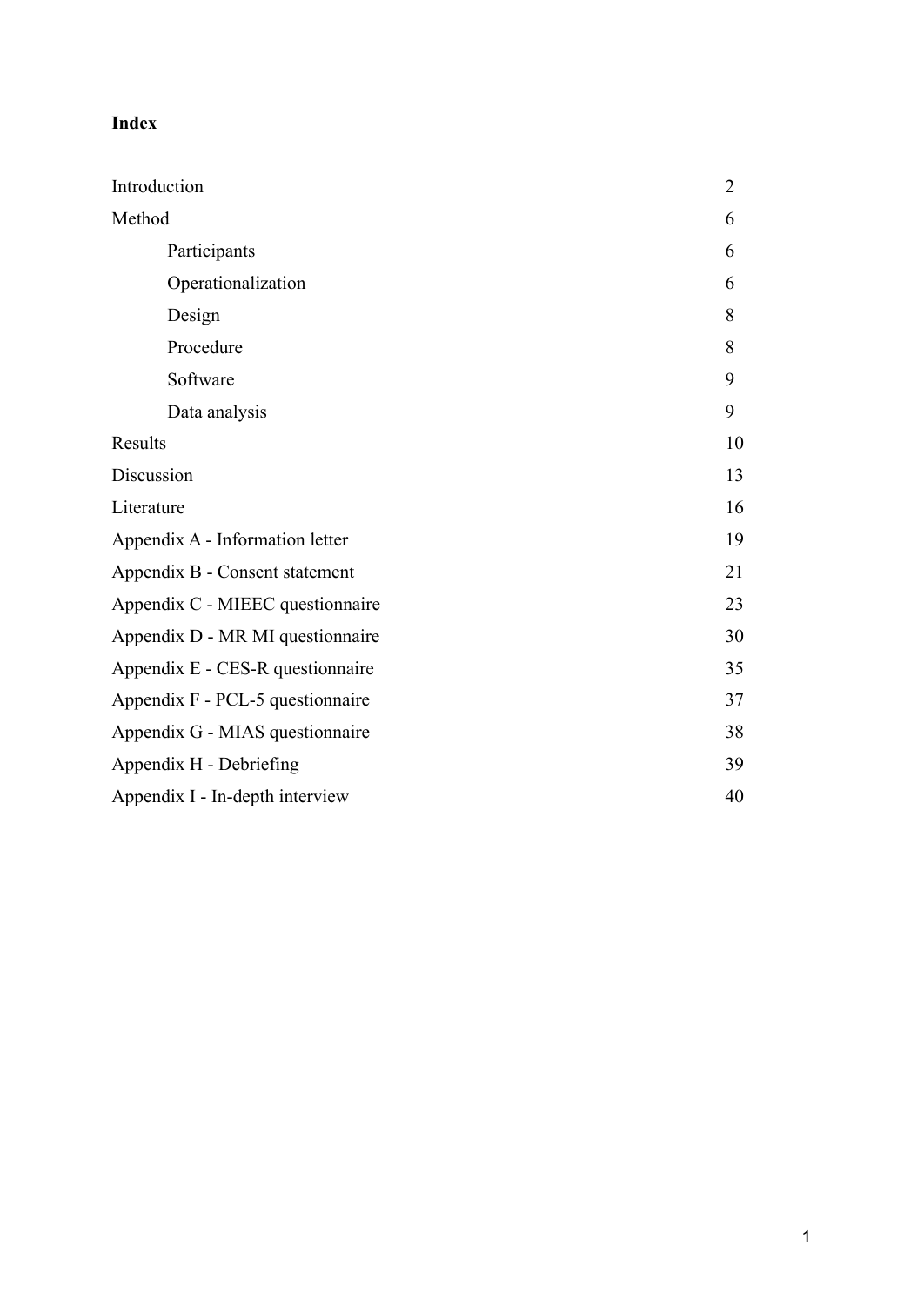On March 12 the World Health Organization (2020) declared the COVID-19 virus outbreak as a pandemic. COVID-19 is a virus that spreads through aerosolen, air particles released during coughing or sneezing, and has a mortality rate of 0.02% (WHO, 2020). The spreading of the virus led to overloaded hospitals and the frontline workers in hospitals, such as paramedics, doctors and nurses, were confronted with a lack of resources and inadequate treatments (Williamson, Murphy, & Greenberg, 2020). As a result, patients could not be provided with the best care, and lives were lost. In countries such as Italy, questions "Who do we save?" and "Who can't be saved?" were asked (Rosenbaum, 2020). These questions could be classified as moral questions and have an impact on the frontline workers (Williamson et al., 2020) .

Morality can be described as the distinction between wrong and right (Sliwa, 2017). Hofmann, Wisneski, Brandt and Skitka (2014) found that the act of making a right choice led to significantly more happiness and a sense of purpose reported by participants. In addition, Barkan, Ayal, Gino and Ariely (2012) found that immoral behavior causes feelings of guilt and shame and will lower self-esteem. When an immoral decision is made, a discrepancy arises between the ideal moral self and the actual moral self (Hofmann et al., 2014). Mulder and Aquino (2013) found that when this discrepancy arises, people will engage in more moral behaviors to maintain a positive moral self-image. It can be concluded that a positive moral self-image is important, so what happens when this is deeply violated?

Moral injury happens when a positive moral self-image is violated. Shay (2014) defines moral injury as a violation of deeply held morals or beliefs, that is characterised by: (1) betrayal of what is right, (2) either inflicted by oneself or a person of authority and (3) in a high stakes situation. For example, a soldier on a military mission kills another person in a gunfight because his commander told him to do so. This could lead to changes in ideals, character and social attachments. Litz et al. (2009) distinguish three types of moral injury: (1) harming others by your actions, (2) failing at protecting others from harm and (3) witnessing harm done to others.

According to the model of Litz et al. (2009) there has to be an act of transgression, that severely violates a personal or shared belief, for moral injury to be developed. There is a debate going on in clinical research if moral injury is not pathologizing an adaptive moral proces. Does every transgression lead to moral injury? Farnsworth, Drescher, Evans & Walser (2017) made a suggestion to separate moral injury from the event itself. They define a morally injurious event (MIE) as a high stakes situation where an important moral value is violated. They view MIE as a necessary but not sufficient factor for the development of moral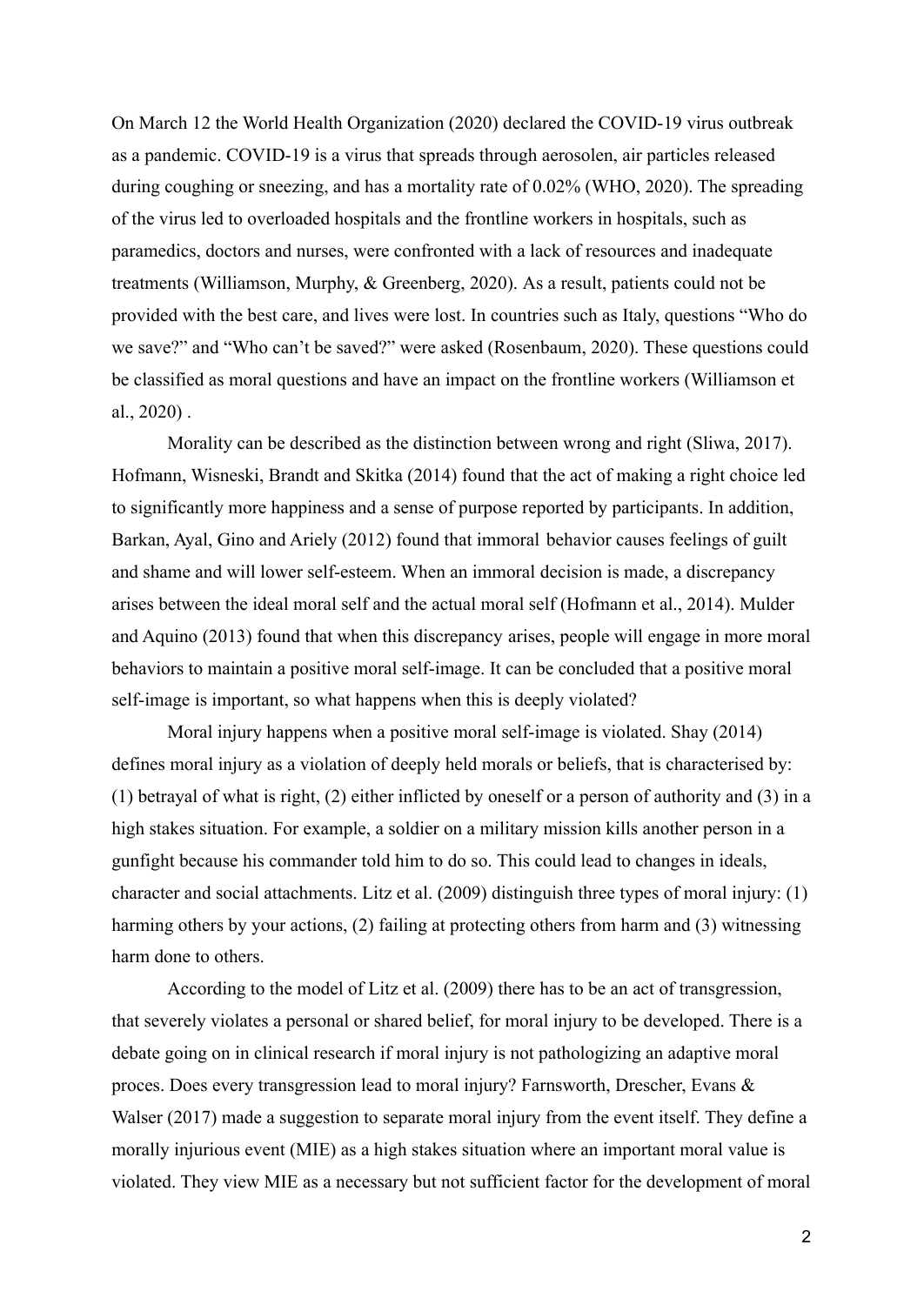injury. They suggest that in response to MIE, moral pain can be experienced. Moral pain are emotions and cognitions about morality, such as guilt and shame. This can be experienced during or after the MIE. These moral feelings can be a motivator to change behavior and are not necessarily 'bad feelings'. It suggests that the individual who is experiencing this, has a moral compass (Haidt, 2003). When coping with moral pain is not successfully done, moral injury could be developed. In addition, Litz et al. (2019) formulated the term potential morally injurious event (PMIE). Some events have the potential to cause moral injury, however the majority of people will not develop moral injury.

Moral injury has similar features as Post Traumatic Stress Disorder (PTSD) (Bryants, 2019). PTSD is a psychological disorder with the criteria; (A) the person was exposed to: death, threatened death, actual or threatened serious injury, or actual or threatened sexual violence, (B) the traumatic event is persistently re-experienced, (C) persistent effortful avoidance of distressing trauma-related stimuli, (D) negative alterations in cognitions and mood and (E) trauma-related alterations in arousal and reactivity (American Psychiatric Association, 2013). Moral injury and PTSD are related and similar because of the psychological, behavioral and physiological problems that arise after an event. Moral injury is embedded in PTSD and could even be a subcategory (Neria & Pickover, 2019). For example, criteria A of PTSD, the traumatic event, could be morally injurious, and therefore an individual could develop PTSD with moral injury.

Although it is still debated whether moral injury should be a subcategory of PTSD, the construct 'moral injury' is needed in psychology because the current criteria of PTSD do not fully account for the morally injurious phenomenology of an event (Litz & Kerig, 2019). Criteria A of PTSD is only applicable for moral injury if the PMIE is in context of life threat. However a PMIE does not have to be life threatening, to violate a moral belief. In addition, PTSD is a victimization-based disorder and moral injury is also predator-based. Moreover, the dominant negative emotions of PTSD are fear, horror and helplessness, and for moral injury they are guilt, shame and anger. Lastly, the necessity that is lost for PTSD is safety, as for moral injury it is trust (Shay, 2014). It is therefore important to do more research on moral injury, because the DSM criteria of PTSD do not completely account for the morally injurious part of trauma (Litz et al., 2009).

Recent studies on moral injury and frontline workers suggest that healthcare workers are at risk of developing moral injury and PTSD. DeLucia et al. (2019) found that healthcare workers exposed to high-acuity patients are related to moral distress and PTSD symptoms. Working during COVID-19 is a high stakes situation and when there is a betrayal of a moral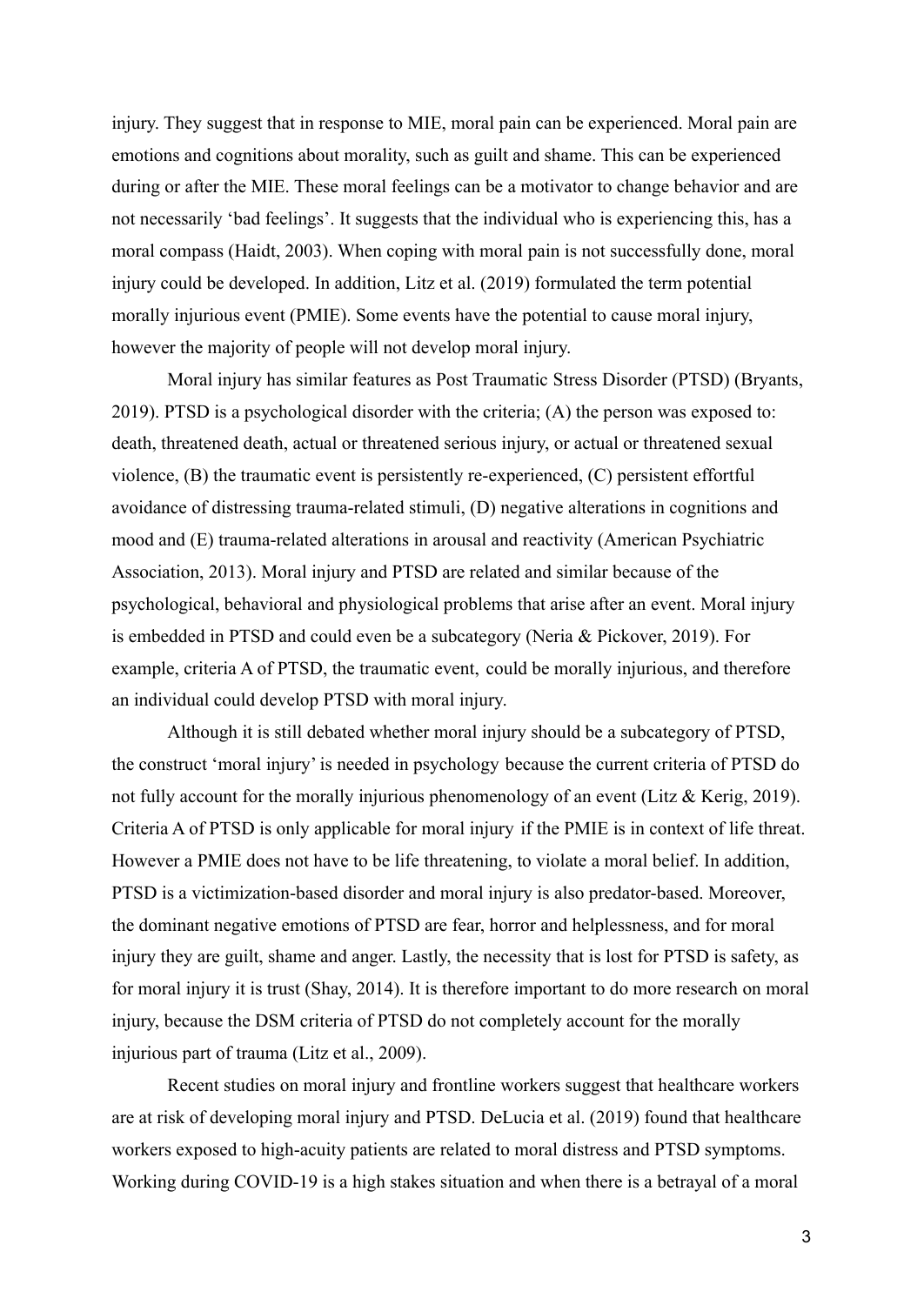belief, either inflicted by oneself of authority, internal conflict could arise. For example, a nurse is working in the emergency room and two patients are in need of a ventilator. Only one ventilator is available, and the nurse decides to give the ventilator to the patient who she thinks needs it the most. Both patients die eventually and the nurse wonders if she made the right decision. In addition, Hines, Chin, Levine and Wickwire (2020) found that the scores on severity of moral injury of frontline workers were lower than militairs working in the frontline, but similar to the scores of military service members exposed to war zone deployments. This finding suggests that moral injury not only occurs in the military but also in healthcare. Moreover, Carmassi et al. (2020) found that healthcare workers are at risk of developing PTSD because of traumatic events that occur such as; experiencing life or death situations, taking care of traumatized people, frequent witnessing of death and trauma, operating in crowded settings and having a disturbed circadian rhythm due to shift work. In conclusion, working during a pandemic increases the risk of developing moral injury, PTSD and other health problems.

Predicting factors for developing moral injury and PTSD are important to explore, so developing symptoms could be prevented or treated. Besides that PMIE's increase the chance of developing moral injury, there are other factors that play a role in the proces. It is interesting to look at how traumatic memories are remembered and experienced in people. Memories are an important part of structuring the narrative life story of a person. When memories are highly accessible and vivid, they influence how current events are perceived and how future events are expected. When a traumatic or stressful event is experienced, the memory is remembered better than a neutral autobiographical event (Rubin, Feldman, & Beckham, 2004). This suggests that traumatic memories have a higher chance of being accessible and vivid and that it could influence everyday experiences and emotions. An individual with a traumatic memory could for example overestimate the chance of the traumatic event happening again. Berntsen & Rubin (2006) found that when a traumatic event was centrally integrated in the personality of an individual, the chance of developing PTSD increased.

This research aims to gain more insight in moral injury and frontline workers and potential predicting factors. To answer the questions: (1) "Do frontline workers experience more PMIE's than the control group and what is the nature of these PMIE's?", (2) "Do frontline workers experience more PTSD symptoms and moral injury symptoms than the control group?" and (3) "Are there predictors for moral injury?", three hypotheses have been formulated based on the literature stated above. Firstly, it is expected that healthcare workers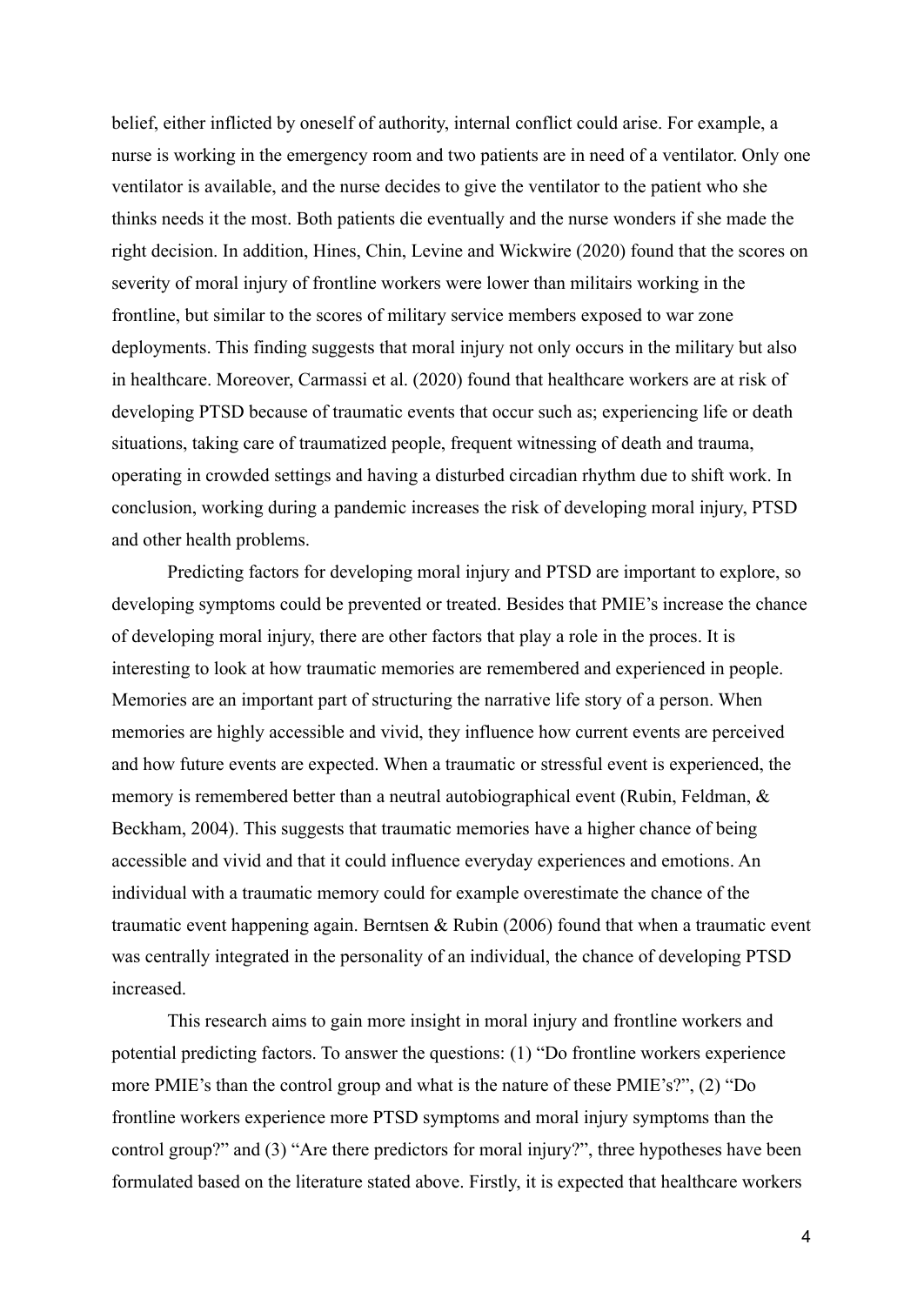experience more PMIE's related to working at the COVID-19 department (hypothesis 1). Secondly, it is expected that frontline workers experience more (2a) PTSD symptoms and (2b) symptoms of moral injury, than the normal population (Hypothesis 2). Lastly, it is expected that moral injury is predicted by (3a) strong negative feelings afterwards, (3b) event vividness and (3c) the centrality of event (Hypothesis 3).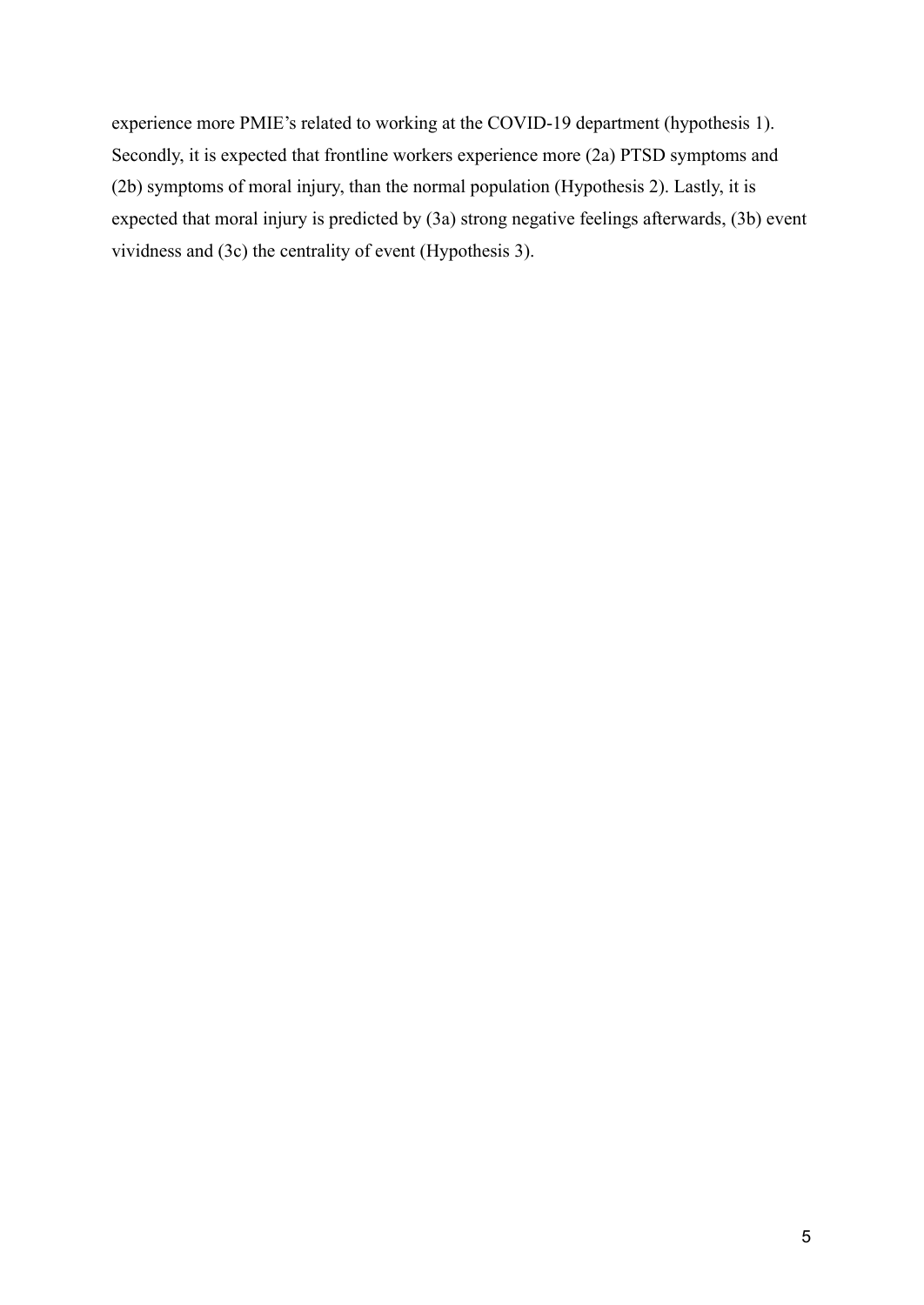#### **Method**

#### *Participants*

In total 116 participants completed the questionnaire. The target group was frontline workers  $(N=35)$  and a control group represented the normal population  $(N=81)$ . The participants were recruited through flyers, social media and snowball sampling.

#### *Operationalization*

A questionnaire was designed to measure symptoms of moral injury, PMIE's, PTSD symptoms, negative feelings afterwards, event vividness and the centrality of event. The questionnaire consisted of;

An information letter (appendix A) - Information about the study and data was given. It explained that the data was confidential and secured.

Consent statement (appendix B) - The participant was asked to give their consent to participate in the questionnaire. The participant could stop at any time when he or she did not want to participate anymore.

General questions - Questions were asked about gender, age, education, student status, work, marital status, religion and undergoing mental healthcare.

MIEEC (appendix C) - The MIEEC is a checklist of potential moral injurious events (PMIE's) designed by ARQ centrum '45 (2020). It consists of 33 items. The participant is asked to think back about their whole life and answer which events he or she has experienced. Firstly, it is asked if an event is experienced. A sample item is: "Fire or explosion". The items are rated on a 6-point Likert scale where participants could answer if the event is applicable for them and the participant could choose multiple answer options  $(1=$ it happened to somebody else because of your act or omission, 2= it happened to you personally, 3= you witnessed it happen to someone else, 4= you learned about it happening to a close family member or close friend, 5= you are not sure if it applies to you, 6= it does not apply to you). Secondly, it is asked if during or afterwards the event the participant experienced moral conflict because of the behavior of his or her own (1=yes, 2= no). Moreover, it is asked if during or afterwards this event the participant experienced moral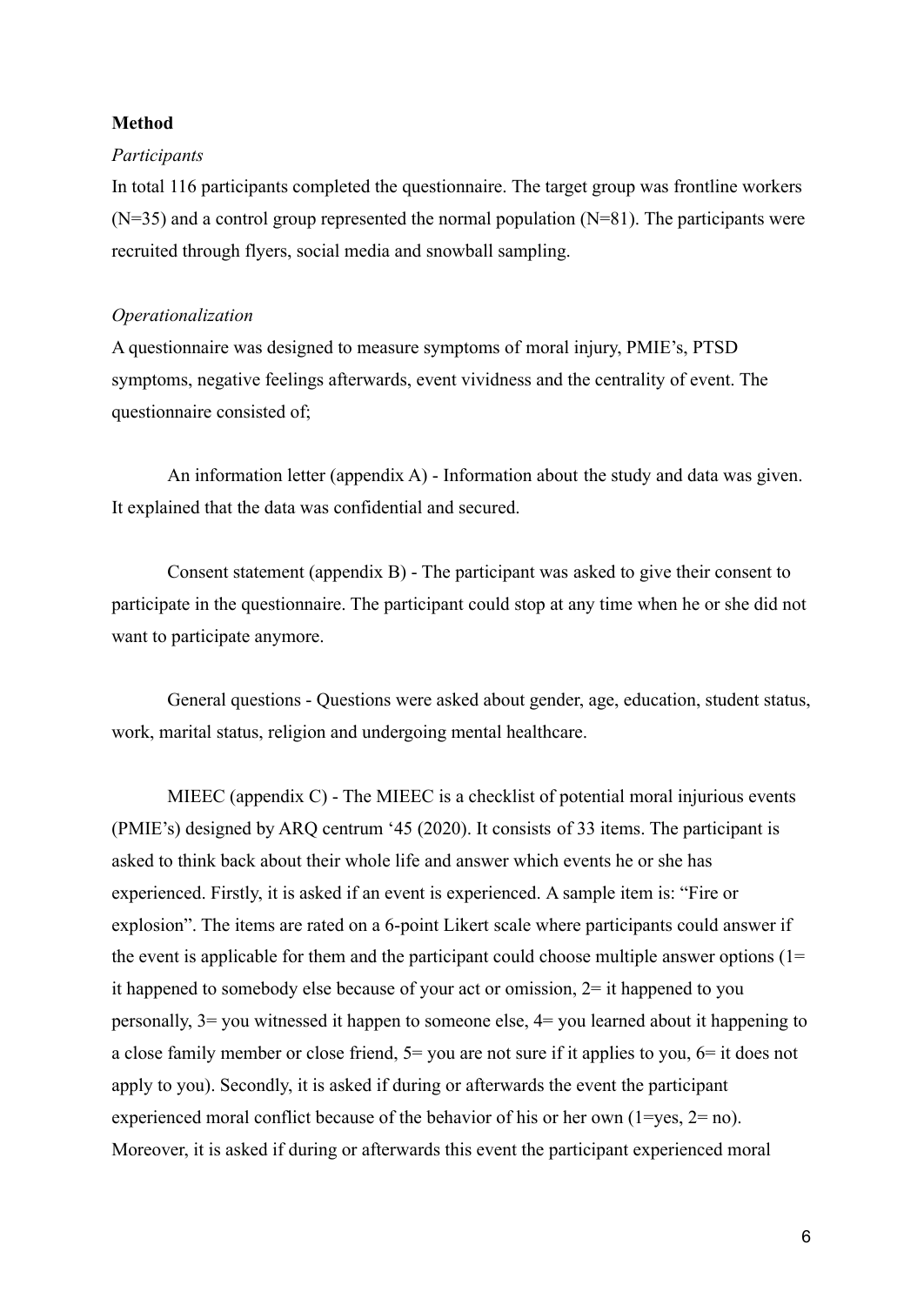conflict because of the behavior of others  $(1 = yes, 2 = no)$ . Lastly, it is asked how much stress, tension and other emotions are experienced looking back at the event (rating 0-100).

This research was specifically interested in PMIE's related to working at the COVID-19 department. These PMIE's are; (1)"Life threatening illness or injury", (2)"Severe human suffering, (3) Not being able to provide someone with necessary help or treatment that they should have received in the circumstances", (4)"Having to collaborate with a colleague (on behalf of supervisor/manager) who was not sufficiently knowledgeable" and (5)"Carrying out work (on behalf of supervisor/manager) without feeling sufficiently knowledgeable"

MR-Ml (appendix D)- The Moral Recall Scale assesses the emotions experienced during a stressful or threatening experience. Designed by ARQ centrum '45 (2020). The participant is asked to recall a memory of a moral conflict or dilemma that still evokes negative feelings thinking back at it. It consists of 23 items. Firstly, the participant writes down a memory of a stressful or threatening experience that still evokes negative feelings. Secondly, it is asked when the event took place ( $1=$  last week,  $2=$  last month,  $3=$  last year,  $4=$ 2-5 years ago, 5= 6-10 years ago, 6= 11-20 years ago, 7= 21-30 years ago, 8=more than 30 years ago). Moreover, it is asked if it took place at work (1=yes, 2=no). In addition, it is asked which emotions were experienced. A sample item is: "I felt anxious during this event¨. The items are rated on a 7-point Likert scale where participants indicate the extent to which they agree with the statement (1= strongly disagree, 7= strongly agree). Lastly, it is asked how much stress is experienced looking back at it (rating between 0-100) and if the memory is vivid (1= strongly disagree, 7= strongly agree).

CES-R- MI (appendix E)- The Centrality of Event Scale measures if the trauma is integrated into one's identity and its relation to post-traumatic stress disorder symptoms. The participant is asked to recall a memory of a moral conflict or dilemma that still evokes negative feelings. It consists of 7 items. A sample item is: "I feel that this event has become a central part of my life story". The items are rated on a 7-point Likert scale where participants indicate the extent to which they agree with the statement  $(1=$  strongly disagree,  $7=$  strongly agree). The reliability and validity of the questionnaire is strong,  $.88<\alpha<.94$  (Berntsen & Rubin, 2006). Within this research, Cronbach's Alpha higher than .70 is rated as satisfactory (Nunnally & Bernstein, 1994).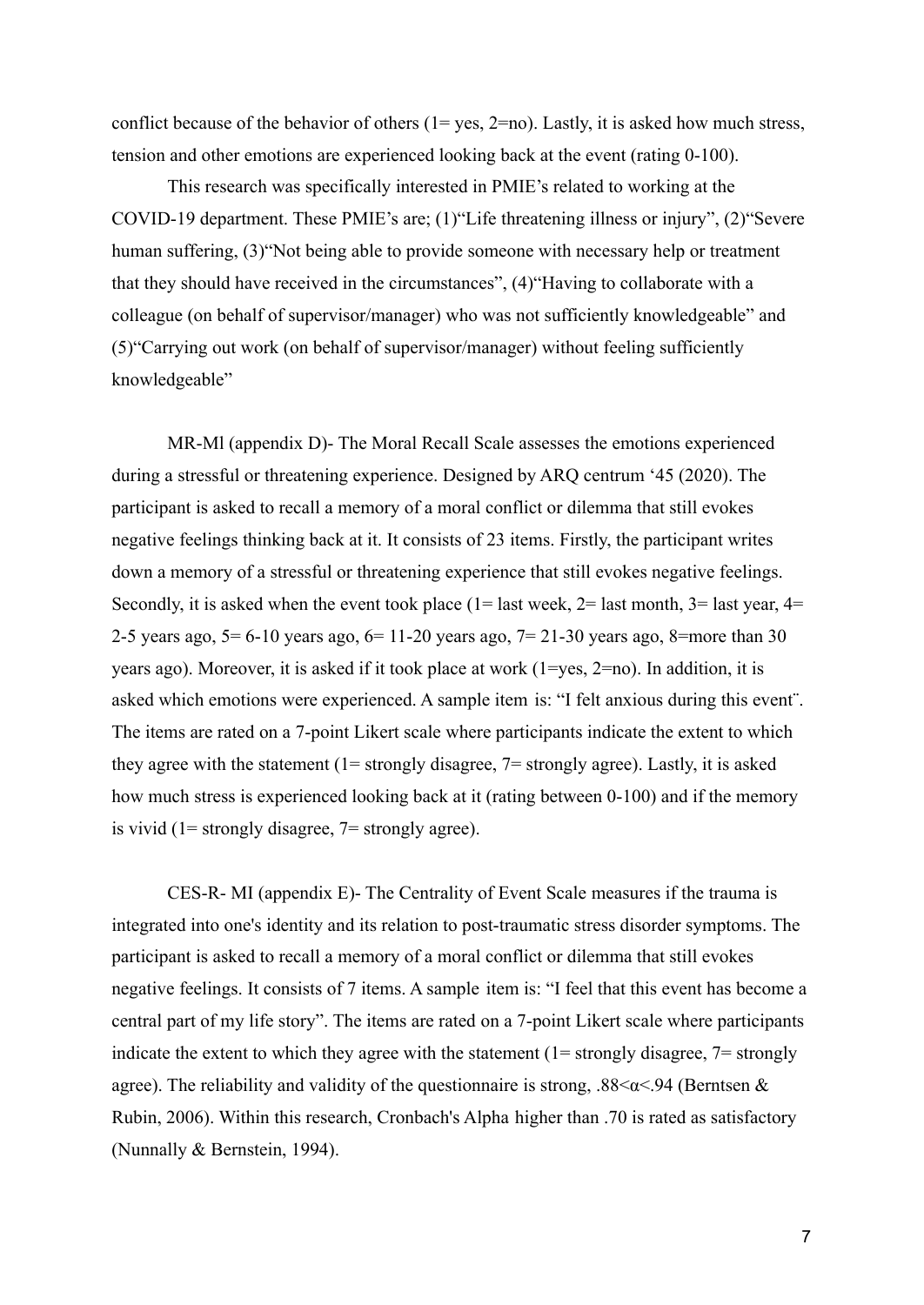PCL-5 (appendix F)- The Posttraumatic Stress Disorder Checklist for DSM‐5 assesses symptoms of PTSD. It consists of a list of problems in response to stressful experiences. The list consists of 20 problems and it is asked: "How much did this bother you in the past month?". A sample item is: "Feeling jumpy or easily startled". The items are rated on a 5-point Likert scale where participants indicate the extent to which they agree with the statement (1 = not at all, 5 = extremely). The reliability and validity of the PCL-5 is strong,  $\alpha$ = .94 (Blevins, Weathers, Davis, Witte, & Domino, 2015).

MIAS (appendix G) - The Moral Injury Appraisals Scale assesses the distress related to the appraisal of a moral violation. The questionnaire consists of 9 items and there are 2 subscales. There are 5 items about moral violations committed by others and 4 items about violations committed by themselves. Sample items are "I am troubled by morally wrong things done by other people'' and "I am troubled by morally wrong things I have done". The items are rated on a 4-point Likert scale where participants indicate the extent to which they agree with the statement  $(1 = not at all, 4 = very much)$ . The reliability and validity is strong (Hoffman, Liddell, Bryant, & Nickerson, 2019).

Debriefing (appendix H) - After the questionnaires were completed the participant received the debriefing. The aim of the research was again explained and information was given on who to contact to talk to afterwards. The questionnaire could evoke emotional reactions and it is important that participants have the opportunity to contact the researchers and potential professionals.

#### *Design*

A cross sectional design was used for this research. The first and second hypotheses use a between subject design because it compares groups (frontline workers and control group). The third hypothesis uses a within subject design because it determines the effects of variables within both groups on the outcome variable (moral injury).

### *Procedure*

An anonymous internet link was sent to the participants via social media, mail and the UU-site (Utrecht University). The participant could stop at any time and continue with the questionnaire in a time window of two weeks.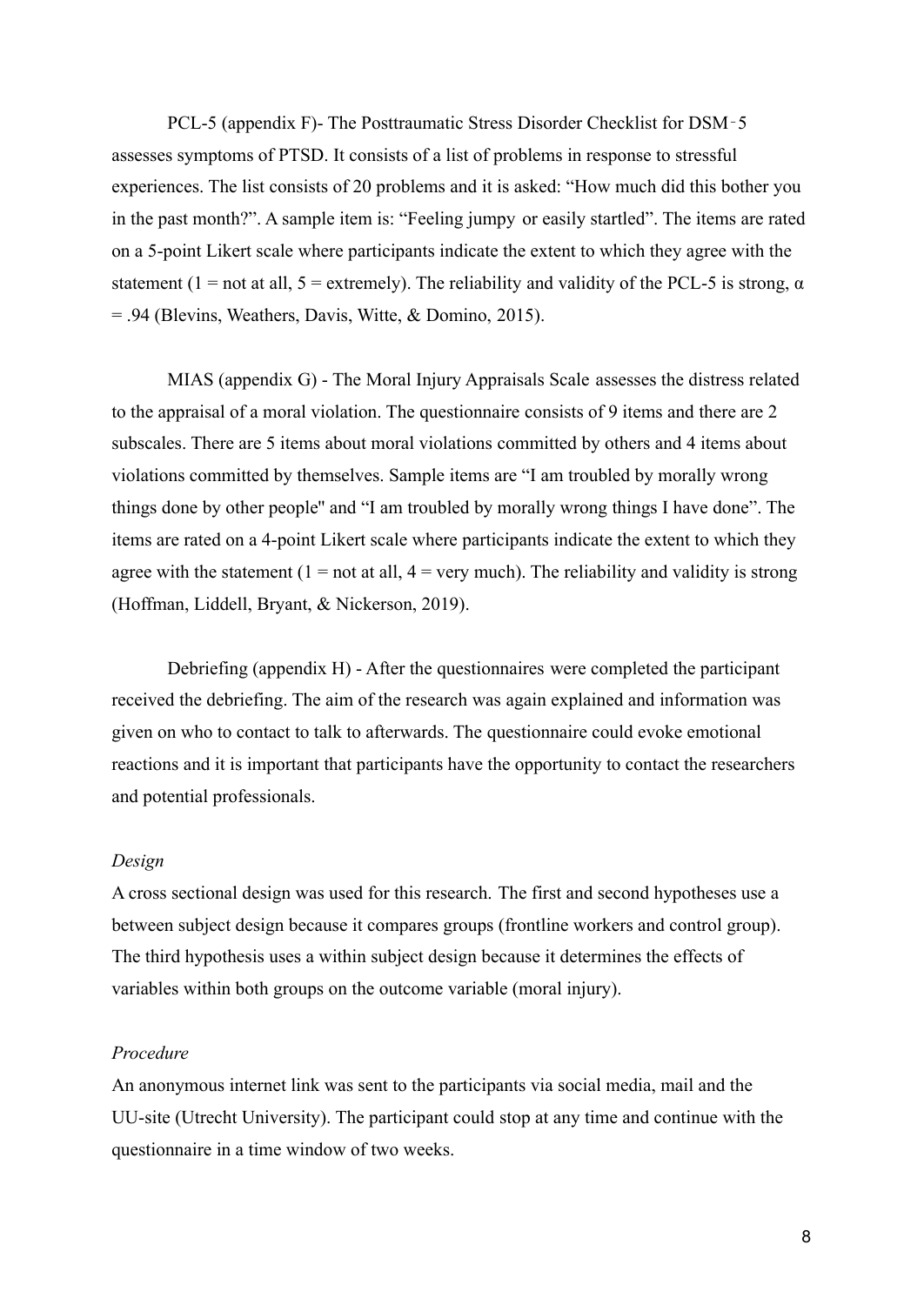#### *Software*

The questionnaire was programmed in Qualtrics. For the analysis of the results SPSS Statistics 26 was used.

#### *Data analysis*

Firstly, the data of both groups were merged together into one file. Secondly, the data was inspected for missing data. Participants who did not finish the questionnaire were deleted. From the 116 participants, 8 were deleted in total (N= 108). From the frontline workers 2 participants were deleted ( $N=33$ ) and from the control group 6 participants ( $N=75$ ). In addition, the data was inspected for normal distributions of the scores. There were no outliers found. Moreover, the assumptions for the analyses were checked for the statistical analyses.

The demographic variables were explored and there was a significant difference found between the two groups on the use of healthcare. The control group consisted of significantly more participants who are currently, or in the past, under treatment at a mental healthcare facility, than frontline workers,  $X^2 = (1, N=108) = 5.10, p<0.05$ . Therefore, to compare the two groups, the use of mental healthcare serves as a covariate to control for the effect it has on psychological complaints.

For the first hypothesis an one-way ANCOVA was performed. The dependent factor was; PMIE's related to working at the COVID-19 department, the independent factor was; group (frontline workers vs. control group) and the covariate was; mental healthcare use. The PMIE's were further explored to examine the nature and frequencies.

For the second hypothesis two one-way ANCOVA's were performed. The dependent factors were (1) PTSD symptoms and (2) moral injury symptoms, the independent factor was; group (frontline workers vs. control group) and the covariate was; mental healthcare use.

For the third hypothesis three independent regressions were performed. The dependent factor was: moral injury symptoms. The independent factors (predictors) were; (1) strong negative feelings afterwards, (2) event vividness and (3) centrality of event.

Lastly, an in- depth interview was held to examine the psychological burden of frontline workers that is used as an illustration of the results (appendix I).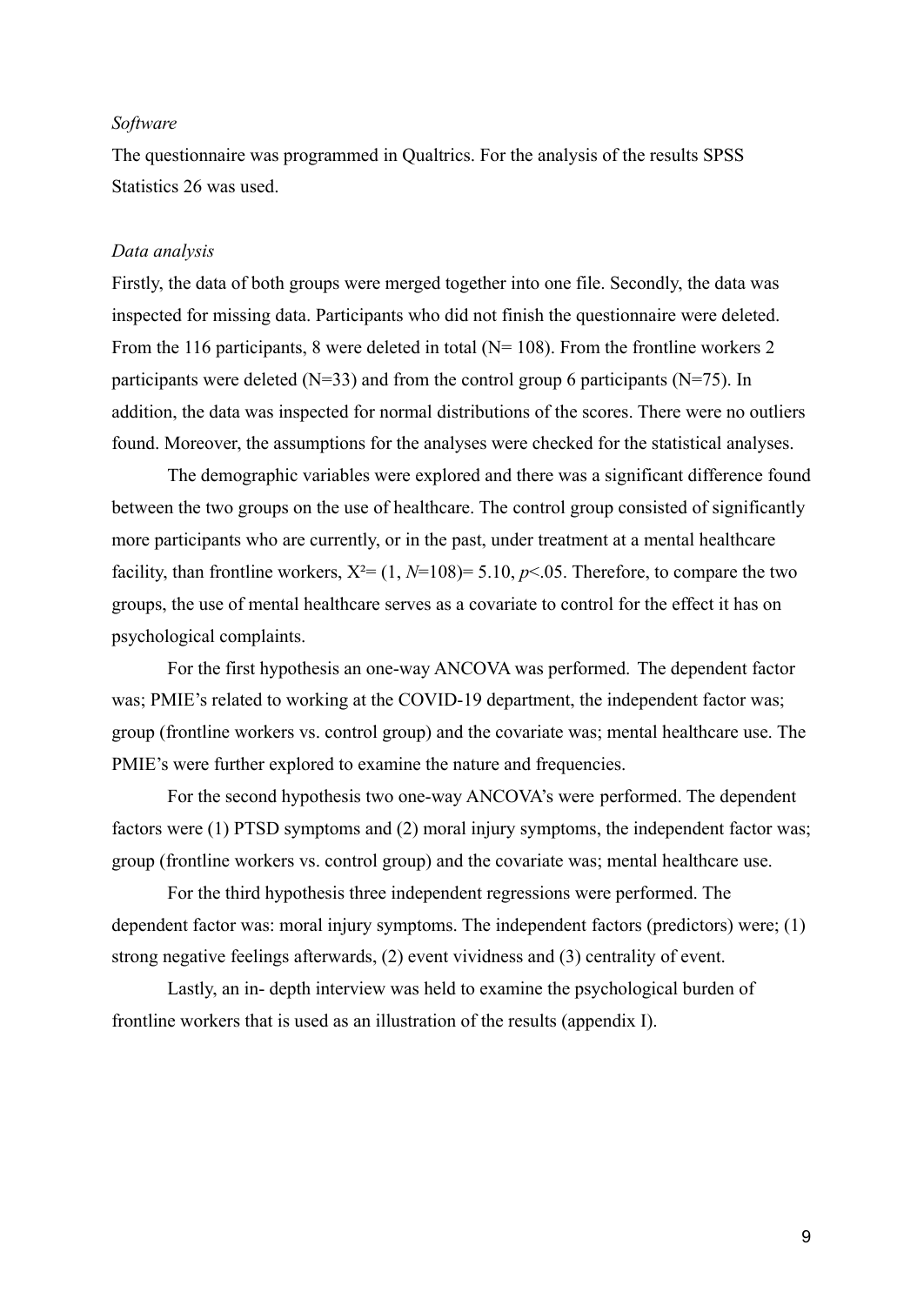### **Results**

Firstly, the demographic variables were explored.

Table 1

| Demographic variables |                        |                         |                        |                          |  |  |  |  |
|-----------------------|------------------------|-------------------------|------------------------|--------------------------|--|--|--|--|
| <b>Sex</b>            | Men<br>25%             | Women<br>75%            |                        |                          |  |  |  |  |
| Age                   | M<br>24.86             | <b>SD</b><br>7.78       |                        |                          |  |  |  |  |
| Education             | <b>WO</b><br>37%       | <b>HBO</b><br>11.1%     | <b>MBO</b><br>19.4%    | Highschool<br>32.4%      |  |  |  |  |
| Student               | <b>Yes</b><br>83%      | N <sub>0</sub><br>17%   |                        |                          |  |  |  |  |
| Work                  | <b>Yes</b><br>65.8%    | N <sub>0</sub><br>34.2% |                        |                          |  |  |  |  |
| Marital status        | <b>Married</b><br>6.5% | Relationship<br>48.1%   | <b>Single</b><br>45.4% |                          |  |  |  |  |
| Religion              | No religion<br>77.8%   | Christianity<br>15.7%   | Islam<br>5.6%          | <b>Different</b><br>0.9% |  |  |  |  |
| Mental healthcare     | <b>Yes</b><br>10.2%    | N <sub>0</sub><br>56.5% | In the past<br>33.3%   |                          |  |  |  |  |

Secondly, ANCOVA's were performed to test the first and second hypotheses. The descriptive statistics were calculated of the frontline workers and the control group for the PMIE's, PTSD symptoms and moral injury symptoms. Table 2 shows a representation.

Table 2 *Descriptive statistics*

|                               | <b>PMIE's</b><br>M | SD   | M     | <b>PTSD Symptoms</b><br>SD | M     | Moral injury symptoms<br>SD |
|-------------------------------|--------------------|------|-------|----------------------------|-------|-----------------------------|
| Total<br>$(N=108)$            | 2.56               | 2.15 | 41.14 | 18.35                      | 20.61 | 6.82                        |
| Frontline workers<br>$(N=33)$ | 3.21               | 2.27 | 43.15 | 20.75                      | 20.52 | 8.00                        |
| Control group<br>$(N=75)$     | 2.27               | 2.04 | 40.25 | 17.27                      | 20.65 | 6.29                        |

(1) An one-way ANCOVA was conducted to determine a statistically significant difference between frontline workers and the normal population on the number of PMIE's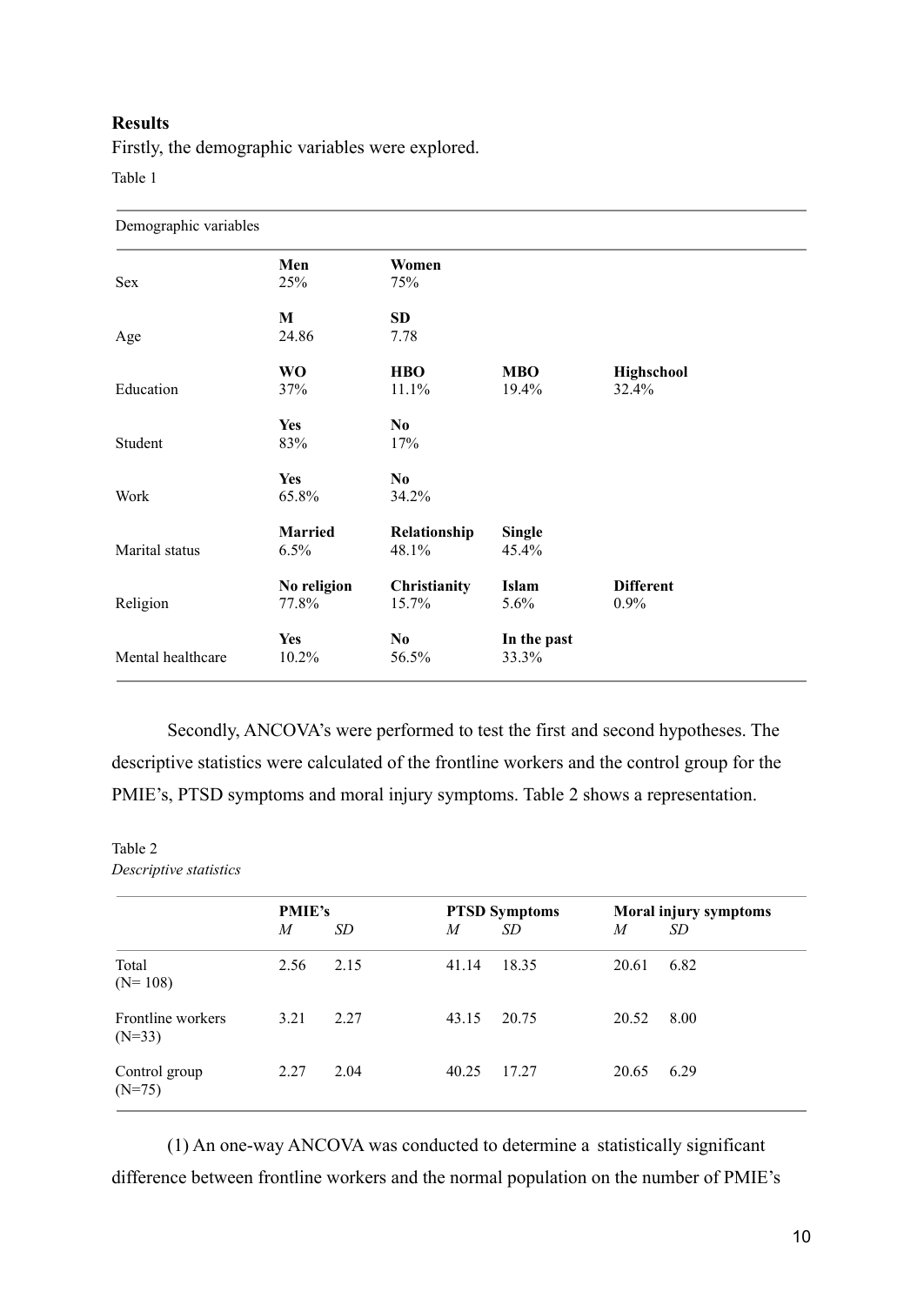controlling for use of mental healthcare. Frontline workers experience significantly more PMIE's related to working at the COVID-19 department than the control group after controlling for the use of mental healthcare,  $F(1, 107)= 6.779$ ,  $p = <.05$ . The hypothesis is accepted. The PMIE's were furthermore explored. The percentages of participants that experienced a PMIE related to working at the COVID-19 department is shown in table 3.

#### Table 3

*The percentages of participants that experienced a PMIE (potential morally injurious event) related to working at the COVID-19 department*

| <b>PMIE</b> number            |       | 2        | 3        | 4     |       |
|-------------------------------|-------|----------|----------|-------|-------|
| Frontline workers<br>$(N=33)$ | 48.5% | $30.3\%$ | $45.5\%$ | 69.7% | 48.5% |
| Control Group<br>$(N=75)$     | 45.3% | 48.0%    | 24.0%    | 22.7% | 26.7% |

*Noot*. PMIE number: (1) "Life threatening illness or injury", (2) "Severe human suffering, (3) "Not being able to provide someone with necessary help or treatment that they should have received in the circumstances", (4)"Having to collaborate with a colleague (on behalf of supervisor/manager) who was not sufficiently knowledgeable" and (5)"Carrying out work (on behalf of supervisor/manager) without feeling sufficiently knowledgeable

(2a) An one-way ANCOVA was conducted to determine a statistically significant difference between frontline workers and the normal population on PTSD symptoms controlling for use of healthcare. Frontline workers experience significantly more PTSD symptoms than the control group after controlling for the use of mental healthcare, F(1,  $107$ = 3.251,  $p$ = <.05. The hypothesis is accepted.

(2b) An one-way ANCOVA was conducted to determine a statistically significant difference between frontline workers and the normal population on symptoms of moral injury controlling for use of mental healthcare. There was not a significant difference found, F(1, 107)= .381, *p*= .269. The hypothesis is rejected.

In addition, independent regressions were performed to test the third hypothesis.

(3a) Negative feelings afterwards significantly predicted moral injury scores,  $b = .30$ ,  $t(107) = 4.85$ ,  $p < .05$ . Negative feelings afterwards also explained a significant proportion of variance in moral injury scores,  $R^2 = .182$ ,  $F(1, 107) = 23.54$ ,  $p < .05$ . The hypothesis is accepted.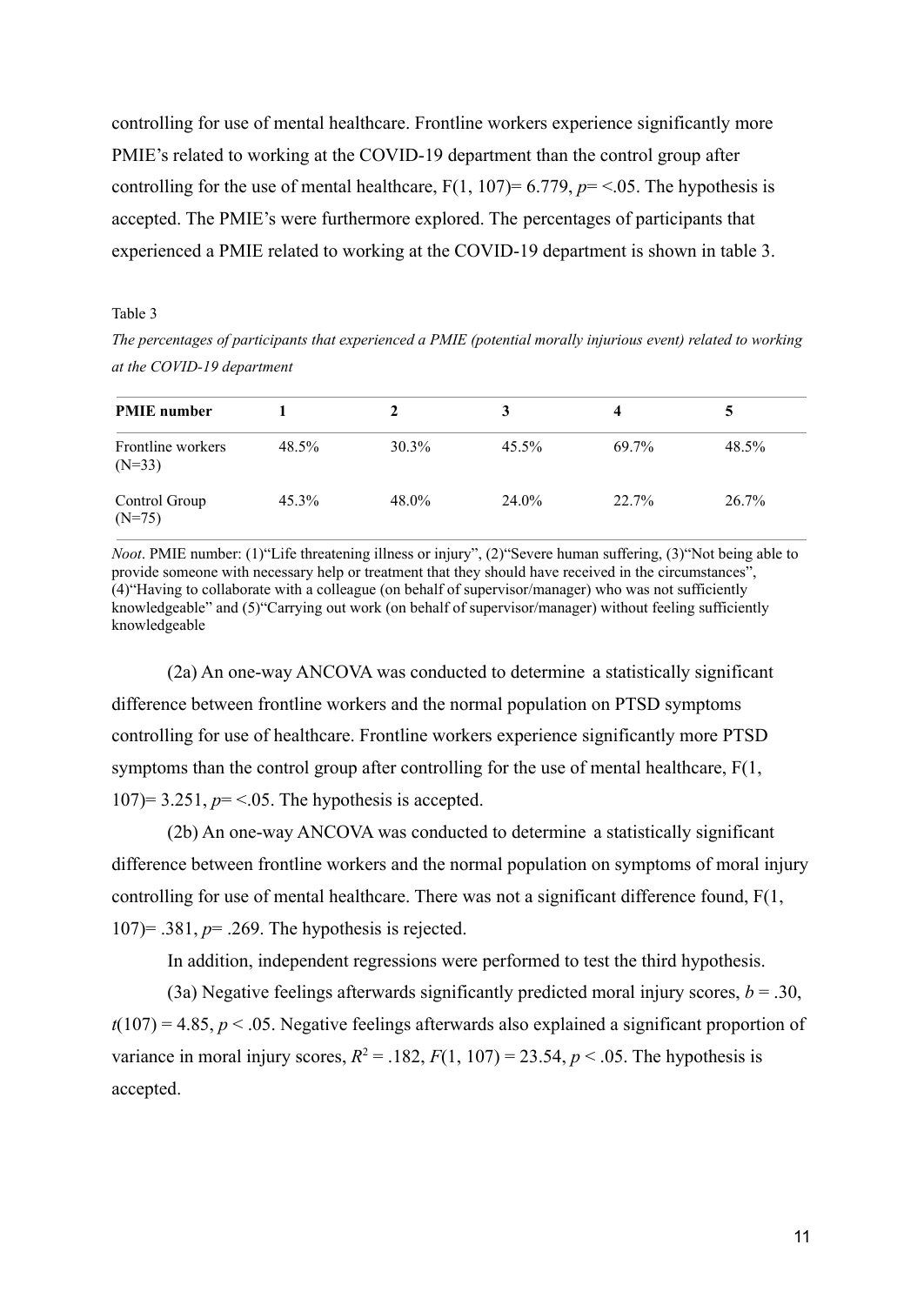(3b) Event vividness significantly predicted moral injury scores,  $b = 2.106$ ,  $t(107) =$ 3.44, *p* < .05. Event vividness also explained a significant proportion of variance in moral injury scores,  $R^2 = .10$ ,  $F(1, 107) = 11.86$ ,  $p < .05$ . The hypothesis is accepted.

(3c) The centrality of event significantly predicted moral injury scores,  $b = .25$ ,  $t(107)$  $= 2.60$ ,  $p < .05$ . The centrality of event also explained a significant proportion of variance in moral injury scores,  $R^2 = .06$ ,  $F(1, 107) = 6.78$ ,  $p < .05$ . The hypothesis is accepted.

Lastly, an in-depth interview was held. Common themes that came out of the interview and answers of the questionnaire with frontline workers of the COVID-19 department were; (1) being unqualified for a task, (2) choosing what the best treatment is for a patient, and (3) choosing when to stop treatment even if that means the patient probably dies. These are all moral dilemmas that affect the staff and could cause psychological problems. A participant indicated that she has trouble sleeping and anxiety because of working at the COVID-19 department. She calls it 'pre-shift stress' because she was dreading all the things that could go wrong during a shift. Her colleagues were also affected by the moral dilemmas and high work pressure: "Some of my colleagues avoid working at the COVID-19 department. They would sometimes leave work crying and some of my colleagues had nightmares for weeks. The nightmares were mostly about being unable to help a lot of unstable patients. You feel powerless". She adds that her colleagues do make it bearable: "We are all on the same side. It feels like we are one team, and we have one job".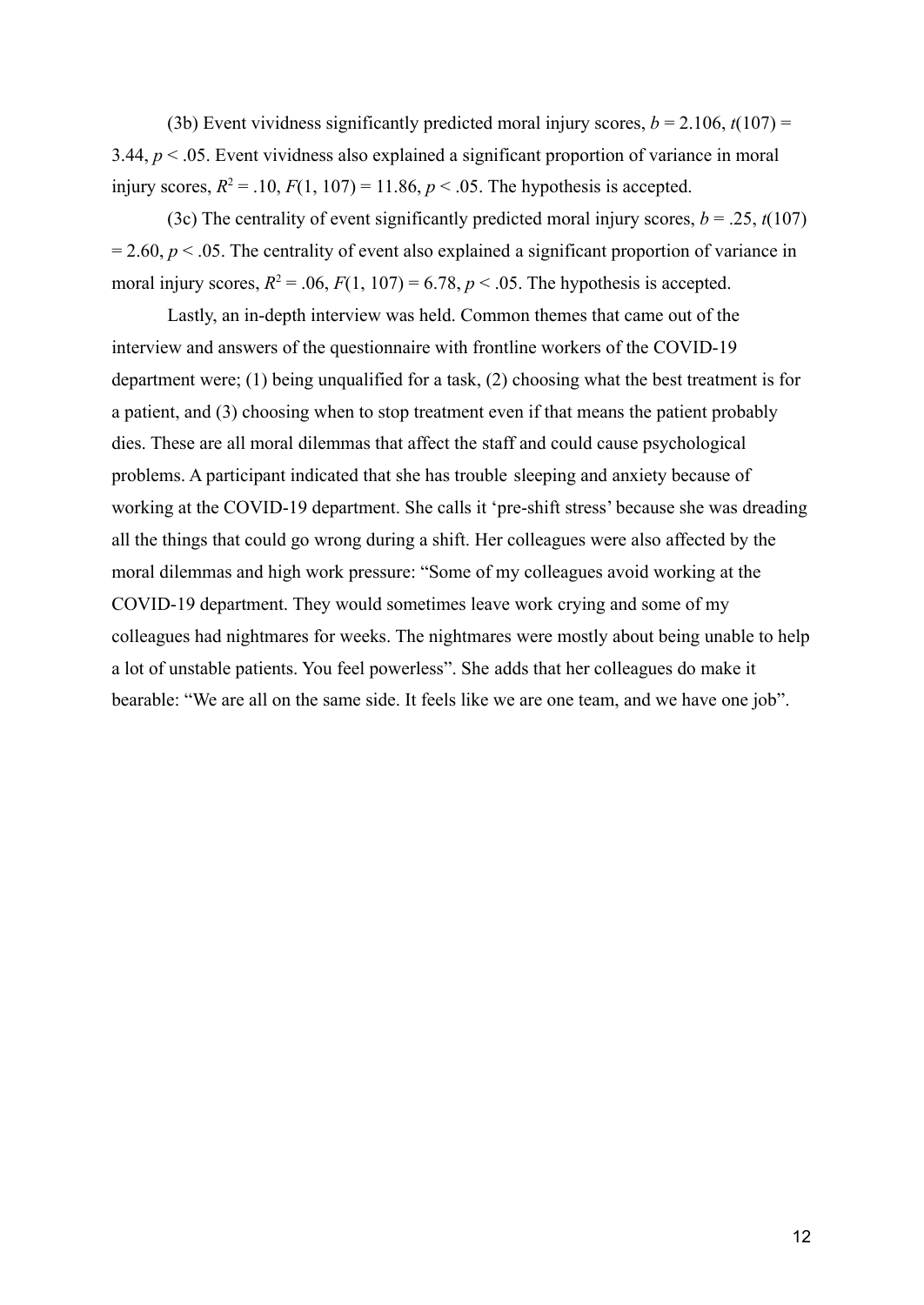#### **Discussion**

This research investigated if moral injury occurred among frontline workers of the COVID-19 pandemic and explored potential predicting factors. It is important to examine the effects of the pandemic so psychological problems of frontline workers during a crisis can be prevented and treated.

The results show that frontline workers experience more PMIE's related to working at the COVID-19 department. This conforms with the expectation. PMIE's are high stakes situations where an important moral value is violated. As a response moral injury could potentially be developed (Litz et al., 2019). The in-depth interview shows that moral dilemmas are indeed experienced. Moral dilemmas such as: (1) being unqualified for a task, (2) choosing what the best treatment is for a patient, and (3) choosing when to stop treatment even if that means the patient probably dies. The most common PMIE experienced by frontline workers was; "Having to collaborate with a colleague who was not sufficiently knowledgeable". This could be an interesting finding for implications to protect frontline workers from developing moral injury. If it is made sure in protocols that work is executed by sufficiently knowledgeable workers and these protocols are followed, PMIE's related to working at the COVID-19 department and potential moral injury could be prevented. This finding indicates that frontline workers experience more PMIE's than the normal population while working at the COVID-19 department. The hypothesis is accepted (hypothesis 1)

In addition, the results show that frontline workers experience more PTSD symptoms than the control group. This conforms with the expectation. According to DeLucia et al. (2019) healthcare workers who are exposed to high-acuity patients, experience moral distress and PTSD symptoms. It could be traumatic to experience life or death situations, taking care of traumatized people, frequent witnessing of death and trauma, operating in crowded settings and having a disturbed circadian rhythm due to shift work (Carmassi et al., 2020). The in-depth interview shows that frontline workers experience complaints such as pre-shift stress, anxiety, avoidance behavior and nightmares. This finding indicates that frontline workers are at risk of developing PTSD. The hypothesis is accepted (hypothesis 2a).

Moreover, the results show that symptoms of moral injury were predicted by negative feelings afterwards, event vividness and the centrality of event. This conforms with the expectation. Rubin, Feldman and Beckham (2004) explain that the memory of a traumatic or stressful event is remembered better than a neutral autobiographical event. This suggests that traumatic memories have a higher chance of being accessible and vivid and that it could influence everyday experiences and emotions. In addition, when a traumatic event is centrally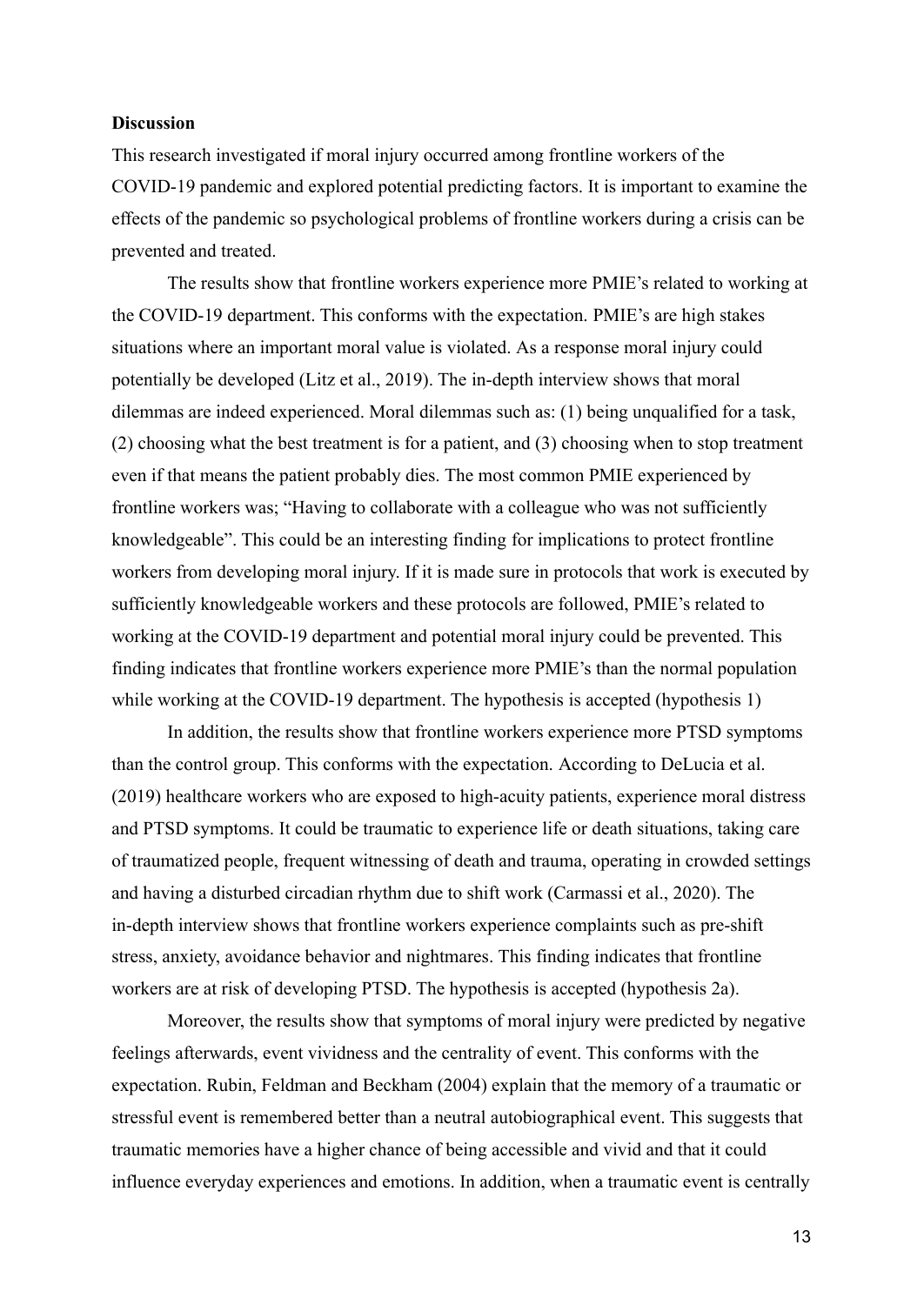integrated in the personality of an individual, the chance of developing PTSD increases (Berntsen & Rubin, 2006). Negative feelings afterwards, event vividness and the centrality of event predict the development of moral injury symptoms. Recognizing predictors of moral injury early on, is helpful for diagnosing and potentially preventing moral injury. The hypothesis is accepted (hypothesis 3).

However, there was not a significant difference found between the groups for moral injury symptoms. This does not conform with the expectation. The hypothesis is rejected (Hypothesis 2b). A theoretical explanation for this could be that the frontline workers who participated in this research have a supportive workplace environment. Hines, Chin, Glick and Wickwire (2021) found that when a workplace environment was supportive, this was related to lower cases of moral injury. In addition, a stressful, less supportive environment was associated with increased moral injury. The in-depth interview shows that support is felt from colleagues at the COVID-19 department. A participant indicates that her colleagues make working at the COVID-19 department better: "It feels like we are one team, and we have one job." When frontline workers feel support from their colleagues, this could protect them from developing moral injury. To determine the effect of a supportive environment, future research is needed.

In addition, other explanations for no significant differences between the frontline workers and the control group on the moral injury symptoms can be found in the operalization. Perhaps the questionnaires did not measure moral injury as well for this specific research. The questionnaire of moral injury focuses mainly on the distress related to the appraisal of a moral violation. It distinguishes between moral violations committed by others and moral violations violations committed by themselves (Hoffman et al., 2019). This research is however not interested in the appraisal of distress related to moral violation, rather to the existence of symptoms of moral injury. Perhaps a specific questionnaire could be developed that asks about moral injury symptoms related to healthcare work. Research shows that moral injury is related and even embedded in PTSD (Neria & Pickover, 2019). The results of this research show that frontline workers experience significantly more PTSD symptoms than the controlgroup. In addition, PMIE's are a necessary but not a sufficient factor for the development of moral injury (Farnsworth et al., 2017) and in this research frontline workers experience significantly more PMIE's. The higher amount of PMIE's and PTSD symptoms could indicate that there is also a higher chance of moral injury symptoms, however that the questionnaire did not measure moral injury correctly.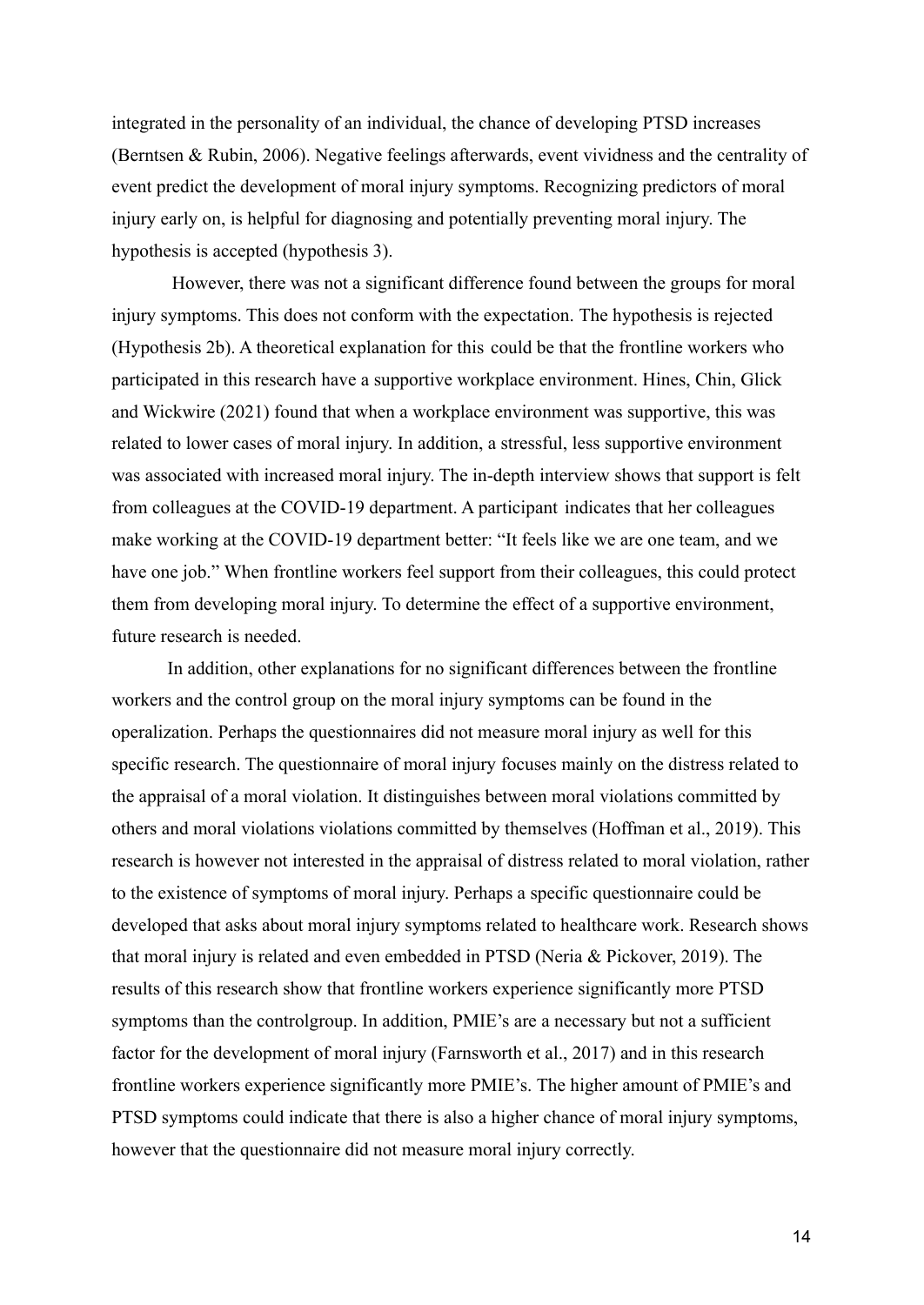Other critical notes of this research are; the duration of the questionnaire was quite long and the sample consisted of mostly highly educated women. When a questionnaire takes a long time to fill out, participants will lose attention and are more likely to quit before the end. When a sample consists of mostly highly educated women, this could affect the generalizability of the research.

Strong sides of this research are; it has a large sample, it uses a control group and it uses existing questionnaires proven to be reliable. The sample consisted of 108 participants. The control group consisted of 75 participants. Questionnaires such as the CES-R, PCL-5 and MIAS are reliable, with a Cronbach's Alpha higher than .70 (Nunnally & Bernstein, 1994).

In conclusion, frontline workers of the COVID-19 pandemic experience more PMIE's related to working at the COVID-19 department and PTSD symptoms than the normal population. Moral injury symptoms are predicted by negative feelings afterwards, event vividness and the centrality of event. There was no significant difference found between frontline workers and the normal population on moral injury symptoms, however this could be due to a supportive work environment of frontline workers or the operalization of moral injury in this research.

Future research should focus on the operationalization of moral injury and how the development of moral injury could be prevented or treated. An interesting study of Haller et al. (2020) proposed a model for treating COVID-19–related guilt, shame, and moral injury. Trauma-informed guilt reduction therapy (Norman et al., 2019) is a short intervention of 4 to 6 sessions that helps frontline workers to review their role in a traumatic event and encourages the expression of important values. Many people overestimate their responsibility for a negative event and it is important to examine if the actions or inactions truly contributed to the negative event. In addition, an adaptive way to express values is through setting realistic goals for the future, rather than ruminating about a past event and feeling guilty.

Lastly, it is important to note that frontline workers play a key role in fighting the COVID-19 pandemic and their risk of developing PTSD and moral injury should be taken into account when possible future health crises occur. When frontline workers who experience PTSD and moral injury symptoms are diagnosed and treated at an early stage, serious psychological and physical problems could be prevented.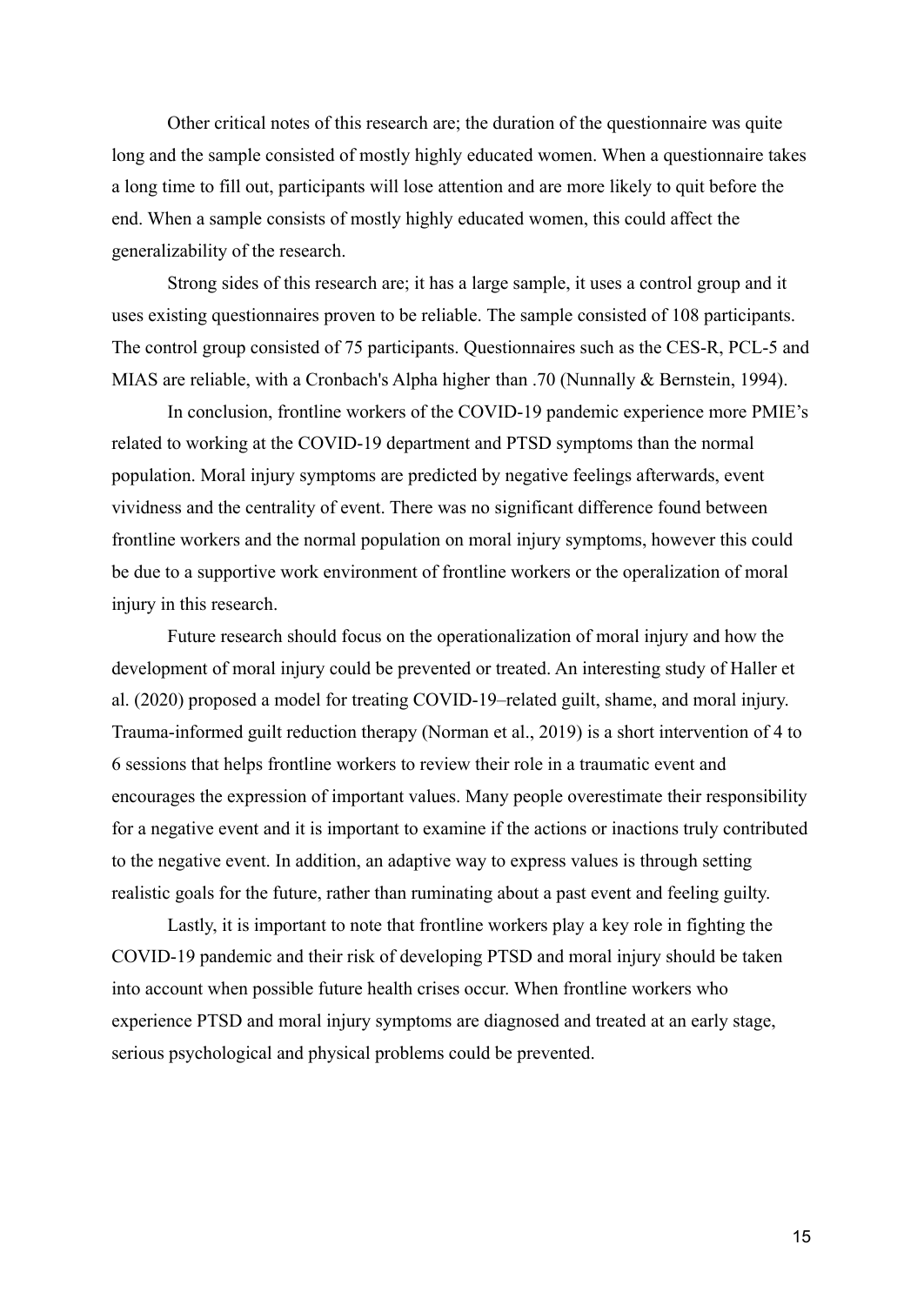# **Literature**

- American Psychiatric Association, (2013). Post traumatic stress disorder (PTSD). In Diagnostic and statistical manual of mental disorders (5th ed.).
- Barkan, R., Ayal, S., Gino, F., and Ariely, D. (2012). The pot calling the kettle black: distancing response to ethical dissonance. J. Exp. Psychol. Gen. 141, 757–773. https://doi.org/ 10.1037/a0027588
- Berntsen, D., & Rubin, D. C. (2006). The centrality of event scale: a measure of integrating a trauma into one's identity and its relation to post-traumatic stress disorder symptoms. Behaviour research and therapy, 44(2), 219–231. https://doi.org/10.1016/j.brat.2005.01.009
- Blevins, C. A., Weathers, F. W., Davis, M. T., Witte, T. K., & Domino, J. L. (2015). The posttraumatic stress disorder checklist for DSM‐5 (PCL‐5): Development and initial psychometric evaluation. Journal of traumatic stress, 28(6), 489-498.https://doi.org/10.1002/jts.22059
- Bryant, R. A. (2019). Post-traumatic stress disorder: a state-of-the-art review of evidence and challenges. World psychiatry, 18(3), 259-269. https://doi.org/10.1002/wps.20656
- Carmassi, C., Foghi, C., Dell'Oste, V., Cordone, A., Bertelloni, C. A., Bui, E., & Dell'Osso, L. (2020). PTSD symptoms in healthcare workers facing the three coronavirus outbreaks: What can we expect after the COVID-19 pandemic. Psychiatry research, 113312. https://doi.org/10.1016/j.psychres.2020.113312
- DeLucia, J. A., Bitter, C., Fitzgerald, J., Greenberg, M., Dalwari, P., & Buchanan, P. (2019). Prevalence of post-traumatic stress disorder in emergency physicians in the United States.Western Journal of Emer-gency Medicine, 20,740–746. http://dx.doi.org/10.5811/westjem.2019.7.42671
- Farnsworth, J. K., Drescher, K. D., Evans, W., & Walser, R. D. (2017). A functional approach to understanding and treating military-related moral injury. Journal of Contextual Behavioral Science, 6(4), 391-397. https://doi.org/10.1016/j.jcbs.2017.07.003
- Haidt, J. (2003). The moral emotions. Handbook of affective sciences, 11(2003), 852-870. Haller, M., Norman, S. B., Davis, B. C., Capone, C., Browne, K., & Allard, C. B. (2020). A model for treating COVID-19–related guilt, shame, and moral injury. Psychological Trauma: Theory, Research, Practice, and Policy. http://dx.doi.org/10.1037/tra0000742
- Hines, S. E., Chin, K. H., Glick, D. R., & Wickwire, E. M. (2021). Trends in Moral Injury, Distress, and Resilience Factors among Healthcare Workers at the Beginning of the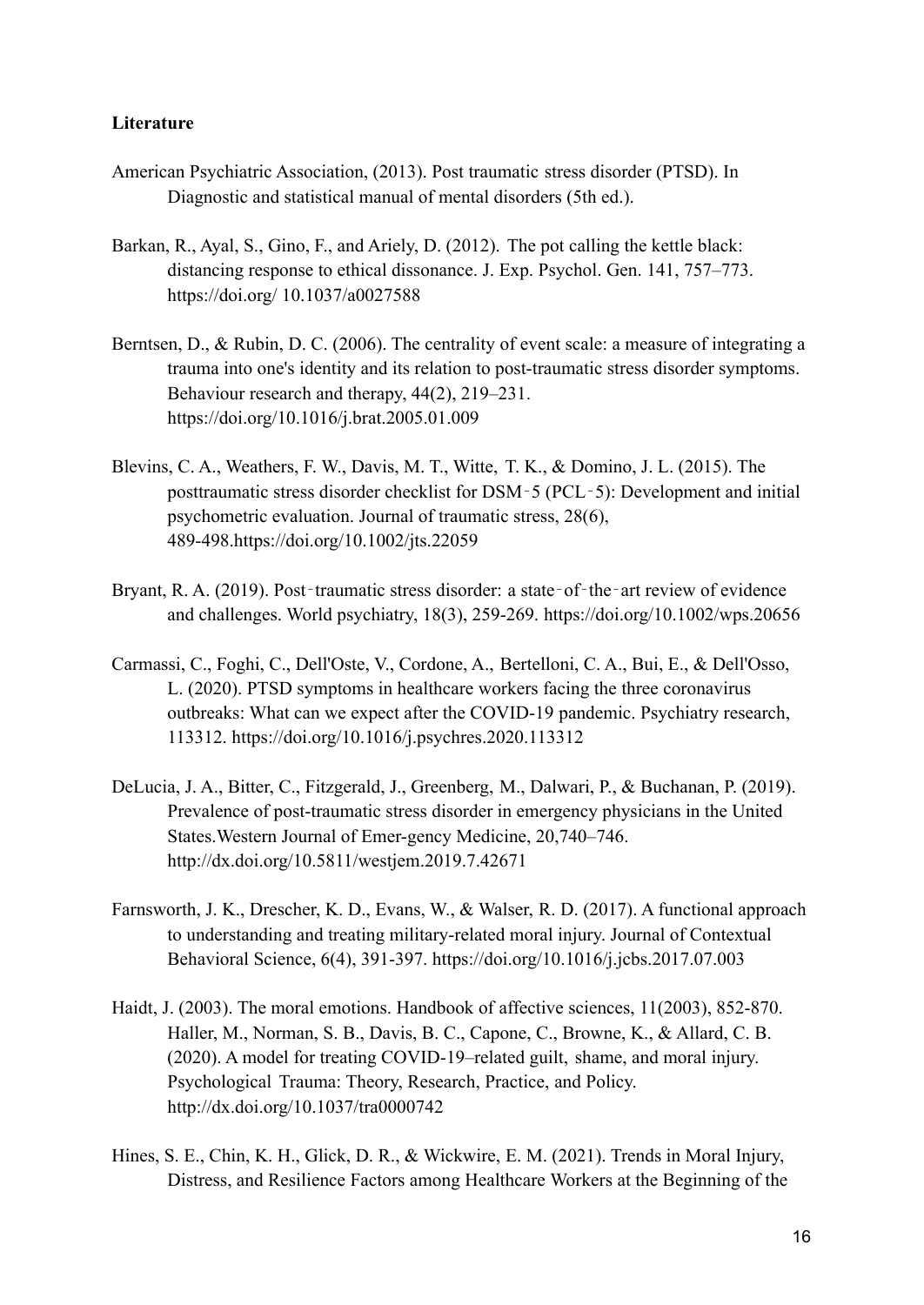COVID-19 Pandemic. International Journal of Environmental Research and Public Health, 18(2), 488. https://doi.org/10.3390/ijerph18020488

- Hines, S. E., Chin, K. H., Levine, A. R., & Wickwire, E. M. (2020). Initiation of a survey of healthcare worker distress and moral injury at the onset of the COVID-19-19 surge. American Journal of Industrial Medicine. https://doi.org/10.1002/ajim.23157
- Hoffman, J., Liddell, B., Bryant, R. A., & Nickerson, A. (2019). A latent profile analysis of moral injury appraisals in refugees. European journal of psychotraumatology, 10(1), 1686805. https://doi.org/10.1080/20008198.2019.1686805
- Hofmann, W., Wisneski, D. C., Brandt, M. J., & Skitka, L. J. (2014). Morality in everyday life. Science, 345(6202), 1340-1343. https://doi.org/10.1126/science.1251560
- Litz, B. T., & Kerig, P. K. (2019). Introduction to the special issue on moral injury: Conceptual challenges, methodological issues, and clinical applications. Journal of traumatic stress, 32(3), 341-349. https://doi.org/10.1002/jts.22405
- Litz, B. T., Stein, N., Delaney, E., Lebowitz, L., Nash, W. P., Silva, C., & Maguen, S. (2009). Moral injury and moral repair in war veterans: A preliminary model and intervention strategy. Clinical psychology review, 29(8), 695-706. https://doi.org/10.1016/j.cpr.2009.07.003
- Mulder, L. B., & Aquino, K. (2013). The role of moral identity in the aftermath of dishonesty. Organizational Behavior and Human Decision Processes, 121(2), 219-230. https://doi.org/10.1016/j.obhdp.2013.03.005
- Neria, Y., & Pickover, A. (2019). Commentary on the special issue on moral injury: advances, gaps in literature, and future directions. Journal of traumatic stress, 32(3), 459-464. https://doi.org/10.1002/jts.22402
- Nunnally, J.C. and Bernstein, I.H. (1994) The Assessment of Reliability. Psychometric Theory , 3, 248-292.
- Rosenbaum, L., (2020). Facing COVID-19 in Italy ethics, logistics, and therapeutics on the epidemics frontline. N Engl J Med, https://doi.org/10.1056/NEJMp2005492.
- Rubin, D. C., Feldman, M. E., & Beckham, J. C. (2004). Reliving, emotions, and fragmentation in the autobiographical memories of veterans diagnosed with PTSD. Applied Cognitive Psychology: The Official Journal of the Society for Applied Research in Memory and Cognition, 18(1), 17-35. https://doi.org/10.1002/acp.950
- Shay, J. (2014). Moral injury. Psychoanalytic Psychology, 31(2), 182. https://doi.org/10.1037/a0036090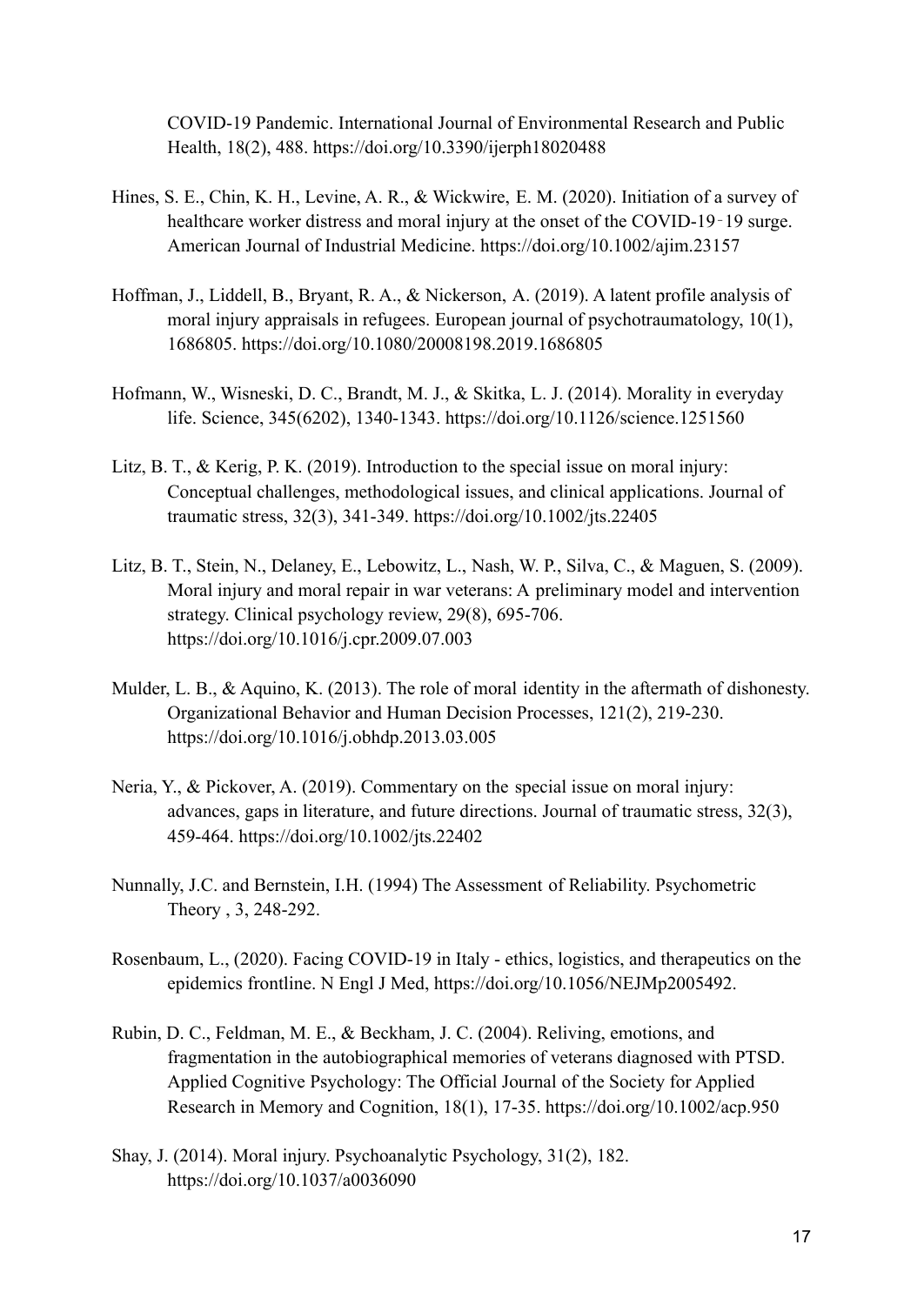- Sliwa, P. (2017). Moral understanding as knowing right from wrong. Ethics, 127(3), 521-552. https://doi.org/10.1086/690011
- Williamson, V., Murphy, D., & Greenberg, N. (2020). COVID-19 and experiences of moral injury in front-line key workers. Occupational Medicine.https://doi.org/10.1093/occmed/kqaa052
- World Health Organization. Coronavirus (COVID-19) Events as They Happen. World Health Organization, 2020. https://www.who.int/emergencies/diseases/novel-coronavirus-2019/ events-as-they-happen (22 March 2020, date last accessed). 2. Public Health England. COVID-19: Investigation and Initial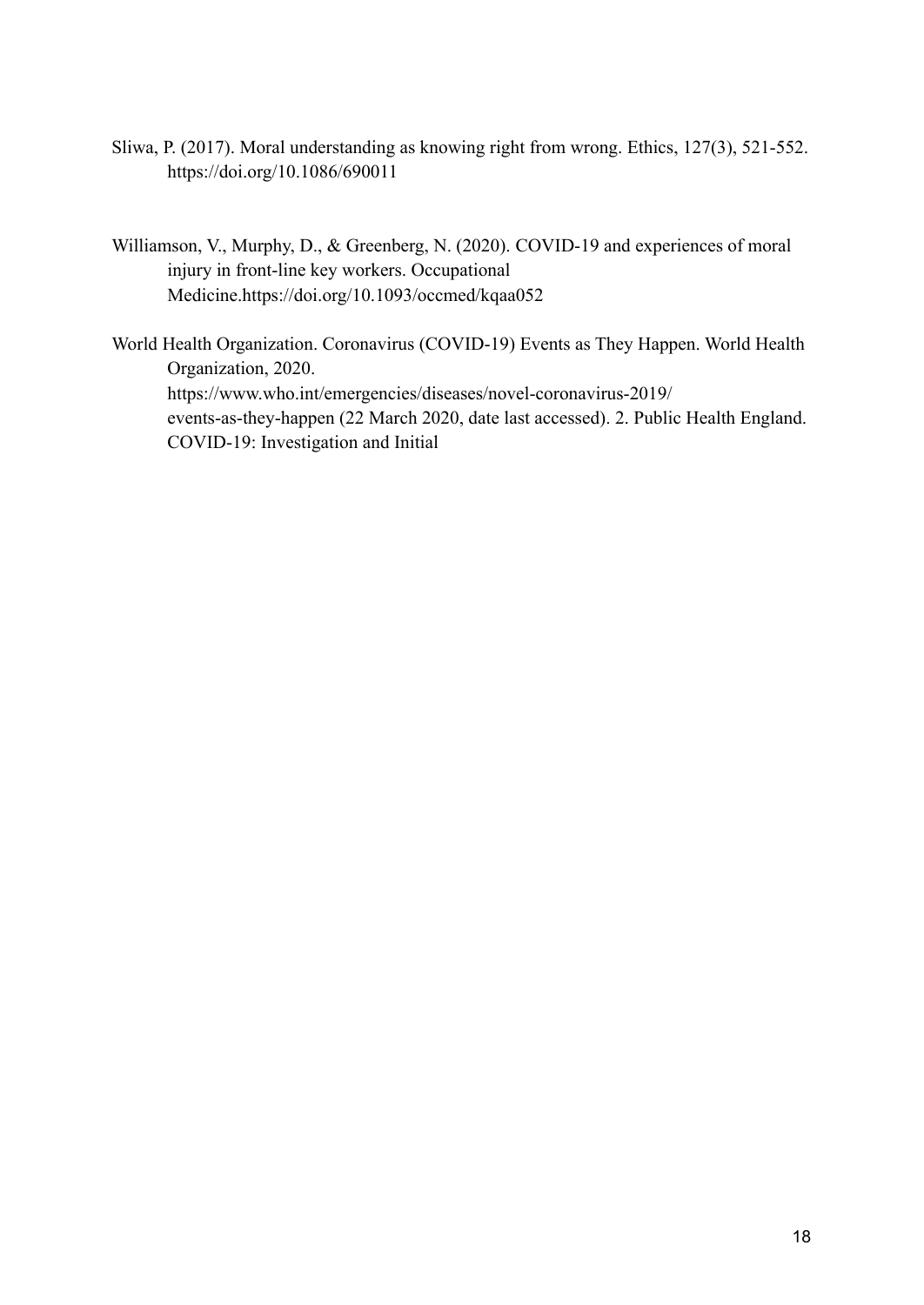# **Appendix A - Information folder**

Dear participant,

You have indicated that you would like to participate in the study "Morally injurious experiences and psychological well-being". Thank you for that!

# **Purpose of the study**

This study aims to gain a better understanding of the impact of stressful experiences in people's lives. In this study we are specifically interested in experiences in which moral dilemmas played a role. We are particularly curious about the impact of these events on emotional experience, stress complaints, and self-image. Completing the questionnaires takes about 30 - 45 minutes. The study is carried out by ARQ National Psychotrauma Center (Centrum '45) and Utrecht University.

# **Consent form and data**

Before you start the questionnaires, you will find a consent form. We may only use your data if you provide explicit permission for this. The e-mail address on which you received the link to this study will be stored in order to be able to process the questionnaires.

We ask you to answer the questions as honest as possible. This questionnaire is secured. In addition, the data from the questionnaires are processed confidentially (pseudo-anonymity; encrypted with a key) and are securely stored on Utrecht University's server. We are obliged to keep the coded research data for 10 years after publication. Your (personal) data will not be shared with third parties.

# **Other information**

We highly appreciate your cooperation. Nevertheless, it is important that completing the questionnaires is not too burdensome. If this proves to be the case, you can stop at any time. If you stop before finishing the questionnaires, you can log in again later with your ID code and continue where you left off.

# **Need to talk to us?**

If you notice that your emotional reactions to filling out the questionnaires are intense and you wish to receive advise on this, please contact the undersigned (via moreelonderzoek@arq.org). You can also contact us for other questions or comments about this study. This study has been approved by the ethics committee of the Faculty of Social Sciences of Utrecht University. If you have a complaint, you can send it to the complaints officer: klachtenfunctionaris-fetcsocwet@uu.nl.

Thank you very much in advance for your cooperation!

Sincerely,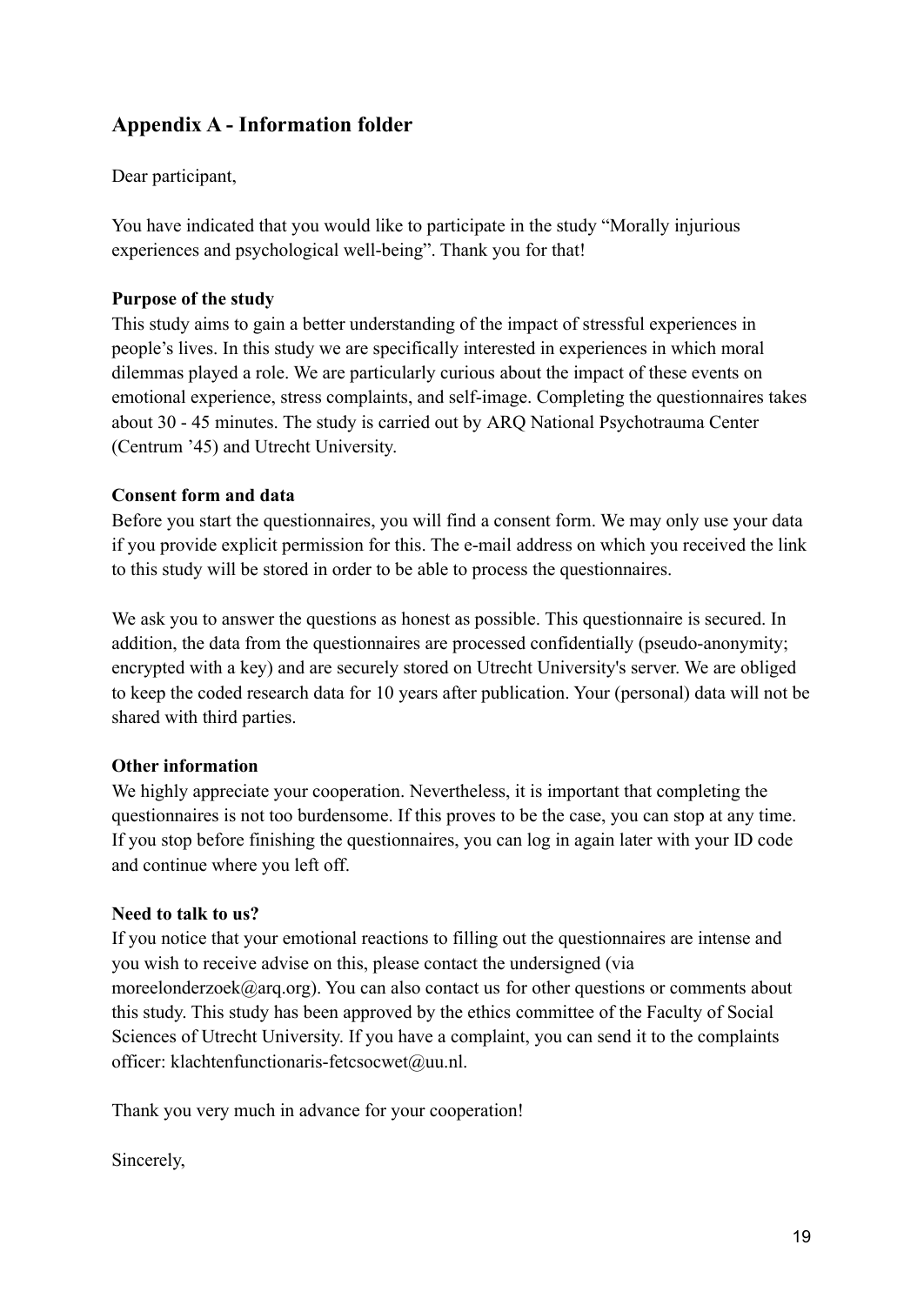Drs. N. Mooren (Healthcare Psychologist and PhD candidate) Prof. Dr. P. A. Boelen Dr. S. de la Rie (Clinical Psychologist)

Curious about the results of this study?

After finalizing the questionnaires, send an email to: moreelonderzoek@arq.org to receive the general results of the study if they have been processed and published in a research article.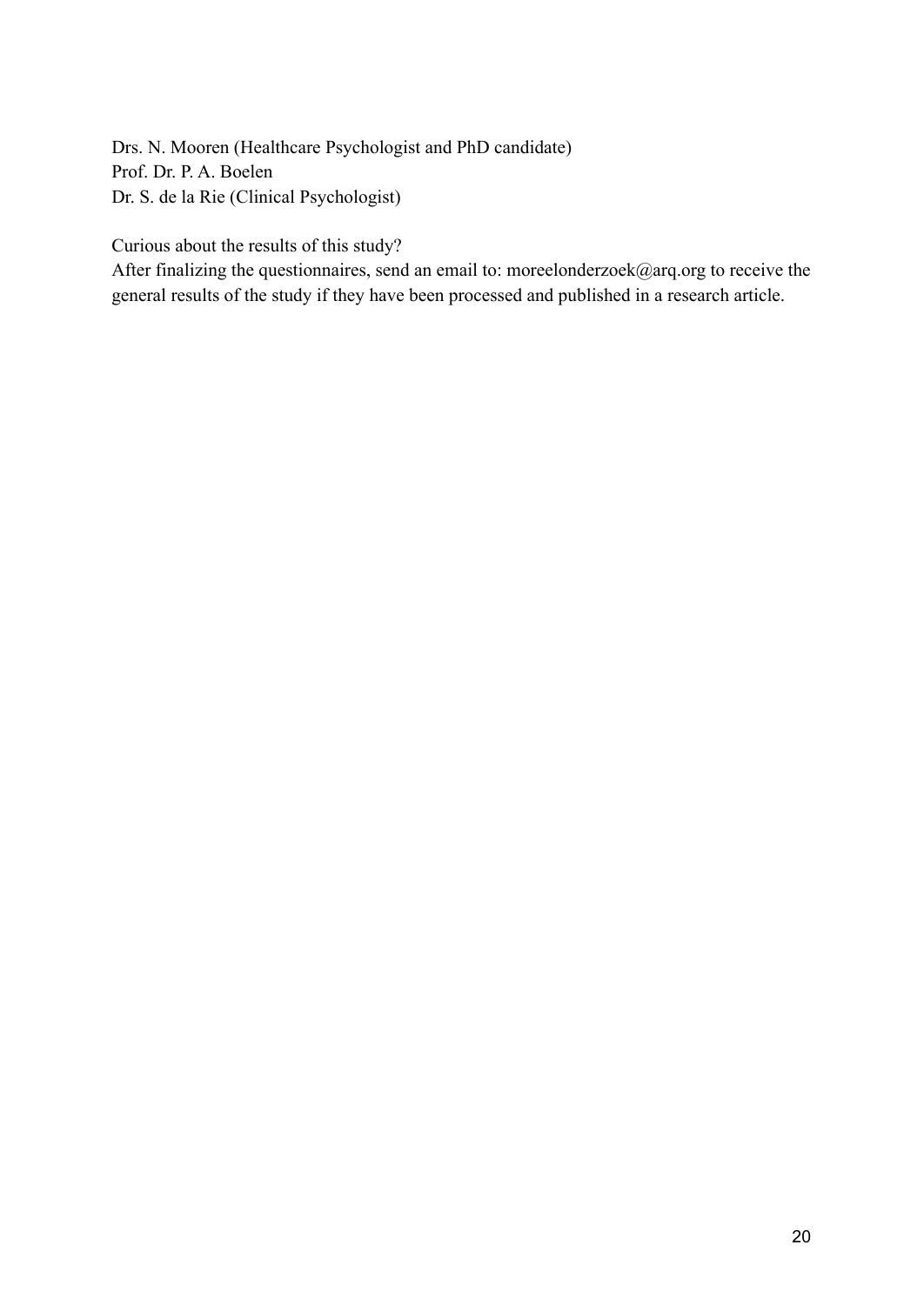# **Appendix B - Consent statement**

for participation in the study **"Morally injurious experiences and psychological well-being"**

Dear participant,

To be able to use your data officially for our study, it is necessary that you provide formal consent. If you give consent, your data will be encrypted (pseudo-anonymity) and only the encrypted data will be used for further processing. We are obliged to keep the research data for 10 years after publication.

# **Withdrawing your consent**

Participation is voluntary. If you decide not to participate, you do not need to take any further steps. If you do decide to participate, you can change your mind and stop at any time during the study. In addition, you can withdraw your consent after your participation (note: until December 31, 2022 at the latest). If you choose to do so, please send an email to moreelonderzoek@arq.org before December 31, 2022. We will then not include your data in the analyses.

# **Use of your email address**

To be able to process this questionnaire, we will store the e-mail address on which you received the link to this study. The e-mail address will be manually removed from our system no later than one year after completion of the data collection (December 31, 2023). If you wish to have your e-mail address removed before this date, you can send an e-mail to moreelonderzoek@arq.org. Your e-mail address can then no longer be traced back to you as a person (and is therefore anonymous). It is therefore no longer possible to withdraw your consent (to use your data)

The data from this questionnaire will be securely stored on Utrecht University's server and only the main investigators (Drs. N. Mooren, Dr. Simone de la Rie, and Prof. Paul Boelen) will have access to it.

If you agree with this, we request that you click on 'yes, I agree' on the next page.

By clicking on **'yes, I agree'** you declare the following:

- I hereby declare that I am aware of the purpose of this study
- I have read the information folder at the beginning of the questionnaire.
- I agree to the answers and the personal data (e-mail address) that I have provided are to be confidentially processed in the research.

• I am aware that participation in this study is voluntary, and I can withdraw my consent to participate at any time without giving any reason, until December 31, 2020.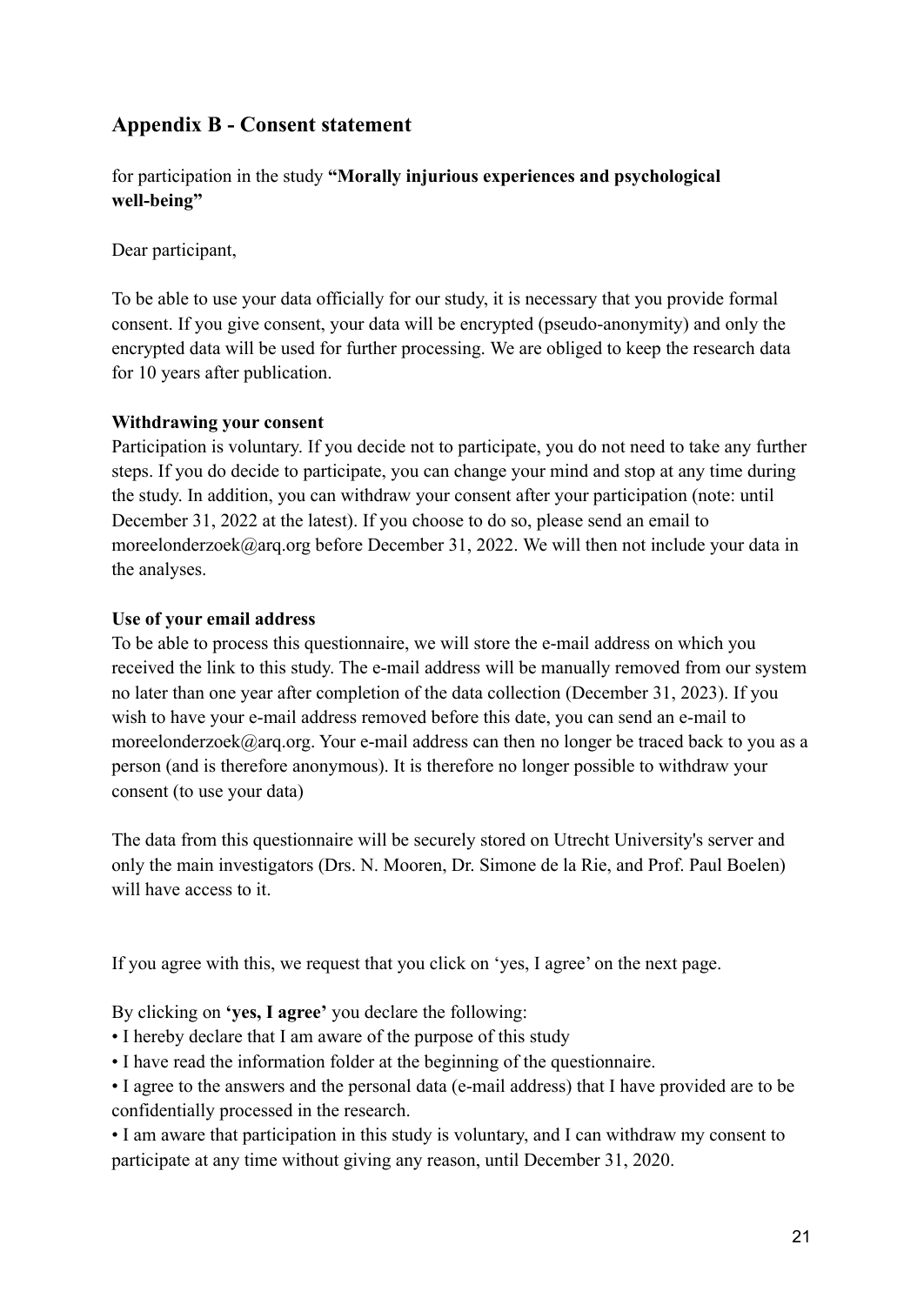If you nevertheless decide not to provide your consent, click on the next page on **'no, I don't agree'.** The questionnaire will then be closed.

Thank you for your cooperation!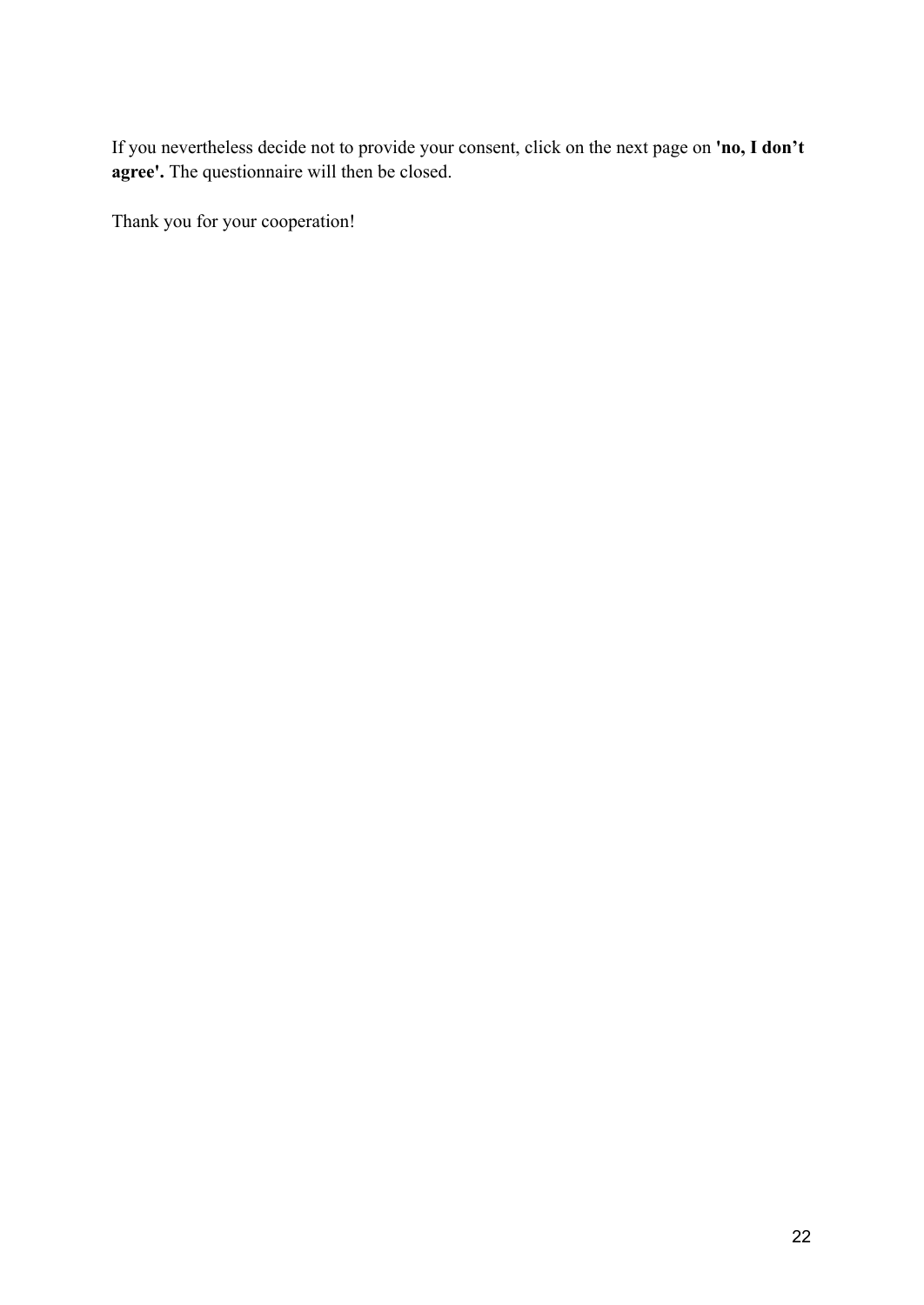# **Appendix C - MIEEC ARQ centrum '45 (2020)**

List of experiences

After these instructions you will find a list of events that people experience in their lives. For these events you will be asked whether you have experienced a **moral conflict** or **moral** dilemma. By this we mean that the situation was strongly against your norms and values.

Below are a few examples:

• You had to choose between two "*evils"* and the outcome was negative anyway.

• During or after the event, you had many doubts about whether you made *"the right"* choice or acted *"right"*.

• The event conflicted with what you think is *"right"* or *"wrong"*.

Think back about your **WHOLE life** (both growing up and in adulthood) as you go through the list of events.

We ask you to choose one or more options:

- a) It happened to someone because of your act or omission
- b) It happened to you personally
- c) You witnessed it happen to someone else
- d) You learned about it happening to a close family member or a close friend
- e) You are not sure if it applies to you
- f) It does not apply to you
- **MIEEC** 1: Natural disaster (for example, flood, hurricane, tornado, earthquake)

MIEEC 1 S: During this event or afterwards, did you experience a moral dilemma or moral conflict because of your own behaviour?

MIEEC 1 O: During this event or afterwards, did you experience a moral dilemma or moral conflict because of the behaviour of others?

MIEEC 1 stress: How much stress, tension or other emotions do you experience when you think back to this event?

**MIEEC** 2: Fire or explosion

MIEEC 2 S: During this event or afterwards, did you experience a moral dilemma or moral conflict because of your own behaviour?

MIEEC 2 O: During this event or afterwards, did you experience a moral dilemma or moral conflict because of the behaviour of others?

MIEEC 2 stress: How much stress, tension or other emotions do you experience when you think back to this event?

**MIEEC** 3: Transportation accident (for example, car accident, boat accident, train wreck, plane crash)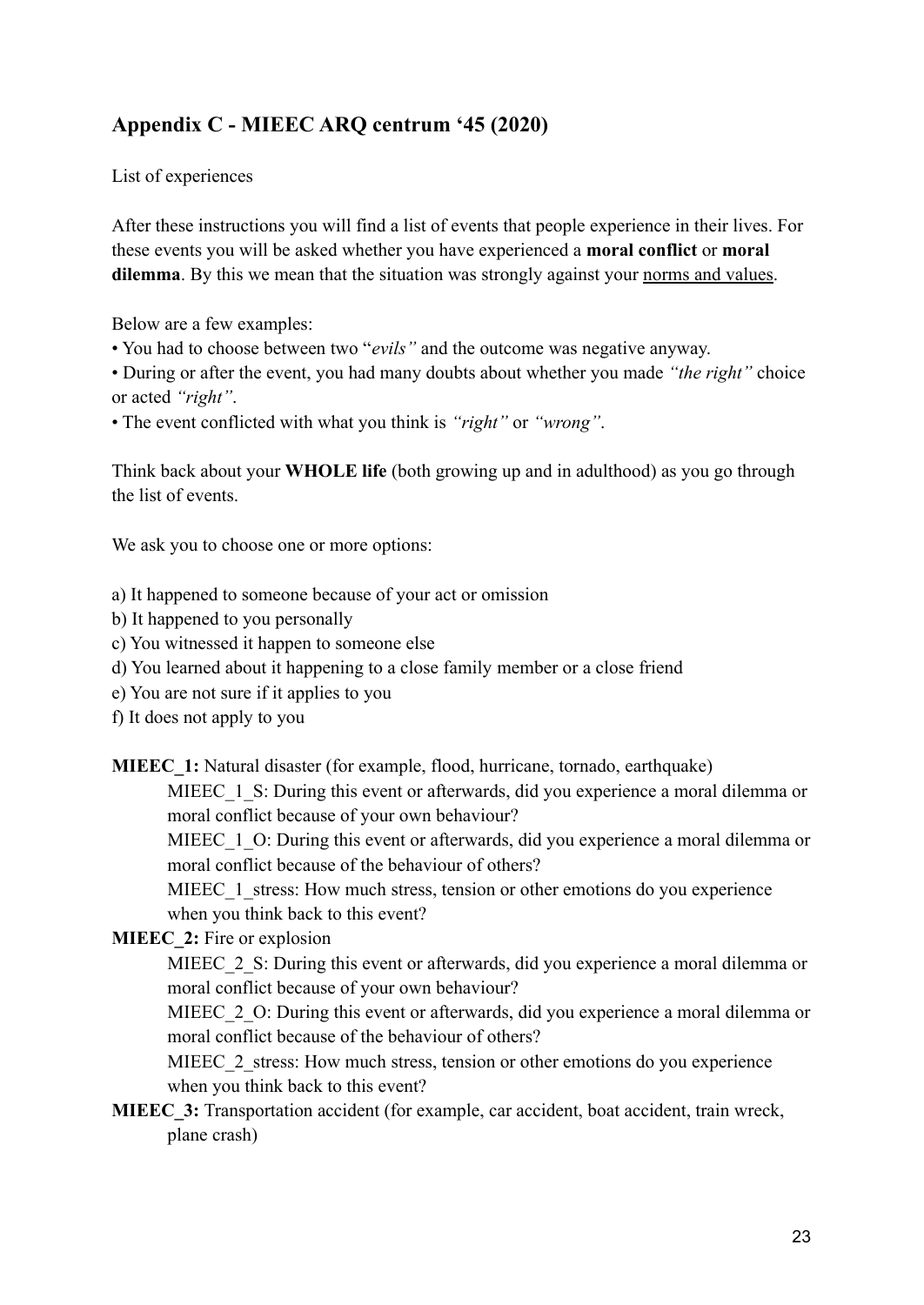MIEEC 3 S: During this event or afterwards, did you experience a moral dilemma or moral conflict because of your own behaviour?

MIEEC 3 O: During this event or afterwards, did you experience a moral dilemma or moral conflict because of the behaviour of others?

MIEEC 3 stress: How much stress, tension or other emotions do you experience when you think back to this event?

**MIEEC** 4: Serious accident at work, home, or during recreational activity

MIEEC 4 S: During this event or afterwards, did you experience a moral dilemma or moral conflict because of your own behaviour?

MIEEC 4 O: During this event or afterwards, did you experience a moral dilemma or moral conflict because of the behaviour of others?

MIEEC 4 stress: How much stress, tension or other emotions do you experience when you think back to this event?

**MIEEC** 5: Exposure to toxic substance (for example, dangerous chemicals, radiation) MIEEC 5 S: During this event or afterwards, did you experience a moral dilemma or moral conflict because of your own behaviour?

MIEEC 5 O: During this event or afterwards, did you experience a moral dilemma or moral conflict because of the behaviour of others?

MIEEC 5 stress: How much stress, tension or other emotions do you experience when you think back to this event?

**MIEEC** 6: Physical assault (for example, being attacked, hit, slapped, kicked, beaten up) MIEEC 6 S: During this event or afterwards, did you experience a moral dilemma or moral conflict because of your own behaviour?

MIEEC 6 O: During this event or afterwards, did you experience a moral dilemma or moral conflict because of the behaviour of others?

MIEEC 6 stress: How much stress, tension or other emotions do you experience when you think back to this event?

**MIEEC** 7: Assault with a weapon (for example, being shot, stabbed, threatened with a knife, gun or bomb)

MIEEC\_7\_S: During this event or afterwards, did you experience a moral dilemma or moral conflict because of your own behaviour?

MIEEC 7 O: During this event or afterwards, did you experience a moral dilemma or moral conflict because of the behaviour of others?

MIEEC 7 stress: How much stress, tension or other emotions do you experience when you think back to this event?

**MIEEC 8:** Sexual assault (rape, attempted rape, made to perform any type of sexual act through force or threat of harm)

MIEEC 8 S: During this event or afterwards, did you experience a moral dilemma or moral conflict because of your own behaviour?

MIEEC 8 O: During this event or afterwards, did you experience a moral dilemma or moral conflict because of the behaviour of others?

MIEEC 8 stress: How much stress, tension or other emotions do you experience when you think back to this event?

**MIEEC** 9: Other unwanted or uncomfortable sexual experience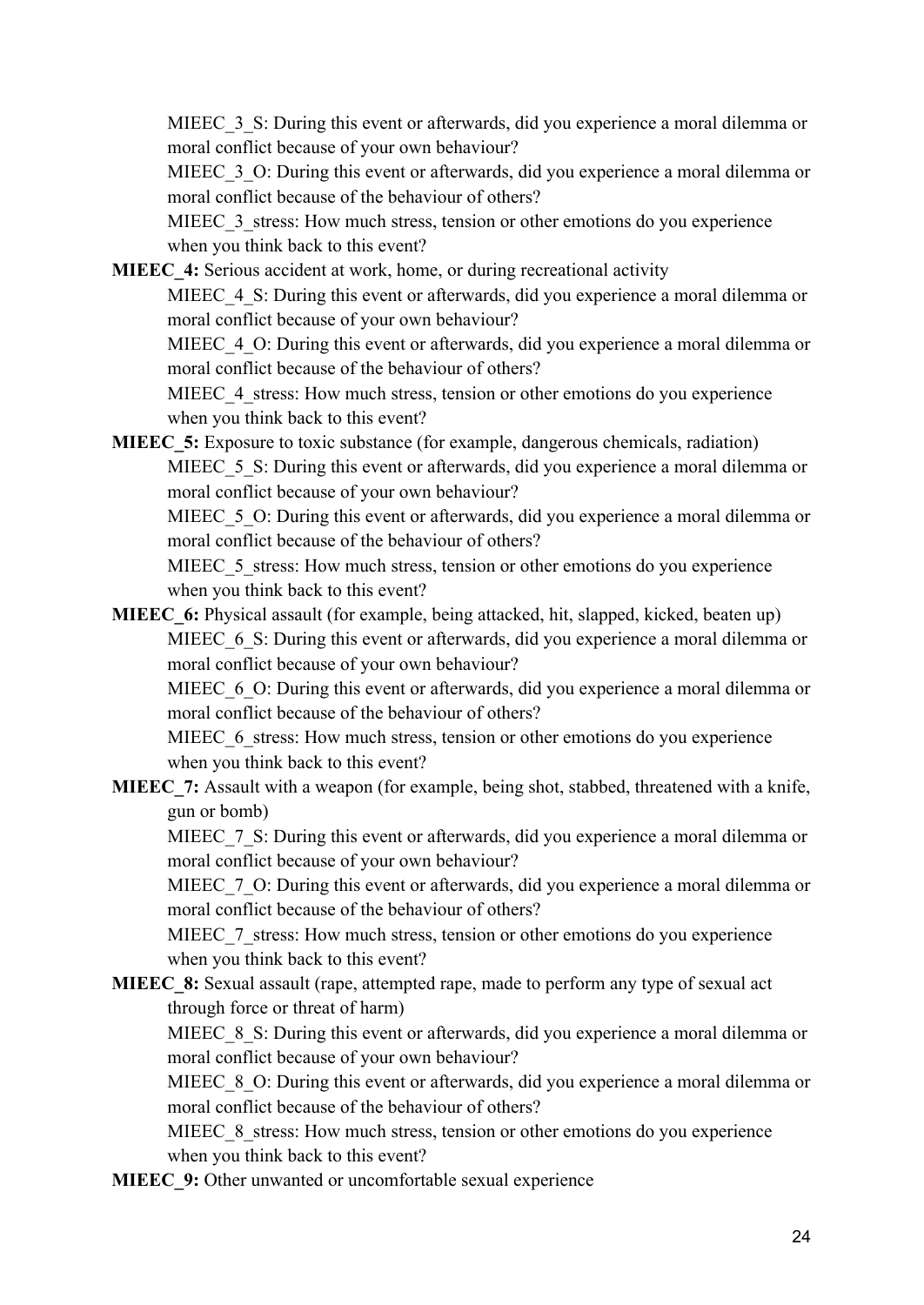MIEEC 9 S: During this event or afterwards, did you experience a moral dilemma or moral conflict because of your own behaviour?

MIEEC 9 O: During this event or afterwards, did you experience a moral dilemma or moral conflict because of the behaviour of others?

MIEEC 9 stress: How much stress, tension or other emotions do you experience when you think back to this event?

**MIEEC** 10: Combat or exposure to combat (in the military or as a civilian)

MIEEC 10 S: During this event or afterwards, did you experience a moral dilemma or moral conflict because of your own behaviour?

MIEEC 10 O: During this event or afterwards, did you experience a moral dilemma or moral conflict because of the behaviour of others?

MIEEC 10 stress: How much stress, tension or other emotions do you experience when you think back to this event?

# **MIEEC** 11: Captivity (for example being kidnapped, abducted, held hostage, prisoner of war)

MIEEC 11 S: During this event or afterwards, did you experience a moral dilemma or moral conflict because of your own behaviour?

MIEEC 11 O: During this event or afterwards, did you experience a moral dilemma or moral conflict because of the behaviour of others?

MIEEC 11 stress: How much stress, tension or other emotions do you experience when you think back to this event?

**MIEEC** 12: Life threatening illness or injury

MIEEC 12 S: During this event or afterwards, did you experience a moral dilemma or moral conflict because of your own behaviour?

MIEEC 12 O: During this event or afterwards, did you experience a moral dilemma or moral conflict because of the behaviour of others?

MIEEC 12 stress: How much stress, tension or other emotions do you experience when you think back to this event?

**MIEEC\_13:** Severe human suffering

MIEEC 13 S: During this event or afterwards, did you experience a moral dilemma or moral conflict because of your own behaviour?

MIEEC 13 O: During this event or afterwards, did you experience a moral dilemma or moral conflict because of the behaviour of others?

MIEEC 13 stress: How much stress, tension or other emotions do you experience when you think back to this event?

**MIEEC\_14:** Sudden violent death (for example homicide, suicide)

MIEEC 14 S: During this event or afterwards, did you experience a moral dilemma or moral conflict because of your own behaviour?

MIEEC 14 O: During this event or afterwards, did you experience a moral dilemma or moral conflict because of the behaviour of others?

MIEEC 14 stress: How much stress, tension or other emotions do you experience when you think back to this event?

**MIEEC** 15: Sudden accidental death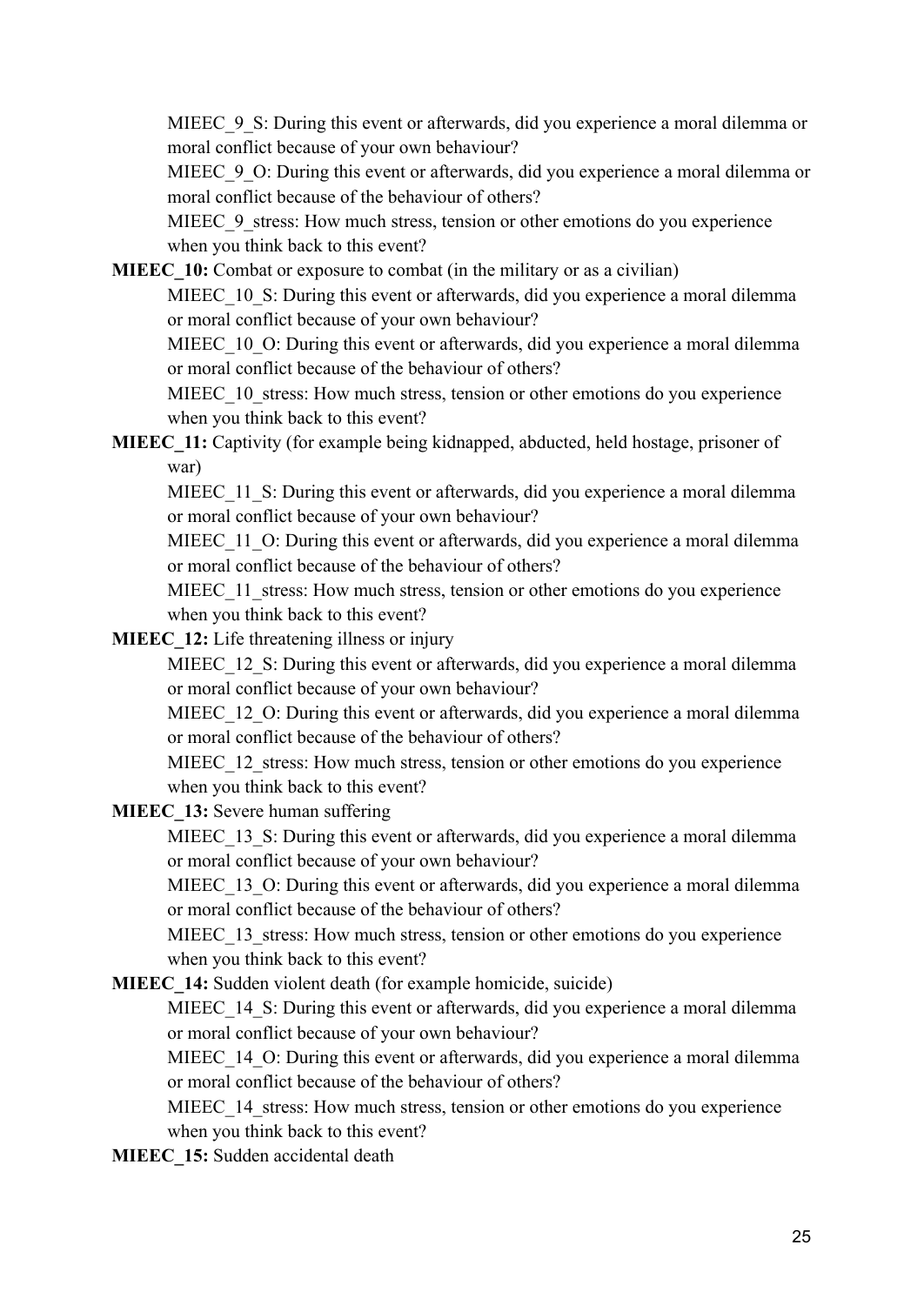MIEEC 15 S: During this event or afterwards, did you experience a moral dilemma or moral conflict because of your own behaviour?

MIEEC 15 O: During this event or afterwards, did you experience a moral dilemma or moral conflict because of the behaviour of others?

MIEEC 15 stress: How much stress, tension or other emotions do you experience when you think back to this event?

**MIEEC** 16: Serious injury, harm, or death you caused to someone else

MIEEC 16 S: During this event or afterwards, did you experience a moral dilemma or moral conflict because of your own behaviour?

MIEEC 16 O: During this event or afterwards, did you experience a moral dilemma or moral conflict because of the behaviour of others?

MIEEC 16 stress: How much stress, tension or other emotions do you experience when you think back to this event?

**MIEEC** 17: Theft or buglary (e.g. in a shop, at work, on the street)

MIEEC 17 S: During this event or afterwards, did you experience a moral dilemma or moral conflict because of your own behaviour?

MIEEC 17 O: During this event or afterwards, did you experience a moral dilemma or moral conflict because of the behaviour of others?

MIEEC 17 stress: How much stress, tension or other emotions do you experience when you think back to this event?

**MIEEC** 18: Not being helped or left behind in a emergency (for example a victim of street violence or an accident)

MIEEC 18 S: During this event or afterwards, did you experience a moral dilemma or moral conflict because of your own behaviour?

MIEEC 18 O: During this event or afterwards, did you experience a moral dilemma or moral conflict because of the behaviour of others?

MIEEC 18 stress: How much stress, tension or other emotions do you experience when you think back to this event?

**MIEEC** 19: Deception (e.g. cheating, lying, withholding or concealing information)

MIEEC 19 S: During this event or afterwards, did you experience a moral dilemma or moral conflict because of your own behaviour?

MIEEC 19 O: During this event or afterwards, did you experience a moral dilemma or moral conflict because of the behaviour of others?

MIEEC 19 stress: How much stress, tension or other emotions do you experience when you think back to this event?

**MIEEC** 20: Invasion of privacy

MIEEC 20 S: During this event or afterwards, did you experience a moral dilemma or moral conflict because of your own behaviour?

MIEEC 20 O: During this event or afterwards, did you experience a moral dilemma or moral conflict because of the behaviour of others?

MIEEC 20 stress: How much stress, tension or other emotions do you experience when you think back to this event?

**MIEEC** 21: Destruction of property or belongings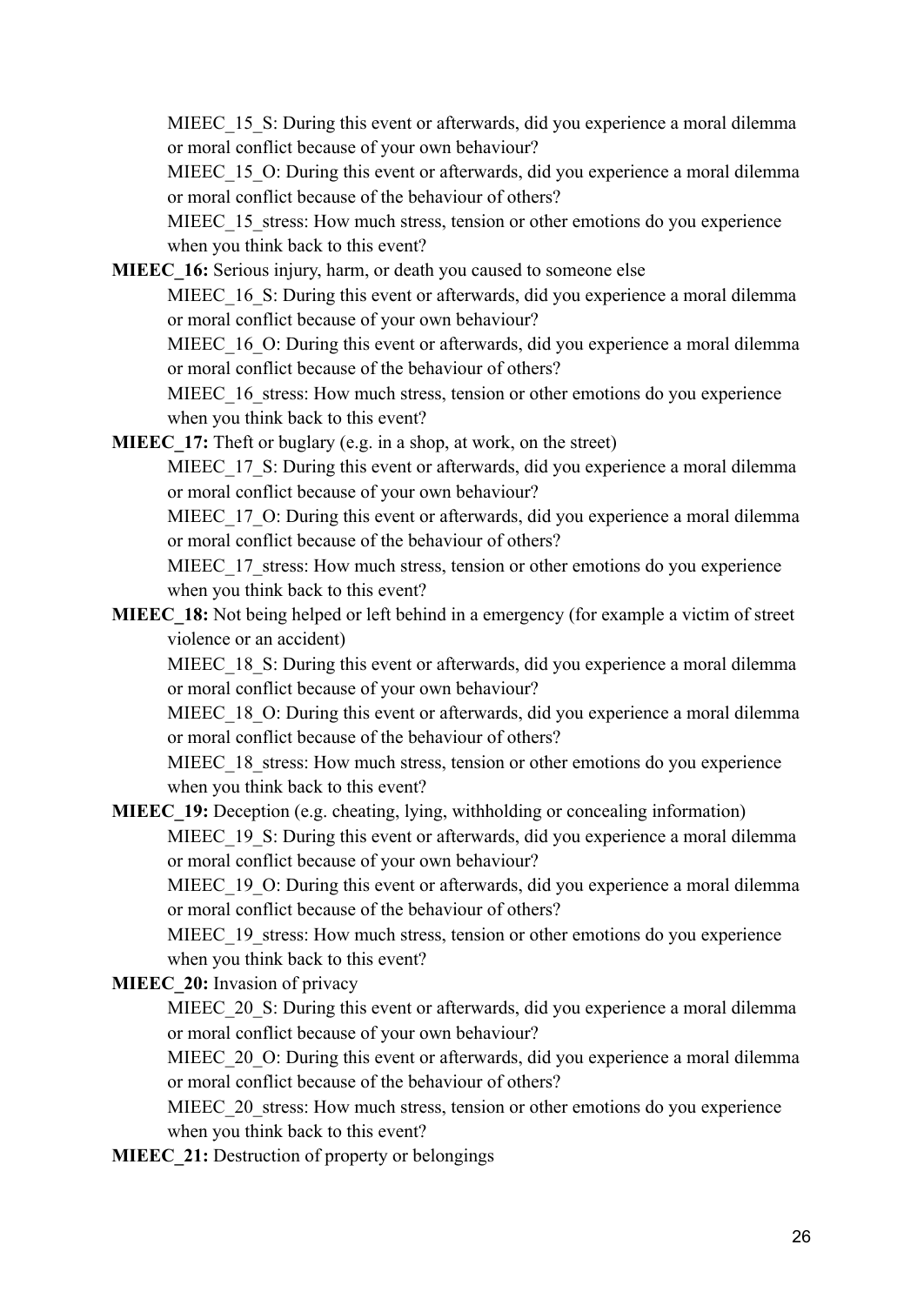MIEEC 21 S: During this event or afterwards, did you experience a moral dilemma or moral conflict because of your own behaviour?

MIEEC 21 O: During this event or afterwards, did you experience a moral dilemma or moral conflict because of the behaviour of others?

MIEEC 21 stress: How much stress, tension or other emotions do you experience when you think back to this event?

**MIEEC** 22: Bullying and/or exclusion (e.g. at school, at work or in private)

MIEEC 22 S: During this event or afterwards, did you experience a moral dilemma or moral conflict because of your own behaviour?

MIEEC 22 O: During this event or afterwards, did you experience a moral dilemma or moral conflict because of the behaviour of others?

MIEEC 22 stress: How much stress, tension or other emotions do you experience when you think back to this event?

**MIEEC** 23: Gossiping (talking in a bad way about absent others)

MIEEC 23 S: During this event or afterwards, did you experience a moral dilemma or moral conflict because of your own behaviour?

MIEEC 23 O: During this event or afterwards, did you experience a moral dilemma or moral conflict because of the behaviour of others?

MIEEC 23 stress: How much stress, tension or other emotions do you experience when you think back to this event?

**MIEEC** 24: Threat (e.g. on the street, at work or in private)

MIEEC 24 S: During this event or afterwards, did you experience a moral dilemma or moral conflict because of your own behaviour?

MIEEC 24 O: During this event or afterwards, did you experience a moral dilemma or moral conflict because of the behaviour of others?

MIEEC 24 stress: How much stress, tension or other emotions do you experience when you think back to this event?

**MIEEC** 25: Exploitation (e.g. taking advantage of someone without properly rewarding him/her)

MIEEC 25 S: During this event or afterwards, did you experience a moral dilemma or moral conflict because of your own behaviour?

MIEEC 25 O: During this event or afterwards, did you experience a moral dilemma or moral conflict because of the behaviour of others?

MIEEC 25 stress: How much stress, tension or other emotions do you experience when you think back to this event?

**MIEEC** 26: Discrimination (e.g. on the street, at work or in private)

MIEEC 26 S: During this event or afterwards, did you experience a moral dilemma or moral conflict because of your own behaviour?

MIEEC 26 O: During this event or afterwards, did you experience a moral dilemma or moral conflict because of the behaviour of others?

MIEEC 26 stress: How much stress, tension or other emotions do you experience when you think back to this event?

**MIEEC** 27: Betrayal (e.g. not being loyal to someone and thereby getting someone in trouble)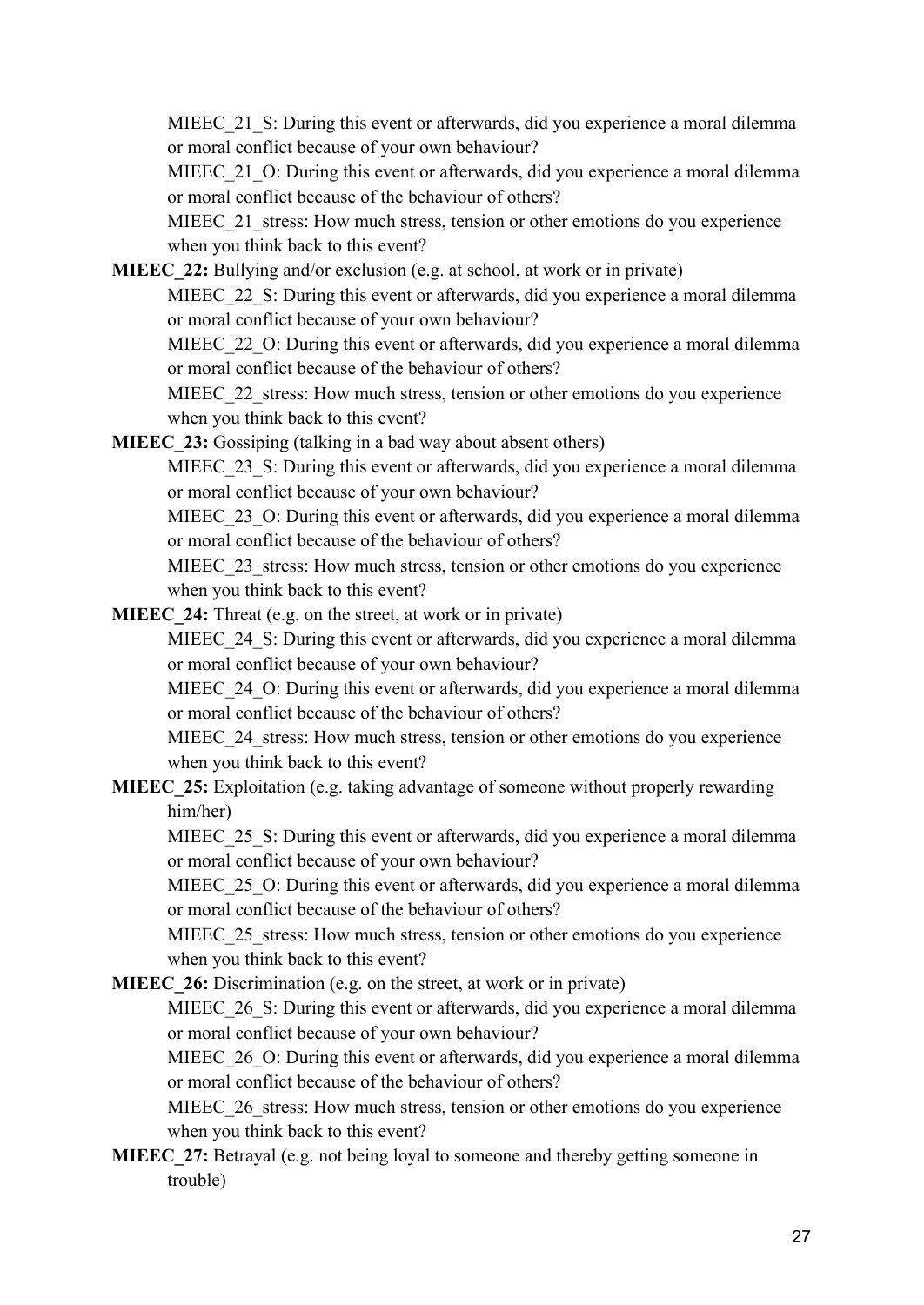MIEEC 27 S: During this event or afterwards, did you experience a moral dilemma or moral conflict because of your own behaviour?

MIEEC 27 O: During this event or afterwards, did you experience a moral dilemma or moral conflict because of the behaviour of others?

MIEEC 27 stress: How much stress, tension or other emotions do you experience when you think back to this event?

**MIEEC** 28: Not being able to provide someone with necessary help or treatment that they should have received in the circumstances

MIEEC 28 S: During this event or afterwards, did you experience a moral dilemma or moral conflict because of your own behaviour?

MIEEC 28 O: During this event or afterwards, did you experience a moral dilemma or moral conflict because of the behaviour of others?

MIEEC 28 stress: How much stress, tension or other emotions do you experience when you think back to this event?

**MIEEC** 29: Having to collaborate with a colleague (on behalf of supervisor/manager) who was not sufficiently knowledgeable

MIEEC 29 S: During this event or afterwards, did you experience a moral dilemma or moral conflict because of your own behaviour?

MIEEC 29 O: During this event or afterwards, did you experience a moral dilemma or moral conflict because of the behaviour of others?

MIEEC 29 stress: How much stress, tension or other emotions do you experience when you think back to this event?

**MIEEC** 30: Carrying out work (on behalf of supervisor/manager) without feeling sufficiently knowledgeable

MIEEC 30 S: During this event or afterwards, did you experience a moral dilemma or moral conflict because of your own behaviour?

MIEEC 30 O: During this event or afterwards, did you experience a moral dilemma or moral conflict because of the behaviour of others?

MIEEC 30 stress: How much stress, tension or other emotions do you experience when you think back to this event?

**MIEEC** 31: Being instructed (by a supervisor/manager) to execute immoral acts MIEEC 31 S: During this event or afterwards, did you experience a moral dilemma or moral conflict because of your own behaviour?

MIEEC 31 O: During this event or afterwards, did you experience a moral dilemma or moral conflict because of the behaviour of others?

MIEEC 31 stress: How much stress, tension or other emotions do you experience when you think back to this event?

**MIEEC** 32: Having to make a choice between 'two evils'. Both choices had fatal consequences.

MIEEC 32 S: During this event or afterwards, did you experience a moral dilemma or moral conflict because of your own behaviour?

MIEEC 32 O: During this event or afterwards, did you experience a moral dilemma or moral conflict because of the behaviour of others?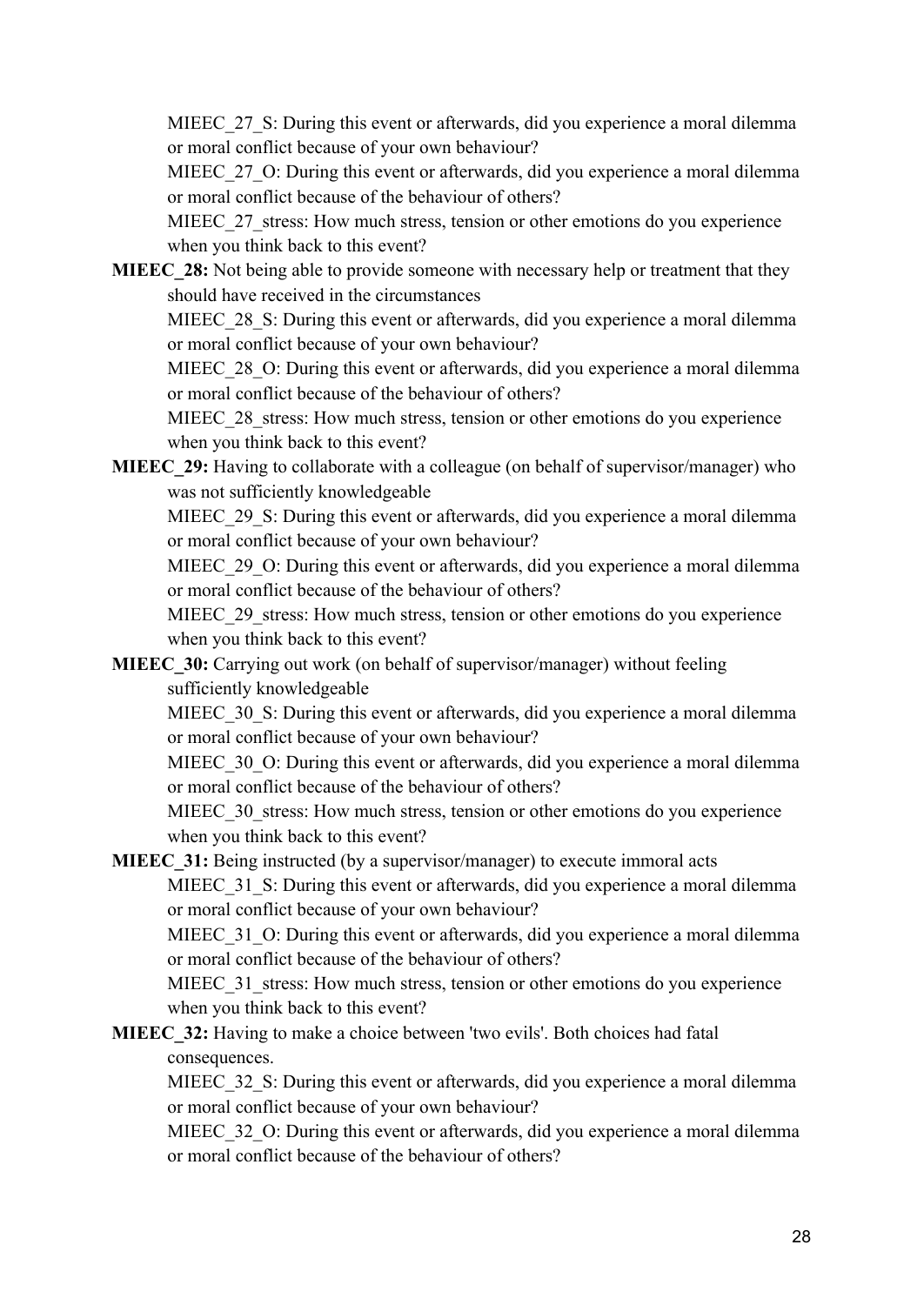MIEEC\_32\_stress: How much stress, tension or other emotions do you experience when you think back to this event?

# **MIEEC\_33:** I have answered all the questions honestly

Totally disagree Disagree Slightly disagree Not disagree/agree Slightly agree Agree Totally agree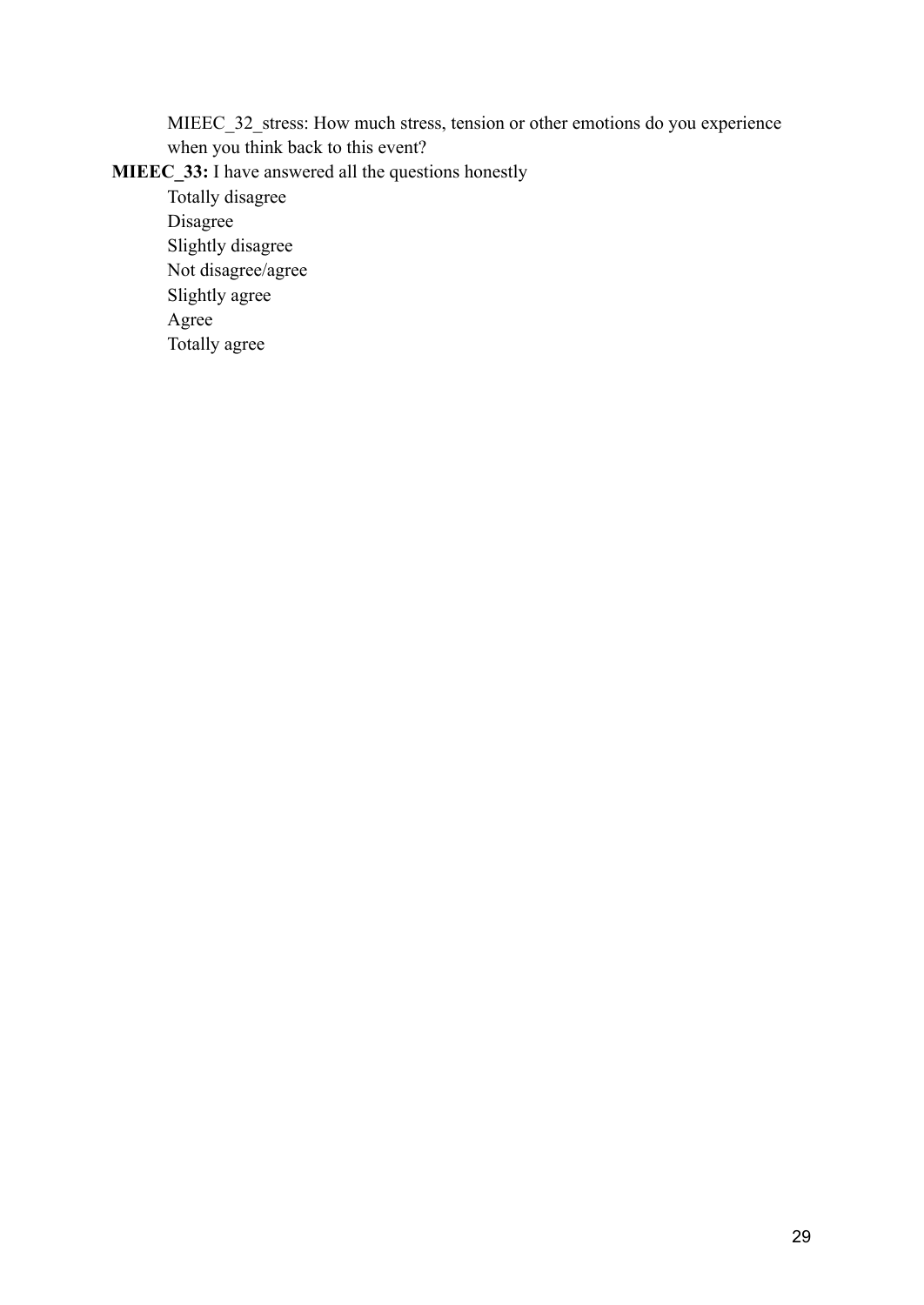# **Appendix D - MR-MI ARQ centrum '45 (2020)**

### **Memory Task: moral dilemma**

We now ask you to record a different memory of a **stressful situation** in your life in which you experienced a **moral conflict or dilemma.**

By this we mean that the situation was strongly against your norms and values. Below are a few examples:

• You had to choose between two "evils" and the outcome was negative anyway.

• During or after the event, you had many doubts about whether you made "the right" choice or acted "right".

• The event conflicted with what you think is "right" or "wrong" in the world.

• The event evokes feelings of regret and guilt afterwards, because of your own behaviour (or inaction) or the behaviour of others.

Pay attention! It is important that you choose a situation that can (still) evoke negative feelings in you when you think back to it.

Take a moment to recall a memory. You can then go to the next page.

Memory MI time: When did this event take place?

Last week Last month Last year 2-5 years ago 6-10 years ago 11-20 years ago 21-30 years ago More than 30 years ago Memory MI\_work: Did this event take place during work? Yes No Memory MI\_MI\_2: What was your moral conflict or moral dilemma? Fill in Memory MI fear: I felt fear during this event Strongly disagree Disagree Slightly disagree Not disagree/agree Slightly agree Agree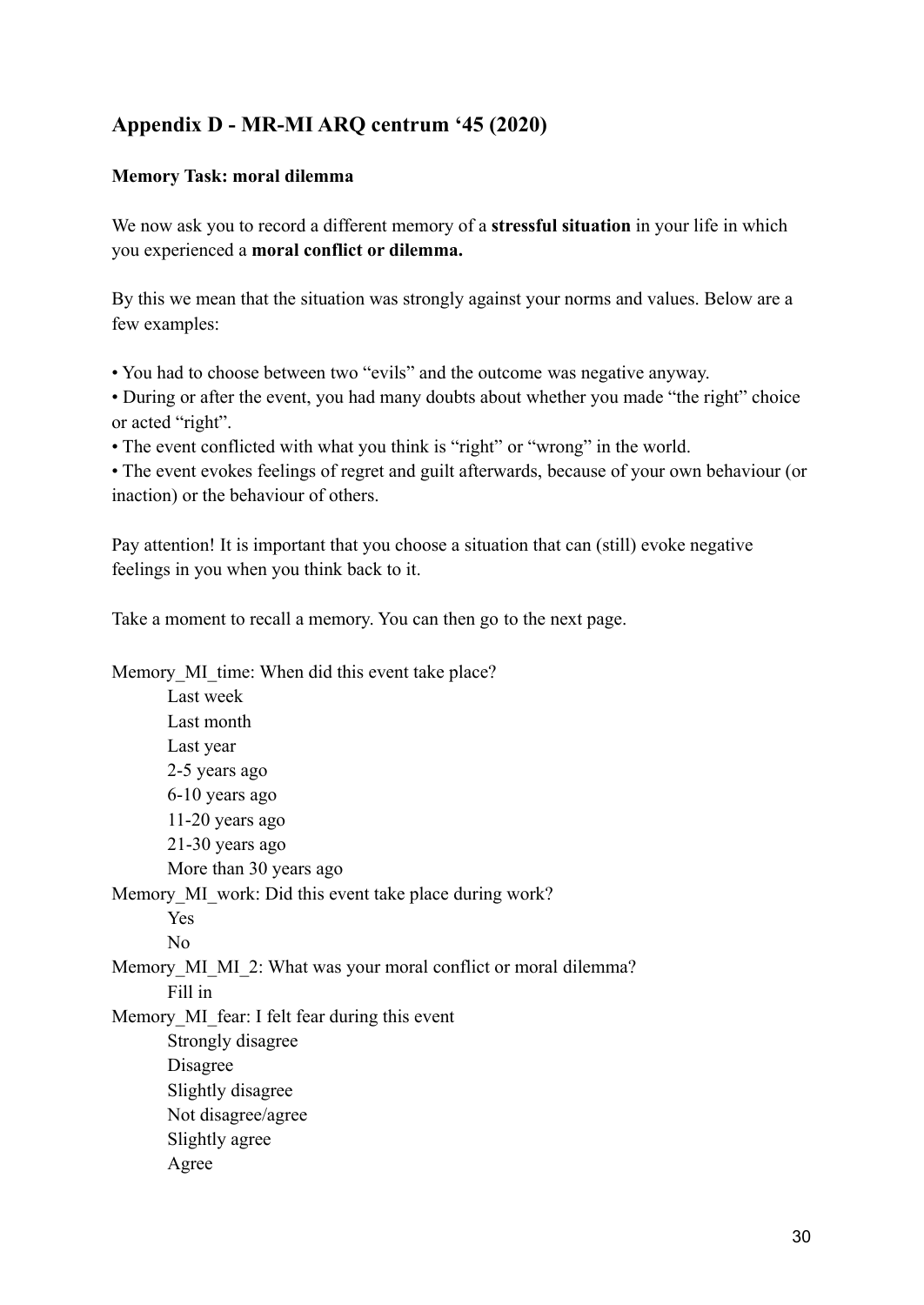Strongly agree Memory MI horror: I felt horro during this event Strongly disagree Disagree Slightly disagree Not disagree/agree Slightly agree Agree Strongly agree Memory MI joy: I felt joy during this event Strongly disagree Disagree Slightly disagree Not disagree/agree Slightly agree Agree Strongly agree Memory MI panic: I felt panic during this event Strongly disagree Disagree Slightly disagree Not disagree/agree Slightly agree Agree Strongly agree Memory MI\_shame: I felt shame during this event Strongly disagree Disagree Slightly disagree Not disagree/agree Slightly agree Agree Strongly agree Memory MI guilt: I felt guilt during this event Strongly disagree Disagree Slightly disagree Not disagree/agree Slightly agree Agree Strongly agree Memory MI\_sadness: I felt sadness during this event Strongly disagree Disagree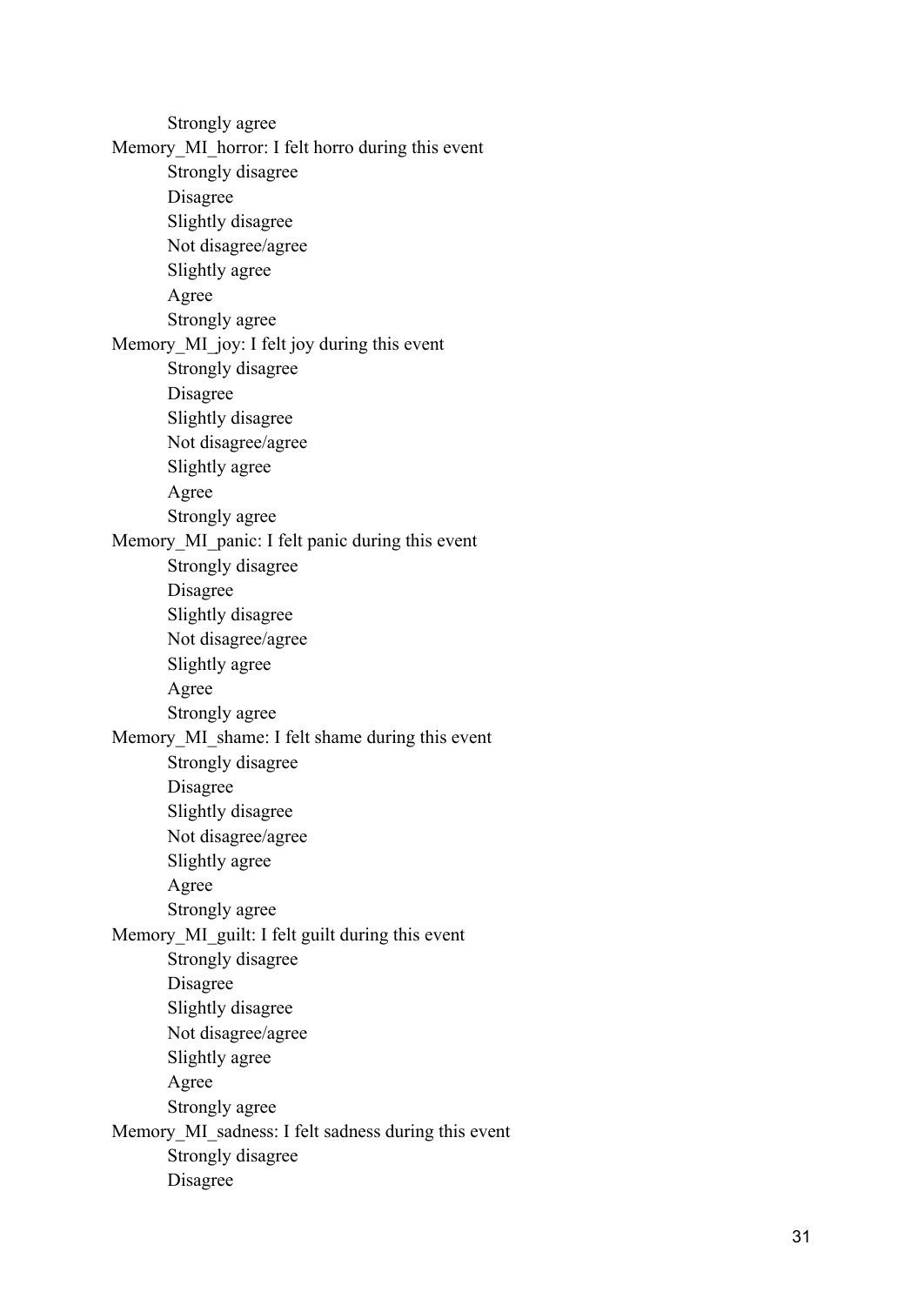Slightly disagree Not disagree/agree Slightly agree Agree Strongly agree Memory\_MI\_disgust: I felt disgust during this event Strongly disagree Disagree Slightly disagree Not disagree/agree Slightly agree Agree Strongly agree Memory MI anger: I felt anger during this event Strongly disagree Disagree Slightly disagree Not disagree/agree Slightly agree Agree Strongly agree How strong are your emotions now when you think back to them?  $0 = not strong/intense$  $100$  = very strong/intense Memory MI vividness: My memory for this event is very vivid Strongly disagree Disagree Slightly disagree Not disagree/agree Slightly agree Agree Strongly agree Memory MI\_self: This memory determines how I see myself Strongly disagree Disagree Slightly disagree Not disagree/agree Slightly agree Agree Strongly agree Memory MI details: My memory for this event involves a lot of sensory information (sounds, smells, tastes, etc.) Strongly disagree Disagree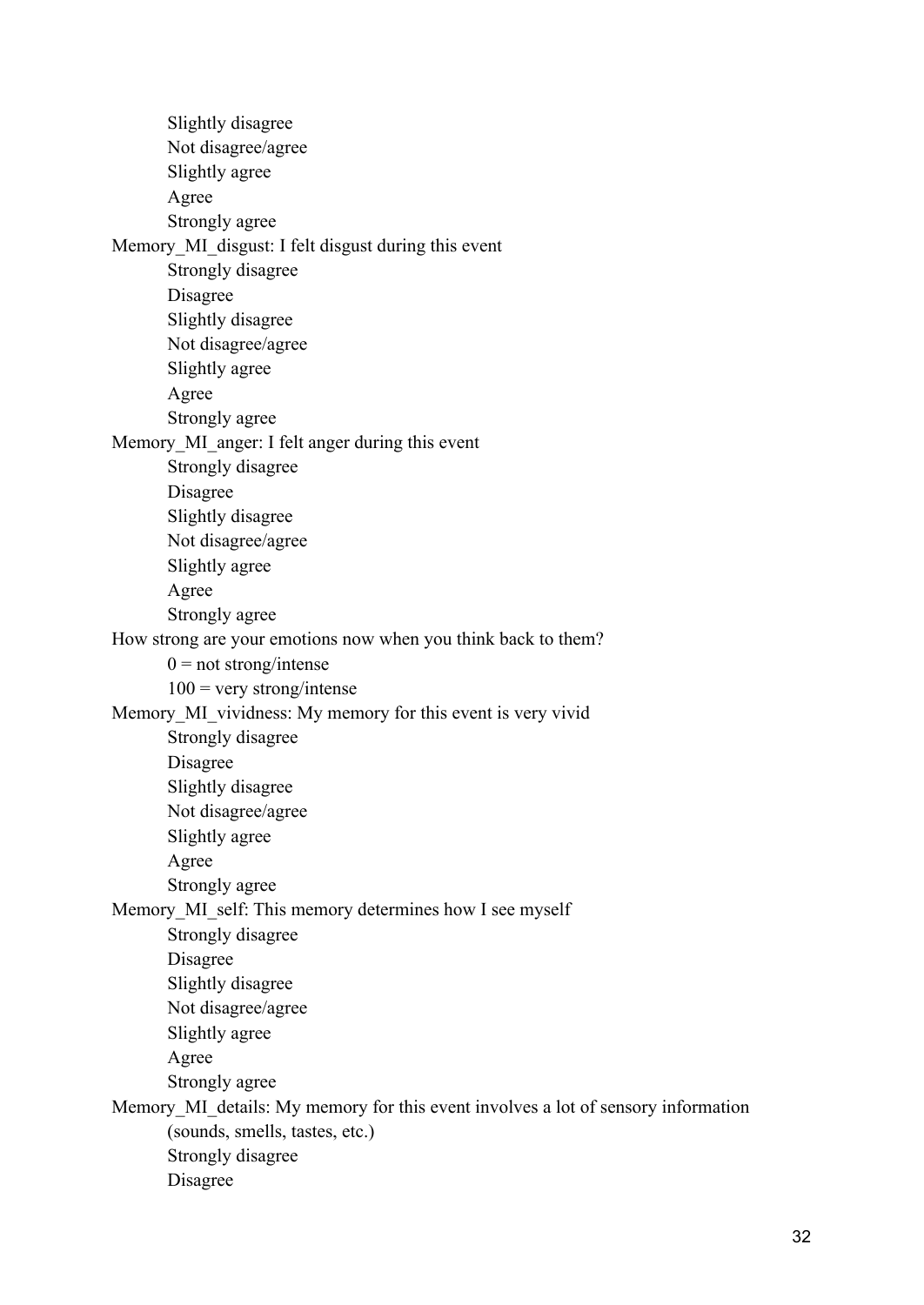Slightly disagree Not disagree/agree Slightly agree Agree Strongly agree Memory MI\_accessible: This memory was easy for me to recall Strongly disagree Disagree Slightly disagree Not disagree/agree Slightly agree Agree Strongly agree Memory MI coherence: The order of the events in the memory are clear Strongly disagree Disagree Slightly disagree Not disagree/agree Slightly agree Agree Strongly agree Memory MI\_sharing: Since it happened, I have talked about this event many times Strongly disagree Disagree Slightly disagree Not disagree/agree Slightly agree Agree Strongly agree Memory\_MI\_distance: I feel like the person in this memory is a different person than who I am today Strongly disagree Disagree Slightly disagree Not disagree/agree Slightly agree Agree Strongly agree Memory MI field: I see the experience in the memory through my own eyes Strongly disagree Disagree Slightly disagree Not disagree/agree Slightly agree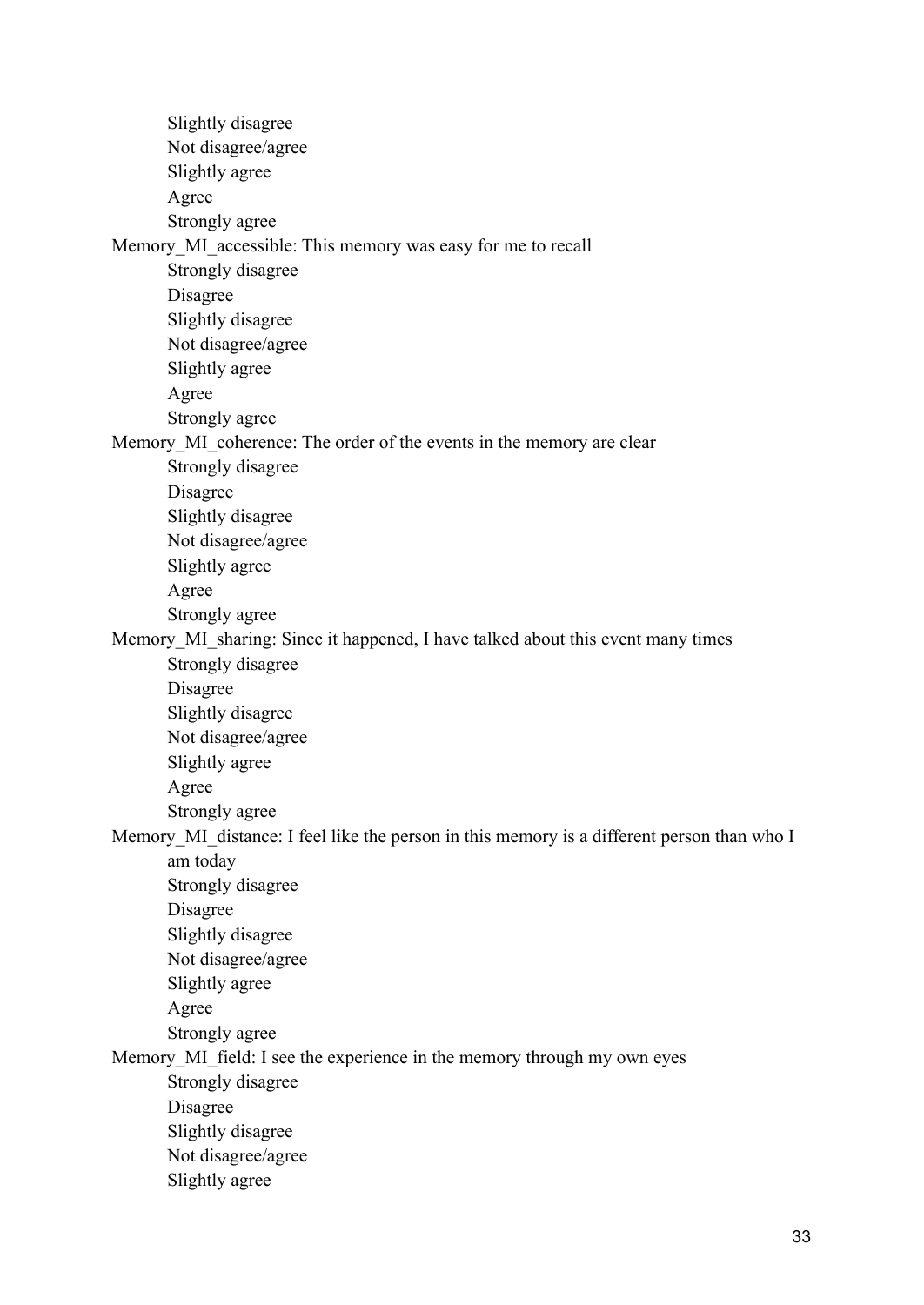Agree

Strongly agree

Memory\_MI\_observer: In my memory, I see this experience through the eyes of others Strongly disagree

Disagree Slightly disagree Not disagree/agree Slightly agree Agree Strongly agree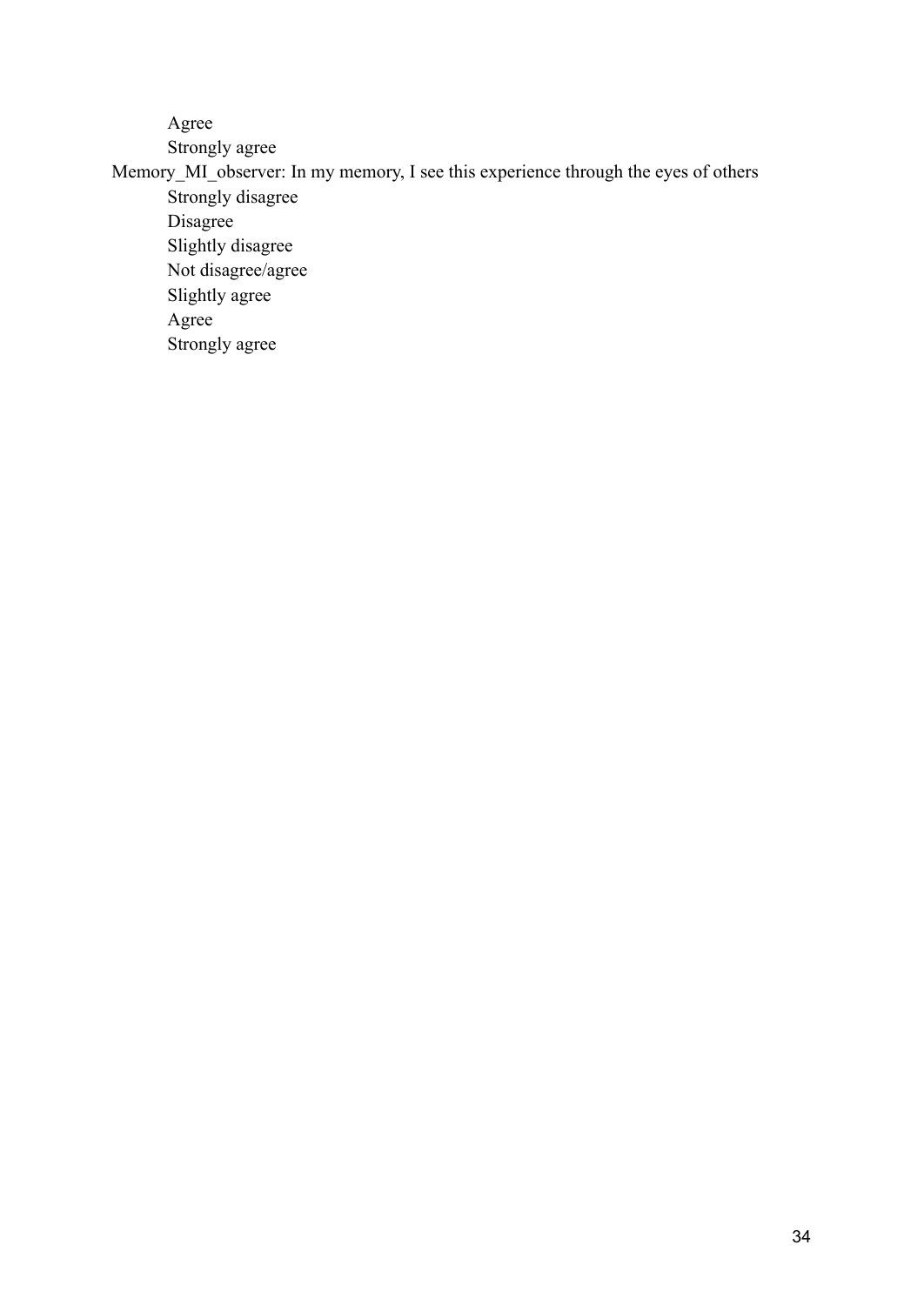# **Appendix E - CES-R**

### **Instruction**

You have just written down a memory of a stressful or threatening event.

Now several questions will follow about what this event means to you.

CES MI 1: I feel that the event has become part of my identity

Strongly disagree Disagree Slightly disagree Not disagree/agree Slightly agree Agree Strongly agree

CES MI 2: This event has become a reference point for the way I understand myself and the world

Strongly disagree Disagree Slightly disagree Not disagree/agree Slightly agree Agree Strongly agree

CES MI 3: I feel that this event has become a central part of my life story

Strongly disagree Disagree Slightly disagree Not disagree/agree Slightly agree Agree

Strongly agree

# CES\_MI\_4: This event has coloured the way I think and feel about other experiences Strongly disagree

- Disagree
- Slightly disagree
- Not disagree/agree
- Slightly agree

Agree

Strongly agree

CES MI 5: This event permanently changed my life

Strongly disagree

Disagree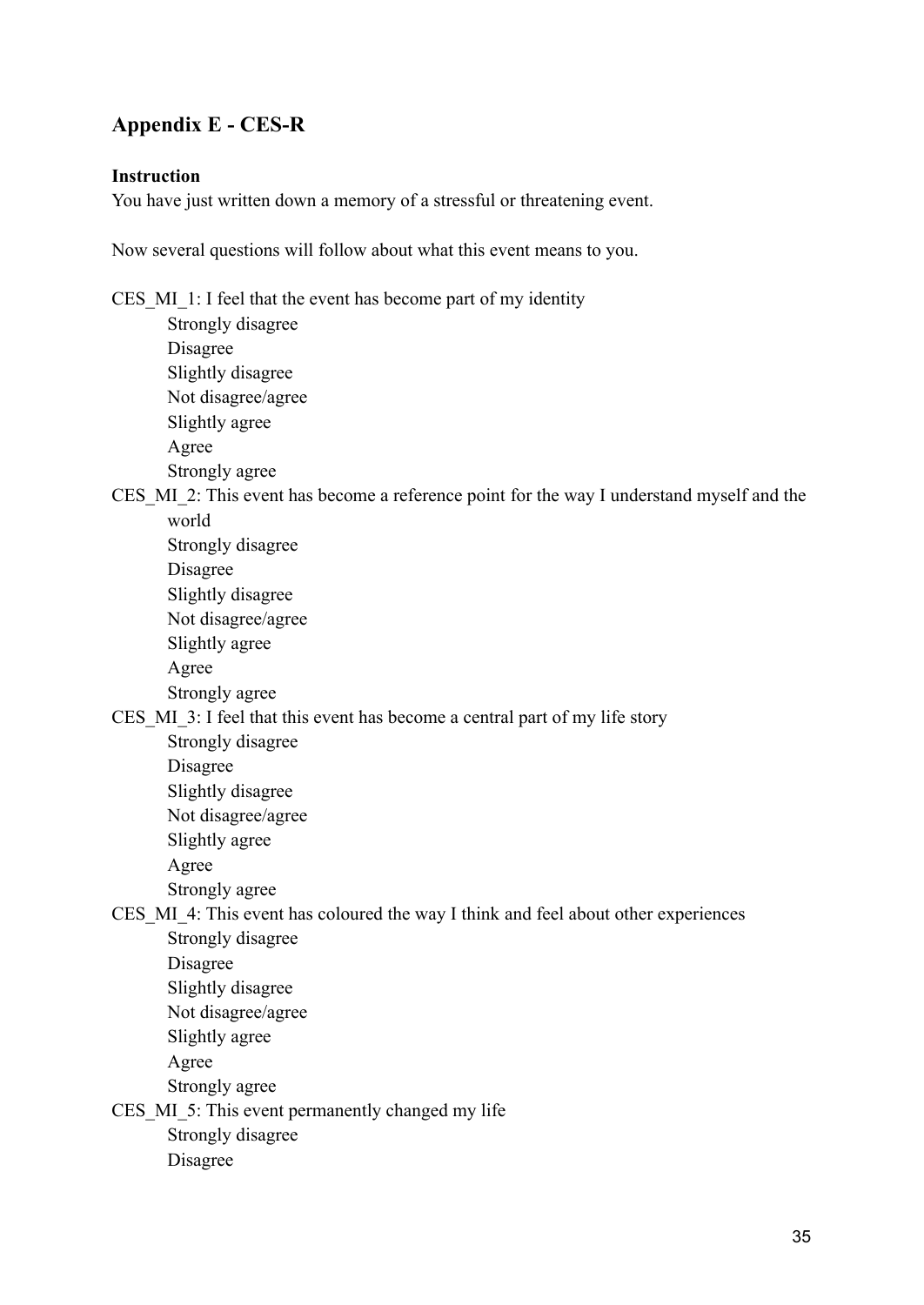Slightly disagree Not disagree/agree Slightly agree Agree Strongly agree

CES\_MI\_6: I often think about the effects this event will have on my future

Strongly disagree

Disagree

Slightly disagree

Not disagree/agree Slightly agree

Agree Strongly agree

CES MI 7: This event is turning point in my life

Strongly disagree

Disagree

Slightly disagree

Not disagree/agree

Slightly agree

Agree

Strongly agree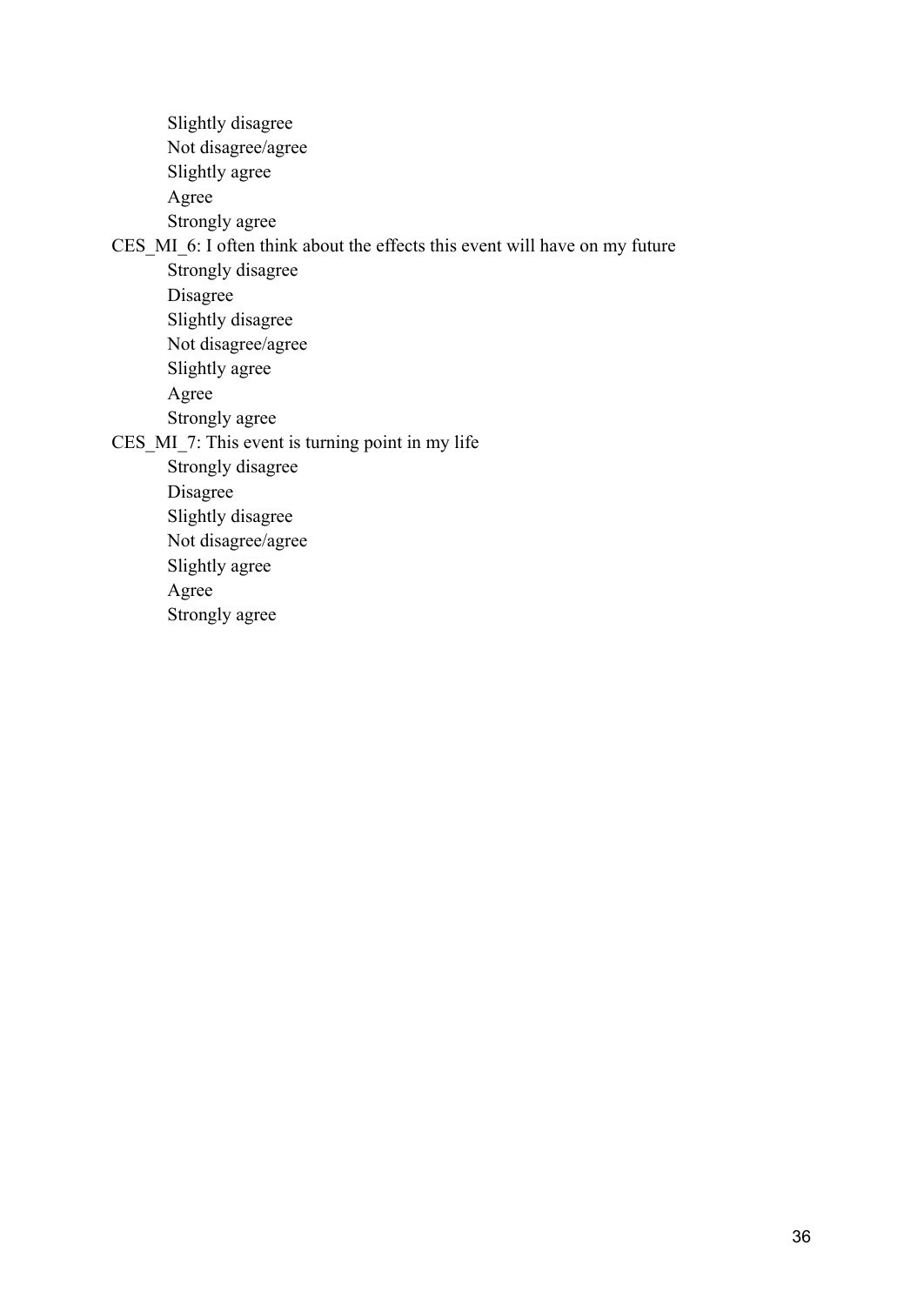# **Appendix F - PCL-5**

#### **Instruction**

Please answer the following questions for the last memory you wrote previously. This means: the memory of the **morally injurious event** where you experienced a moral dilemma or conflict.

Part 3: Below is a list of problems that people sometimes have in response to a very stressful experience.<br>Keeping your worst event in mind, please read each problem carefully and then circle one of the numbers to the<br>righ

Instructions: Below is a list of problems that people sometimes have in response to a very stressful experience.<br>Please read each problem carefully and then circle one of the numbers to the right to indicate how much you h  $\Box$ 

| In the past month, how much were you bothered by:                                                                                                                                                                                             | Not<br>at all | A little<br>bit | Moderately              | Quite<br>a bit | <b>Extremely</b> |
|-----------------------------------------------------------------------------------------------------------------------------------------------------------------------------------------------------------------------------------------------|---------------|-----------------|-------------------------|----------------|------------------|
| 1. Repeated, disturbing, and unwanted memories of the<br>stressful experience?                                                                                                                                                                | $\bf{0}$      | 1               | 2                       | 3              | 4                |
| 2. Repeated, disturbing dreams of the stressful experience?                                                                                                                                                                                   | 0             | 1               | 2                       | 3              | 4                |
| Suddenly feeling or acting as if the stressful experience were<br>3.<br>actually happening again (as if you were actually back there<br>reliving it)?                                                                                         | 0             | 1               | 2                       | 3              |                  |
| 4. Feeling very upset when something reminded you of the<br>stressful experience?                                                                                                                                                             | 0             | 1               | 2                       | 3              | 4                |
| 5. Having strong physical reactions when something reminded<br>you of the stressful experience (for example, heart pounding,<br>trouble breathing, sweating)?                                                                                 | $\bf{0}$      | 1               | 2                       | 3              |                  |
| 6. Avoiding memories, thoughts, or feelings related to the<br>stressful experience?                                                                                                                                                           | 0             | 1               | 2                       | 3              | 4                |
| 7. Avoiding external reminders of the stressful experience (for<br>example, people, places, conversations, activities, objects,<br>or situations)?                                                                                            | $\bf{0}$      | $\mathbf{1}$    | 2                       | 3              |                  |
| 8. Trouble remembering important parts of the stressful<br>experience?                                                                                                                                                                        | 0             | 1               | 2                       | 3              | 4                |
| 9. Having strong negative beliefs about yourself, other people,<br>or the world (for example, having thoughts such as: I am<br>bad, there is something seriously wrong with me, no one can<br>be trusted, the world is completely dangerous)? | $\bf{0}$      | 1               | $\overline{\mathbf{z}}$ | 3              |                  |
| 10. Blaming yourself or someone else for the stressful<br>experience or what happened after it?                                                                                                                                               | 0             | 1               | 2                       | 3              | 4                |
| 11. Having strong negative feelings such as fear, horror, anger,<br>quilt, or shame?                                                                                                                                                          | $\bf{0}$      | 1               | 2                       | 3              | 4                |
| 12. Loss of interest in activities that you used to enjoy?                                                                                                                                                                                    | 0             | 1               | 2                       | 3              | 4                |
| 13. Feeling distant or cut off from other people?                                                                                                                                                                                             | $\bf{0}$      | $\mathbf{1}$    | 2                       | 3              | 4                |
| 14. Trouble experiencing positive feelings (for example, being<br>unable to feel happiness or have loving feelings for people<br>close to you)?                                                                                               | 0             | 1               | 2                       | 3              |                  |
| 15. Irritable behavior, angry outbursts, or acting aggressively?                                                                                                                                                                              | $\bf{0}$      | $\mathbf{1}$    | $\overline{a}$          | 3              | 4                |
| 16. Taking too many risks or doing things that could cause you<br>harm?                                                                                                                                                                       | 0             | 1               | 2                       | 3              | 4                |
| 17. Being "superalert" or watchful or on guard?                                                                                                                                                                                               | $\bf{0}$      | $\mathbf{1}$    | 2                       | 3              | 4                |
| 18. Feeling jumpy or easily startled?                                                                                                                                                                                                         | 0             | 1               | 2                       | 3              | 4                |
| 19. Having difficulty concentrating?                                                                                                                                                                                                          | $\bf{0}$      | $\mathbf{1}$    | $\overline{a}$          | 3              | 4                |
| 20. Trouble falling or staying as leep?                                                                                                                                                                                                       | 0             | 1               | 2                       | 3              | 4                |

LEC-5 (10/27/2013) Weathers, Blake, Schnurr, Kaloupek, Marx, & Keane -- National Center for PTSD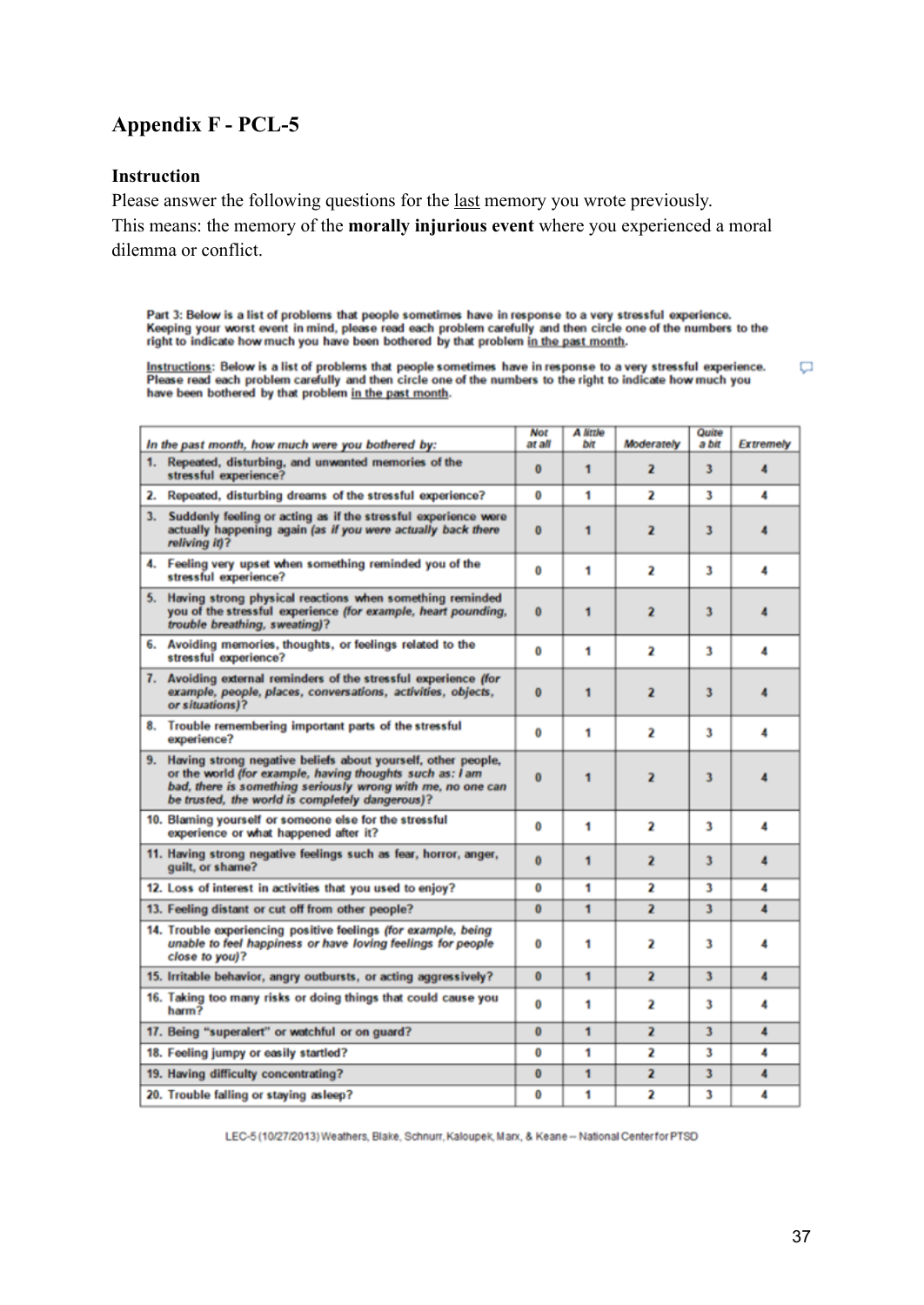# **Appendix G - MIAS**

### **Morally injurious events**

Sometimes things happen that we think are morally wrong. People do things, are forced to do things, or witness things that go against what they believe is right. The statements on the next page are about your experiences with such situations.

Please indicate to what extent you agree with the following statements.

There are no right or wrong answers.

|  |                                                                                                   | <b>Strongly agree</b> |              |   |   |   | <b>Strongly disagree</b> |
|--|---------------------------------------------------------------------------------------------------|-----------------------|--------------|---|---|---|--------------------------|
|  |                                                                                                   |                       |              |   |   |   |                          |
|  | 1. I am troubled by morally<br>wrong things done by other<br>people                               |                       | $\mathbf{1}$ | 2 | 3 | 4 |                          |
|  | 2. I am troubled because I<br>saw other people do things<br>that were morally wrong               |                       | $\mathbf{1}$ | 2 | 3 | 4 |                          |
|  | 3. I am troubled because I<br>heard about other people<br>doing things that were<br>morally wrong |                       | 1            | 2 | 3 | 4 |                          |
|  | 4. I am troubled because<br>other people have acted<br>against important moral<br>rules           |                       | $\mathbf{1}$ | 2 | 3 | 4 |                          |
|  | 5. I am troubled because I did<br>things that were morally<br>wrong                               |                       | $\mathbf{1}$ | 2 | 3 | 4 |                          |
|  | 6. I am troubled because I<br>acted against important<br>rules                                    |                       | $\mathbf{1}$ | 2 | 3 | 4 |                          |
|  | 7. I am troubled by morally<br>wrong things I have done                                           |                       | $\mathbf{1}$ | 2 | 3 | 4 |                          |
|  | 8. I went against my own<br>morals by failing to do<br>something I should have<br>done            |                       | $\mathbf{1}$ | 2 | 3 | 4 |                          |
|  | 9. I am troubled because I<br>acted in ways that went<br>against my own moral code<br>or values   |                       | $\mathbf{1}$ | 2 | 3 | 4 |                          |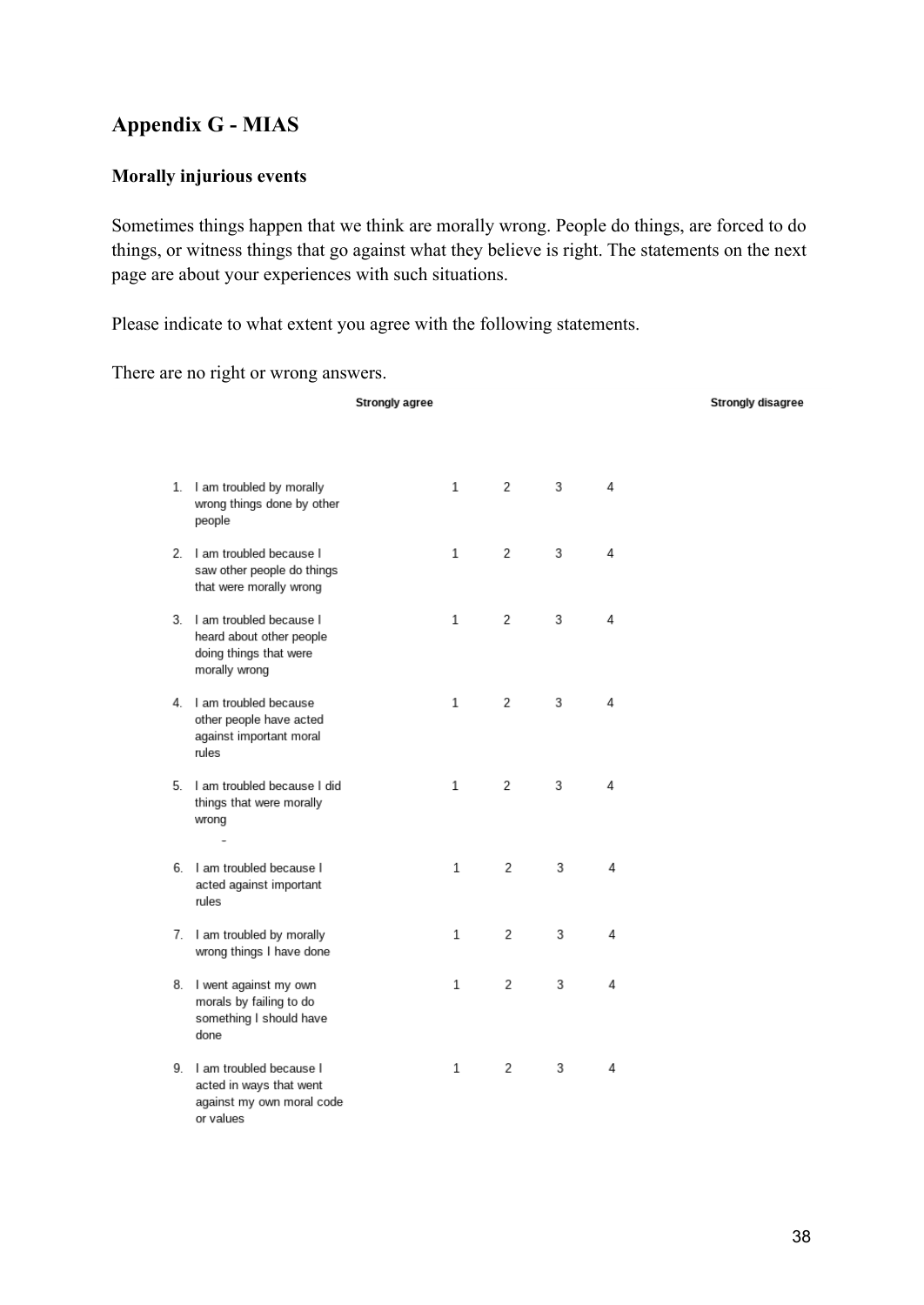# **Appendix H - Debriefing**

# **Closing**

Dear Sir/Madam,

Thank you for your participation in the study "Morally injurious experiences and psychological well-being".

This study aims to increase insight into what stressful/traumatic experiences people have had in their lives. In this study we are specifically interested in experiences in which moral dilemmas also played a role and the impact of these events on emotional experiences, stress complaints, way of thinking and self-image.

Your participation contributes to knowledge about the psychological consequences of stressful experiences. That knowledge can help improve the treatment of these consequences.

# **Need to talk to us?**

If you notice that your emotional reactions to the study are intense and you would like advice on this, please contact the undersigned information. This is also possible if you need to talk to us for another reason. We can then schedule a phone call to discuss your questions or concerns.

If you wish to talk to us, you can contact us by sending an email to: moreelonderzoek@arq.org.

# **We thank you again for your cooperation!**

Kind regards,

Drs. Nora Mooren (Healthcare psychologist and PhD candidate) Prof. dr. Paul Boelen Dr. Simone de la Rie (Clinical psychologist)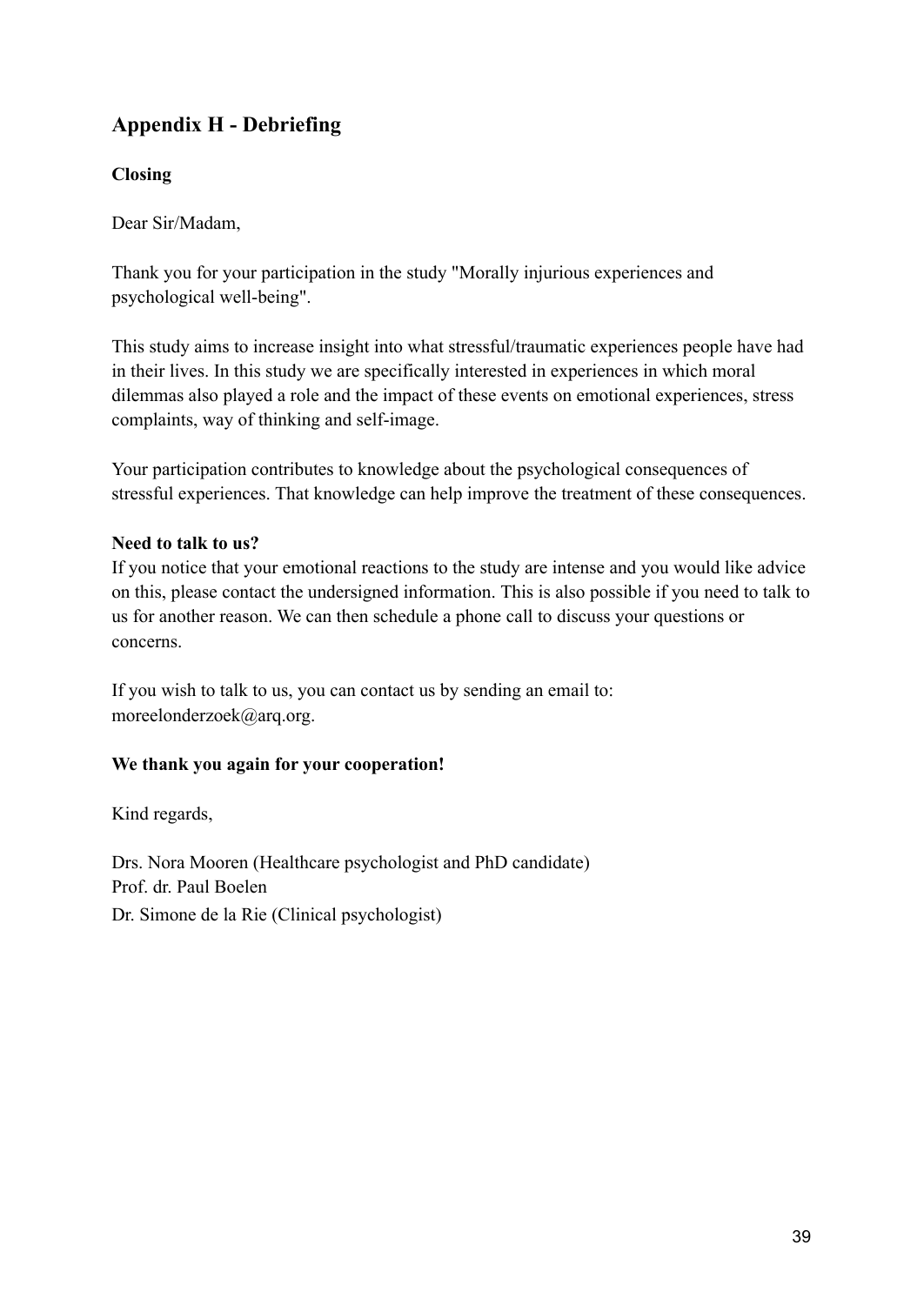# **Appendix I - In-depth interview (Dutch)**

*Participant A. - Longverpleegkundige bij het Erasmus MC Rotterdam, werkzaam op de COVID-19 afdeling*

"Hoe zou je een dag werken op de COVID-19 afdeling omschrijven?"

Ik zou het omschrijven als hectisch, onvoorspelbaar maar ook leerzaam. Het is hectisch omdat de COVID-19 afdeling een bij elkaar geraapt zooitje van middelen, uitzendkrachten en verpleegsters is. Je kent je team nog niet goed genoeg en staat altijd voor nieuwe verrassingen. Ten tweede, het is onvoorspelbaar omdat er tegelijkertijd heel veel mensen in kunnen storten. Ik heb gezien dat mensen heel snel achteruit kunnen gaan. Opeens kan een patiënt in kritieke toestand naar de IC moeten worden gebracht of dat de optiflow (zuurstof) moet worden verhoogd. Wanneer meerdere patiënten opeens instorten is dit soms veel werk tegelijkertijd en dan moet je snel keuzes maken. Tot slot, het is leerzaam. Je ziet verschillende ziektebeelden in combinatie met COVID-19 en dit is erg interessant. COVID-19 is ook een nieuw ziektebeeld en er zijn nog vele onderzoeken ernaar gaande. Je werkt daarnaast ook veel met verschillende disciplines wat het interessant maakt.

"Hoe was de eerste golf van Corona?"

Dit was echt niet leuk. Je moet er misschien van houden. Al die hectiek en paniek. Ik zelf vond het echt niet leuk. In het begin was COVID-19 natuurlijk super onbekend voor iedereen. Het voelde beangstigend. Het was overal in het nieuws en wij, verpleegsters, zouden er als eerst mee in aanraking komen. Het was heel onvoorspelbaar. Ik weet niet helemaal hoe het was met mijn eerste patiënt. Het ging zo snel allemaal. Het voelt nog een beetje als een waas. Ik weet nog wel dat we op de longafdeling 8 bedden hadden en op een gegeven moment ging het niet meer. Ze kwamen met colonnes naar ons toe vanaf breda. We liepen over. Er waren heel veel opnames. Toen werd er naast de longafdeling de tijdelijke COVID-19 afdeling opgesteld. De ondersteuning van defensie was opzich wel leuk. Het voelde alsof we een team waren en een taak hadden.

Ik heb mijn moeder in het begin een maand niet gezien. Je wist natuurlijk nog niet wat Corona was. Mijn opa en oma heb ik bijna een jaar gezien. Die wilde ik natuurlijk echt niet aansteken. Maar over mijn eigen gezondheid heb ik me geen zorgen gemaakt. Ik was wel heel bang andere mensen te besmetten. Ook andere patiënten die niet op de COVID-19 afdeling lagen bijvoorbeeld.

Er werd echt super veel van iedereen gevraagd. We moesten dingen doen waar we eigenlijk nog niet bekwaam voor zijn. Er waren bijna geen pauzes. We moesten heel veel overwerken. Eerst je werk afmaken voordat je naar huis gaat.

Collega's waren wel heel ondersteunend Je collega moest echt zeggen: "Ga naar huis. Je hebt genoeg gedaan". We letten wel elkaar. Behalve in een acute situatie. Dan is het even een situatie van leven of dood.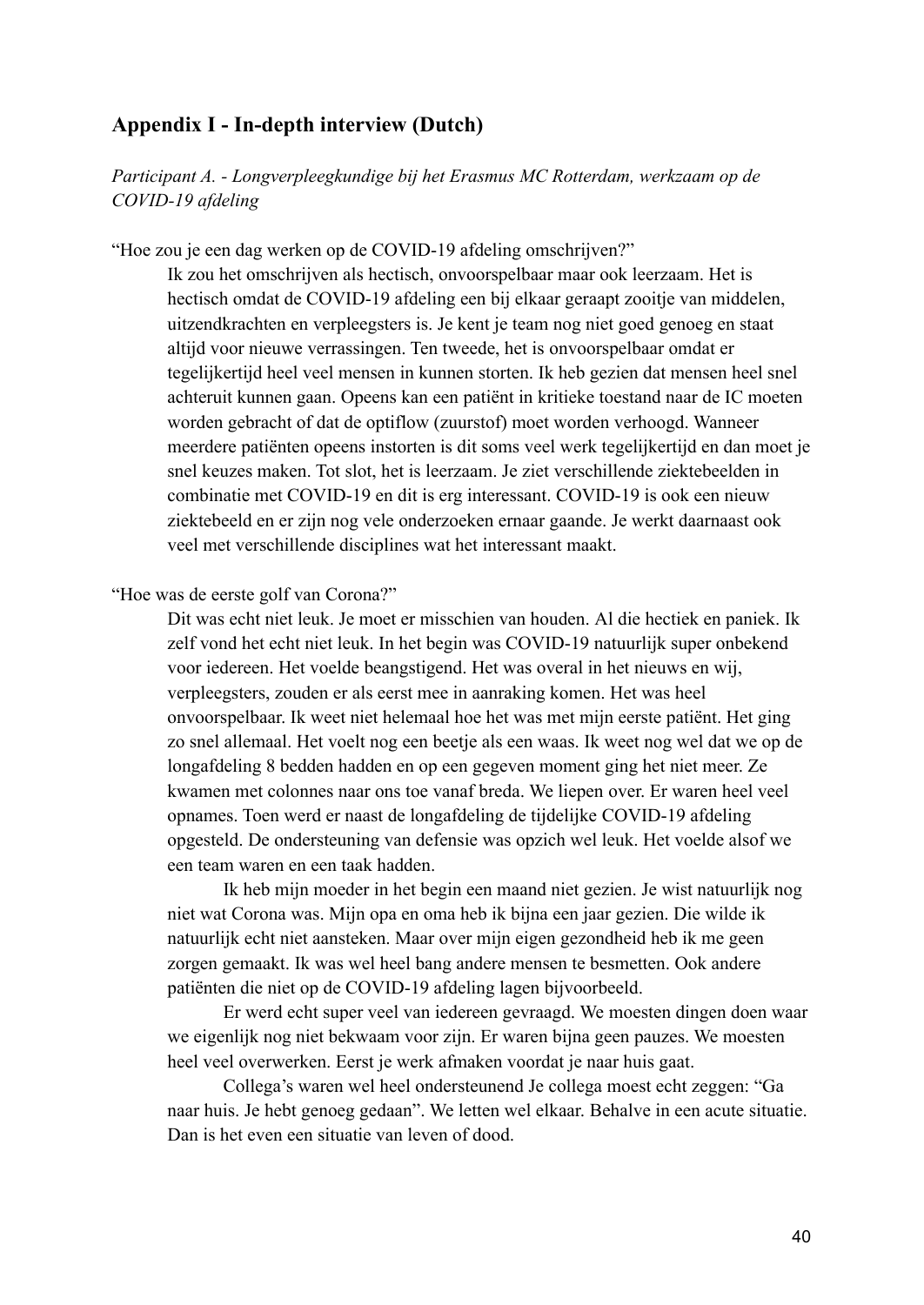In het begin hadden we het er niet heel erg over met elkaar. We waren denk ik te druk met overleven. Later hebben we het er wel over gehad. Toen kwamen er pas verhalen naar boven. Dit was fijn om met elkaar te delen.

Wat er voornamelijk in het werk is veranderd is dat we met mondkapjes werken. We merken ook dat mensen steeds zieker naar het ziekenhuis. Iedereen was beetje bang. Dat maakt het werk iets zwaarder. Omdat mensen nog langer de tijd nodig hebben om op te knappen.

Wat mij het meest is bijgebleven van de eerste golf is de snelle achteruitgang van mensen. Het gevoel dat je niks kon doen. We hadden toen nog niet de juiste medicijnen en kennis en daardoor voel je je machteloos. Ik heb kern gezonde mensen heel snel zien overlijden. Daarnaast vond ik heftig dat je alleen overlijd. Wij hadden een geval van een oud stel. Ze hadden allebei Corona en de vrouw is uiteindelijk alleen op de IC overleden. De man is uiteindelijk beter geworden maar heeft geen afscheid kunnen nemen. Hij was er kapot van. Dit vond ik heel heftig.

#### "Hoe was de tweede golf van Corona?"

De tweede golf was anders. We waren meer voorbereid op wat er kwam maar dachten "Oh nee hier gaan we weer". Veel mensen hadden geen zin meer en we gingen ons irriteren aan gewone burgers. Veel burgers hielden zich niet meer aan de regels, terwijl het in de ziekenhuizen super druk was.

We zagen ook dat mensen moeite hadden met opknappen na Corona. Dit was vaak een lange weg. We zagen veel gevallen van het Post Intensive Care Syndroom (PICS). Dit is een soort PTSS die is ontwikkeld door de heftige ervaringen op de ic. Mensen hadden de verschrikkelijkste dingen meegemaakt en gezien en moesten hier echt van bijkomen.

#### "Hoe was derde golf van Corona?"

Nog meer frustratie aan burgers. Aan de ene kant wil ik zelf ook naar het terras enzo, maar we moeten nog even volhouden. Echt een tweestrijd. Vaccineren gaf wel houvast. Het komt ooit goed en we gaan eruit komen met z'n alle.

#### "Er is/was kans op code zwart, hoe is/was dat?

Code zwart maakte heel veel indruk op mij. Ik vond het heel bizar en eng. Ik was er echt verdrietig van. Ik dacht dit wil echt niemand. Ik ging andere mensen blamen ervoor. De normale burgers. Het was heel heftig. Code zwart werd uitgelegd door professors in een online meeting. Er waren verschillende fases die konden worden bereikt. Als de ergste fase zou worden bereikt zouden er geen reanimaties meer plaatsvinden, loting voor de ic ongeacht leeftijd en of je COVID-19 hebt en sneller optiflow afbouwen. Dit zou kunnen betekenen dat als jij 18 bent en net een ongeluk hebt gehad met de auto, je kunt worden uitgeloot voor de IC en zal komen te overlijden. Ik heb het er niet over gehad met collega's. We waren er stil van. Gelukkig is het niet zover gekomen.

"Wat voor soort dilemma's maak je mee?"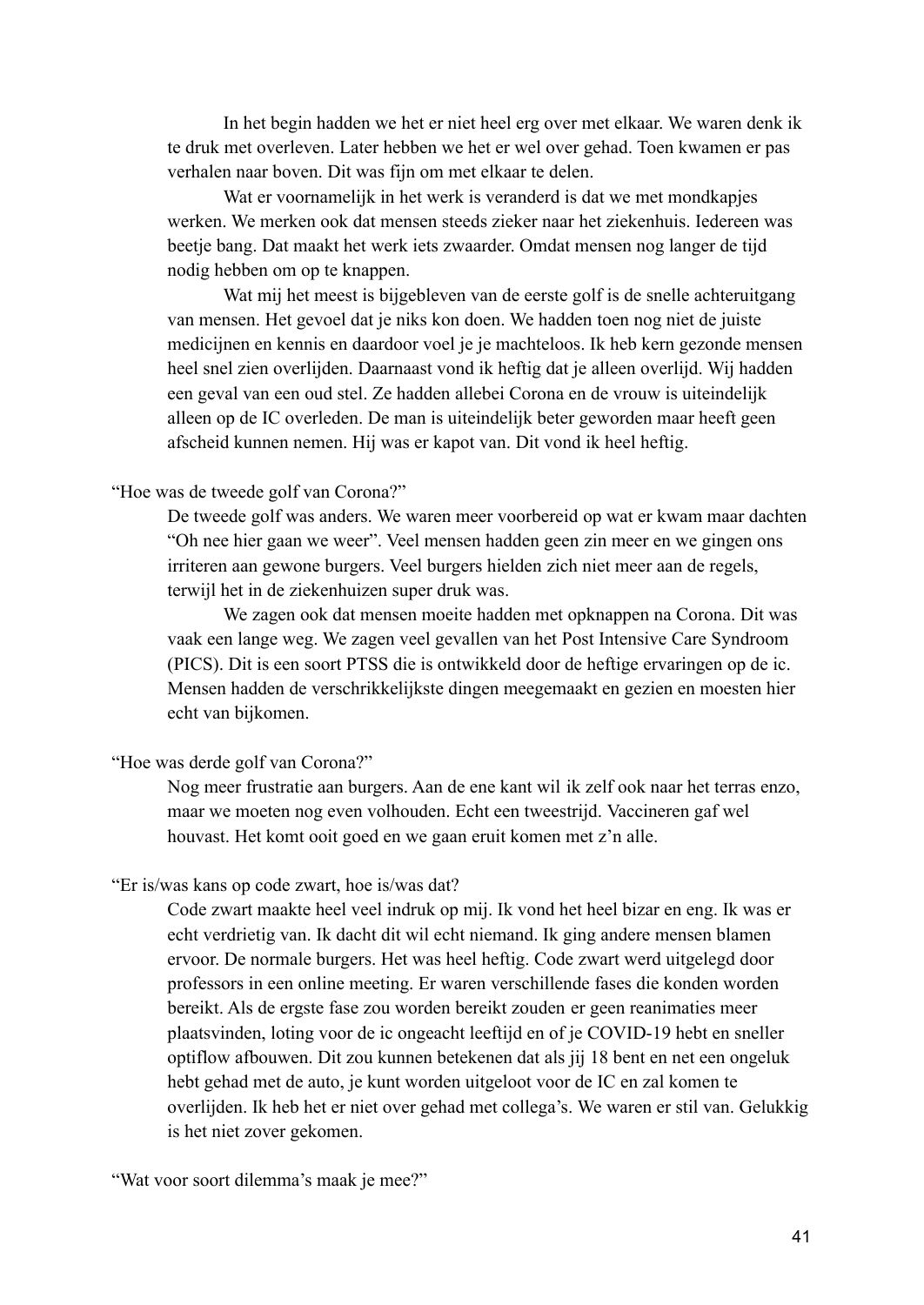Optiflow (zuurstof) wel of niet? Vaak heb je te weinig plek om iedereen zuurstof te geven. Dan moet je kiezen: Wie wel? Ik mag mee beslissen. Ik werk er nog maar een jaar, maar omdat ik longverpleegkundige ben, en al met optiflow had gewerkt, had ik soms de verantwoordelijkheid voor mijn team. We gingen dan kijken naar comorbiditeit. En kozen iemand met goede vooruitzichten.

Soms moet je keuzes maken waarvan je weet dat de patiënt kan komen te overlijden. Optiflow is natuurlijk maar tijdelijk. Uiteindelijk zal de patiënt zelf genoeg zuurstof binnen moeten krijgen. Dit is soms lastig. Wanneer bouw je optiflow af? Soms wisten wij dat een patiënt niet zonder de optiflow zou kunnen, maar moesten wij afbouwen. Dit is wel heel moeilijk, want dan bepaal jij eigenlijk wanneer iemand komt te overlijden.

"Heb je voor een moreel dilemma gestaan? Zoals werk uitvoeren wat je niet kunt of iemand niet de juiste zorg kunnen verlenen?"

Heel veel. Ik zie dat heel veel. Heel erg in het begin. Ik kreeg als longverpleegkundige heel veel verantwoording. Maar ik had helemaal niet veel ervaring. Je hebt hele instabiele patiënten en een nieuw team. Ik vond eigenlijk dat ik zelf niet bekwaam genoeg was om over het team te leiden, maar er was geen andere keus.

Wij kregen vaak op de afdeling patiënten van de IC die daar eigenlijk nog hadden moeten blijven. Het liefst zou je ze terug willen sturen, maar je weet dat daar geen plek meer is. Dit vond ik ook heel moeilijk. En dan deden we maar wat konden. Dit gaf stress en dubbele gevoelens.

"Hoe was dat? Hoe ging je daar mee om? Neem je deze zorgen mee naar huis?" Ik had zeker in het begin heel veel stress. Niet op gezonde manier. Ik ging minder eten en slechter slapen. Ik vermeed mijn eigen klachten een beetje. Ik dacht: "Het is zoals het is. En het gaat voorbij". Het gaat nu wel beter. Maar als ik weet dat ik op de COVID-19 afdeling sta voor de shift, ga ik wel een beetje met tegenzin naar mijn werk.

"Ervaar jij psychologische klachten vanwege COVID-19?"

Klein beetje. Vooral in het begin. Meer last van angst klachten. Pre shift stress. Heel erg zorgen maken van tevoren wat er allemaal mis kan gaan tijdens je werk. Meestal viel het dan in het echt wel mee, maar dan kon ik echt buikpijn hebben van tevoren of niet kunnen slapen. Je wist gewoon dat het een lange, drukke, moeilijke shift zou worden.

"Zijn er collega's die psychologische klachten hebben ontwikkeld vanwege COVID-19?" Ja! Mijn klachten vallen nog mee. Er gingen soms mensen huilend van werk. Er zijn een paar collega's die niet op de COVID-19 willen staan. Ik heb collega's die drie maanden nachtmerries hebben gehad. Nachtmerries over het feit dat je naast het bed staat en je kan niks doen. Geen controle. Maar je voelt je wel verantwoordelijk.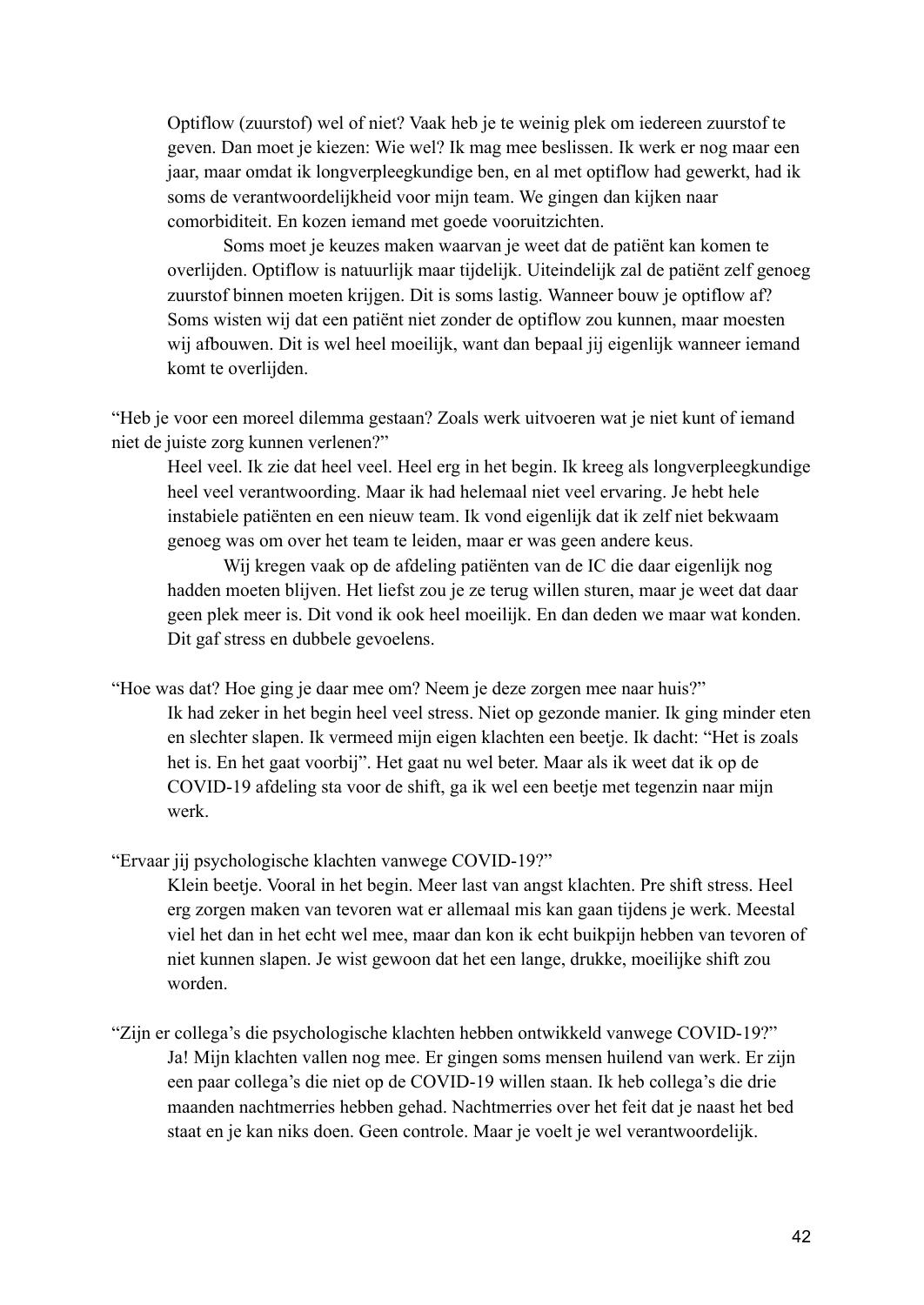"Als er in de toekomst weer een pandemie ontstaat, hoe zou het zorgpersoneel hier mee om moeten gaan? Zou er bijvoorbeeld psychologische ondersteuning moeten komen?"

Mijn beste advies is dat er bekwaam personeel geplaatst wordt op de afdeling. En het personeel goed begeleiden. Het liefst ervaren mensen. Niet nieuwe studenten, zoals nu, die verzopen helemaal in alle hectiek en stress. Meer psychologische ondersteuning is ook zeker een goed idee. Het liefst een actieve psycholoog die er is. In plaats van nu: je kan me bellen. Er moet echt worden opgepassen voor burn outs. Je merkt bijvoorbeeld dat mensen harder worden. Mensen worden onverschillig als ze weer een hele zieke patiënt zien, omdat ze er al zoveel hebben gezien. Als een soort zelfbescherming misschien. Maar het is wel zonde. Ik merk bijvoorbeeld dat ik vroeger veel sneller ging rennen voor patiënten. Als ik nu zie dat iemands saturatie (zuurstofgehalte in het bloed) heel laag is, raak ik niet meer in paniek en denk ik die patiënt wacht maar even. Terwijl het wel heel erg vervelend is voor de patiënt en zelfs gevaarlijk kan zijn.

### *"Heb je een moreel dilemma meegemaakt op de COVID-19 afdeling?"*

### *Participant B*

"Bij een instabiele patiënt zorg moeten geven tijdens het inwerken"

#### *Participant C*

"Doorgaan met behandelen terwijl een patiënt al uitbehandeld is. Stoppen met behandelen zou patiënt snel komen te overlijden, doorgaan met behandeling had een negatief effect op het kwaliteit van leven. Familie wilde nog afscheid komen nemen, alleen duurde het een aantal dagen voordat alle familieleden langs konden komen. De familie stond erop om iedereen afscheid te laten nemen, terwijl de patiënt steeds oncomfortabel werd. Patiënt was niet meer wilsbekwaam dus familie besloot hoe het behandeltraject eruit zou zien. Doorgaan met behandelen ging tegen mijn gevoel in omdat de patiënt steeds benauwder werd. Meer morfine mochten we niet geven omdat hij dan rustig in slaap zou vallen, en waarschijnlijk niet meer wakker zou worden. Hierdoor kon de familie geen afscheid meer nemen. In mijn ogen heb ik de patiënt onnodig laten lijden."

#### *Participant D*

"Tijdens mijn nachtdienst twee kritieke patiënten hebben die eigenlijk allebei op de ic hadden moeten liggen en niet op een verpleegafdeling. Door beddendruk tijdens de Corona crisis was daar geen plek. Een patiënt is uiteindelijk overleden. Dat je weet dat deze patiënt hier niet veilig ligt. Dat hij op de ic moest liggen en het misschien dan wel overleeft had."

#### *Participant E*

"Iemand injecteren met antroposofische medicatie, geen bijsluiter of weten wat er in de injectie aanwezig is/was. Het niet willen injecteren van deze middelen, collega en zorgvrager vonden dat ik het wel moest doen."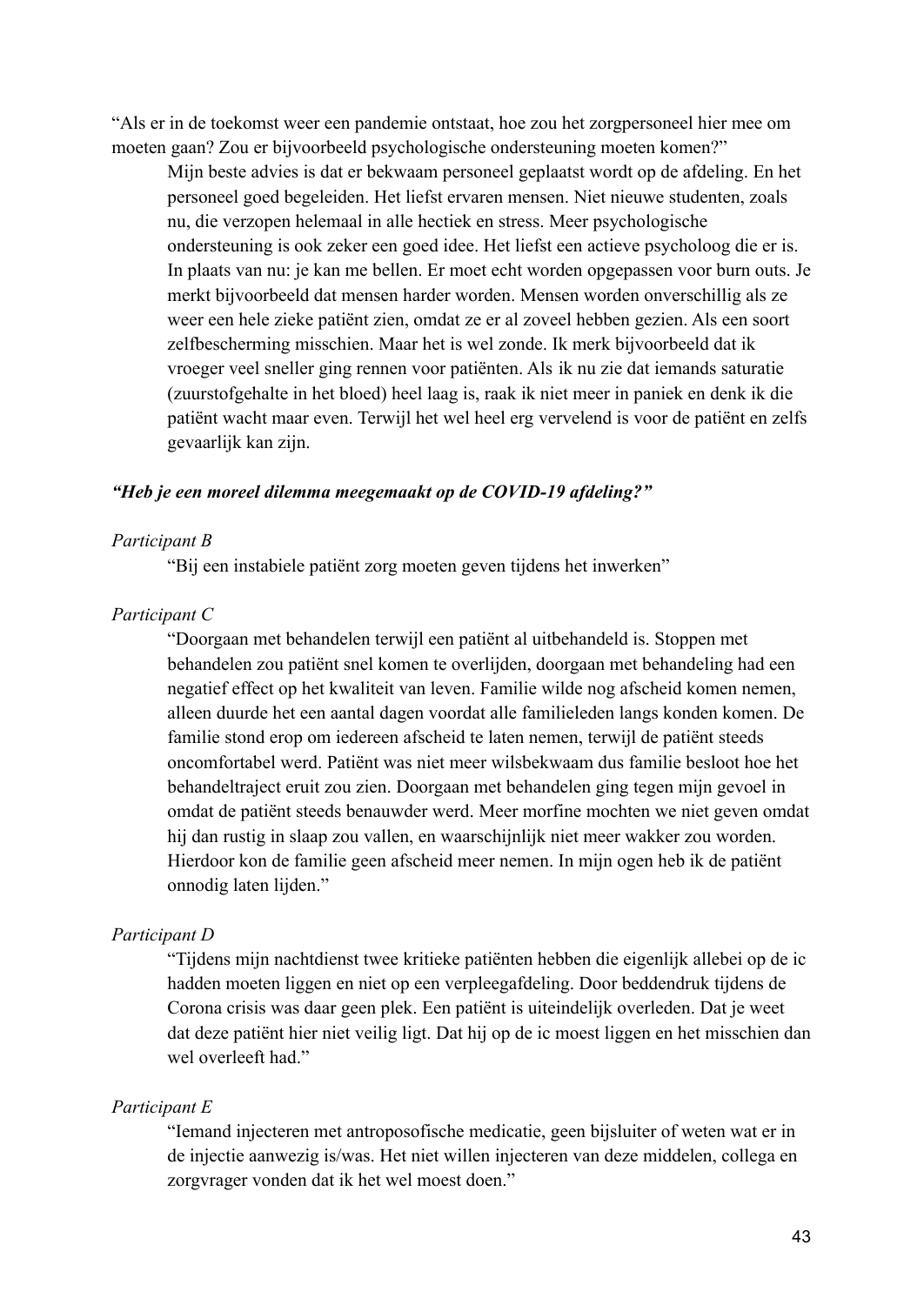### *Participant F*

"Als verpleegkundige komen er vooral ervaringen naar voren die betrekking hebben op wel of niet doorgaan met behandelen van een patiënt waarvan de kans zo klein is dat de behandeling effect gaat hebben en de behandeling naar mijn gevoel enkel de levensverwachting verlengt en niet kwaliteit levert als behandeling, maar door het bespreekbaar maken met collega's kan ik deze situaties eigenlijk altijd positief afsluiten."

#### *Participant G*

"Ik heb meerdere malen tijdens mijn stage in de gezondheidszorg meegemaakt dat ik taken kreeg waar ik uiteindelijk nog niet bevoegd voor was. Dit ging tegen mijn eigen principes in."

#### *Participant H*

"Ik moest iemand verzorgen in opdracht van mijn leidinggevende, waar ik het moreel en ethisch niet mee eens was."

#### *Participant I*

"Een patiënt (69 jaar) is met een toevalsbevinding COVID-19 opgenomen op de COVID-19 unit toen zij voor radiotherapie kwam. De eerste twee dagen is zij stabiel, zelfstandig en licht zuurstofbehoeftig. Zij en de familie maken zich geen zorgen, alleen om het recent gediagnosticeerde tongcarcinoom. Op dag 3 van opname werk ik een avonddienst en tref ik haar aan het begin van de dienst aan met een saturatie van 72%. Uiteindelijk krijg ik haar met 15L zuurstof (maximaal mogelijk op afdeling) op een saturatie van 88% (streef 94%) en AH38. Ik heb de arts erbij gehaald, deze is het met mij eens dat zij hard achteruit gegaan is en het niet goed gaat. Ondertussen blijft de saturatie dalen. Hij heeft de IC in consult gevraagd aangezien patiënt nog een volledig beleid heeft en zij qua klinisch beeld richting IC-behoeftig gaat. IC komt erbij, waardoor er een moeilijke situatie ontstaat. De IC-arts heeft overlegd met de oncologie, waarbij de prognose besproken wordt als de behandeling eventueel weken stil komt te liggen door de IC-opname. Ook is de vraag of patiënt een IC opname wel aankan op dit moment met dit onderliggend lijden en hoe zij hieruit gaat komen. De prognose en herstel als zij naar de IC zal gaan is volgens de IC-arts slecht, en de kans dat zij er niet meer af komt is groot. Aan de andere kant heb je een patiënt die heel bewust gekozen heeft om te gaan vechten tegen de kanker, nog jong is en lichamelijk in goede conditie was. Zonder kanker was de keuze tot IC-opname vrij eenvoudig geweest. Als de patiënt niet naar de IC gaat is de kans op overlijden groot, waarschijnlijk zelfs in korte tijd. De keus is tussen twee kwaden, waarbij deze keus uit het niets ineens gemaakt moet worden laat op de avond. Hierbij was het mijn taak om de patiënt te begeleiden in deze situatie en in het maken van haar keuze. Hierbij moest ik moest bewaken dat ik de keuze bij haar liet en ik niet te sturend was in mijn communicatie. Daarbij moest ik ook haar zoon opvangen en informeren, welke ook opeens levenskeuzes met zijn moeder moest gaan maken. En dat alles binnen een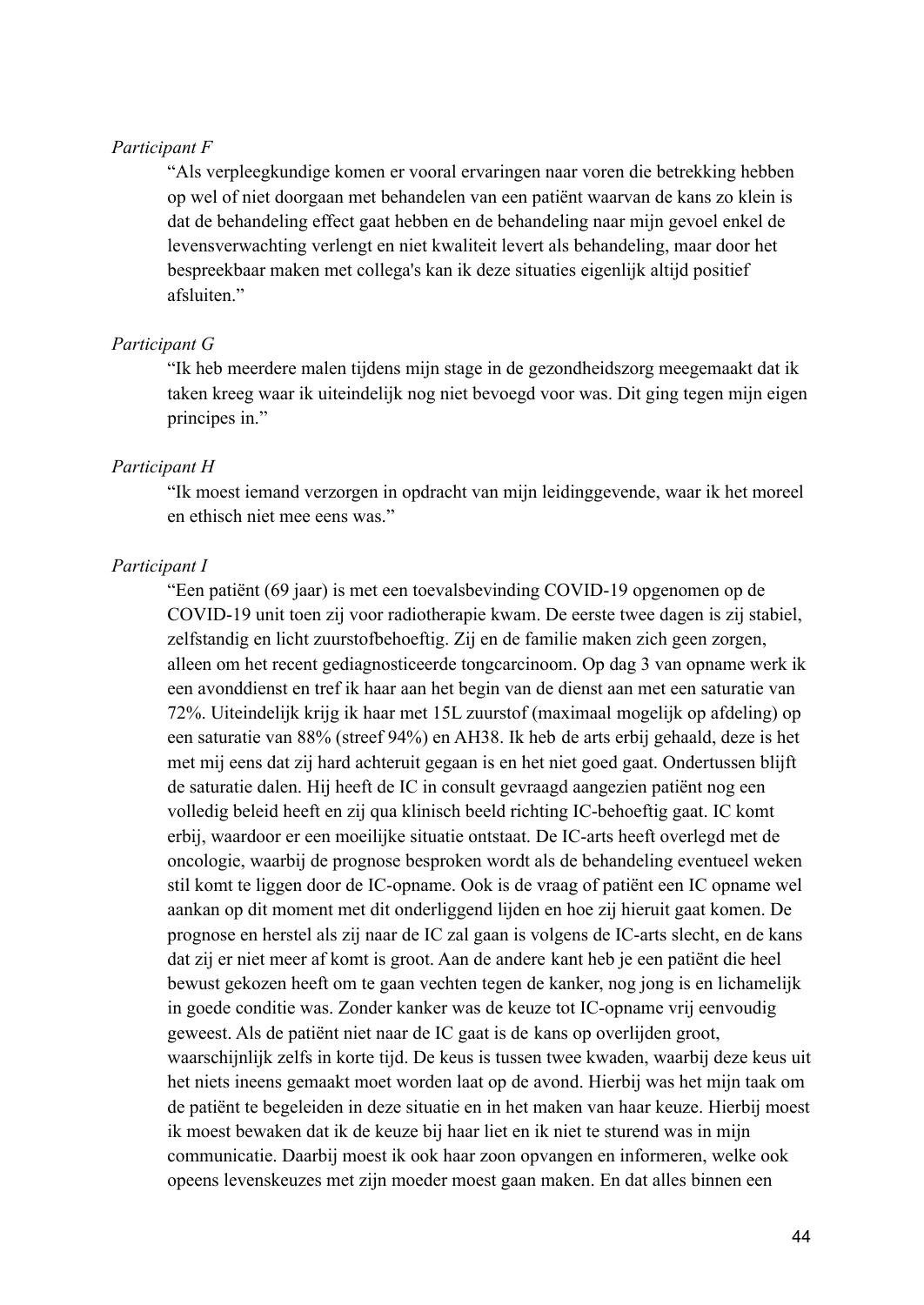bestek van 3 dagen na een toevalsdiagnose COVID-19. Hierbij heb ik 's avonds laat nog hele gesprekken gevoerd over de zin van het leven en geprobeerd de patiënt de keuze te laten maken welke voor haar het beste was. Zij was heel angstig, waardoor ik veel bij haar gezeten heb en haar heb ondersteund waar ik dat kon. Uiteindelijk heeft patiënte ervoor gekozen niet meer naar de IC te gaan, ze was volgens haar te uitgeput om verder te vechten. Er is nog kort optiflow geprobeerd als tussenoplossing, maar 1,5 dag na mijn avonddienst is mw al overleden. Hierbij vraag ik mij vaak af of het anders had gelopen als zij naar de IC was gegaan en of ik niet te sturend ben geweest in mijn gesprekken met haar. Dit is ook het geval bij alle andere COVID-19-patiënten in soortgelijke situaties."

#### *Participant J*

"Zorg moeten leveren voor een patiënt terwijl ik mij hier niet voldoende toe in staat voelde. Als ik deze patiënt niet verzorgde, dan zou deze patiënt niet, of pas veel later, zijn benodigde zorg krijgen. Ik heb de zorg uiteindelijk wel geleverd en dit is goed afgelopen, maar hier heb ik mij wel vervelend over gevoeld. Enerzijds de patiënt graag nu willen helpen, maar anderzijds niet de benodigde deskundigheid bezitten."

#### *Participant K*

"De keus moeten maken wie er van de COVID-19 patiënten op de IC blijft en wie wordt teruggestuurd naar de verpleegafdeling. COVID-19 is erg onvoorspelbaar en zelfs patiënten met goede prognoses (geen voorgeschiedenis van ziektes en van relatieve jonge leeftijd) kunnen plotseling heel erg snel achteruit gaan. Soms zijn er patiënten met goede prognoses teruggestuurd naar de verpleegafdeling, simpelweg omdat de IC niet genoeg capaciteit meer had, en zijn alsnog komen te overlijden."

#### *Participant L*

"Je machteloos voelen omdat je een patiënt niet beter kunt maken."

#### *Participant M*

"Ik moest kiezen tussen overwerken en voor mij zelf kiezen en naar huis gaan. Ik vond dit moeilijk omdat ik echt helemaal kapot was en net een nachtdienst had gehad. Maar ik wilde ook mijn collega's niet in de steek laten."

# Participant N

"Onmacht voelen wanneer je patiënten niet kunt helpen. Op de COVID-19 afdeling krijgen patiënten niet de kans om afscheid te nemen van hun naaste. Ik vond dit verschrikkelijk om te zien. Dat je niet eens waardig kunt overlijden omdat het besmettingsgevaar te groot is. Het liefst zou ik de familie bij de patiënt laten, maar dat kan niet vanwege het besmettingsgevaar."

### Participant O